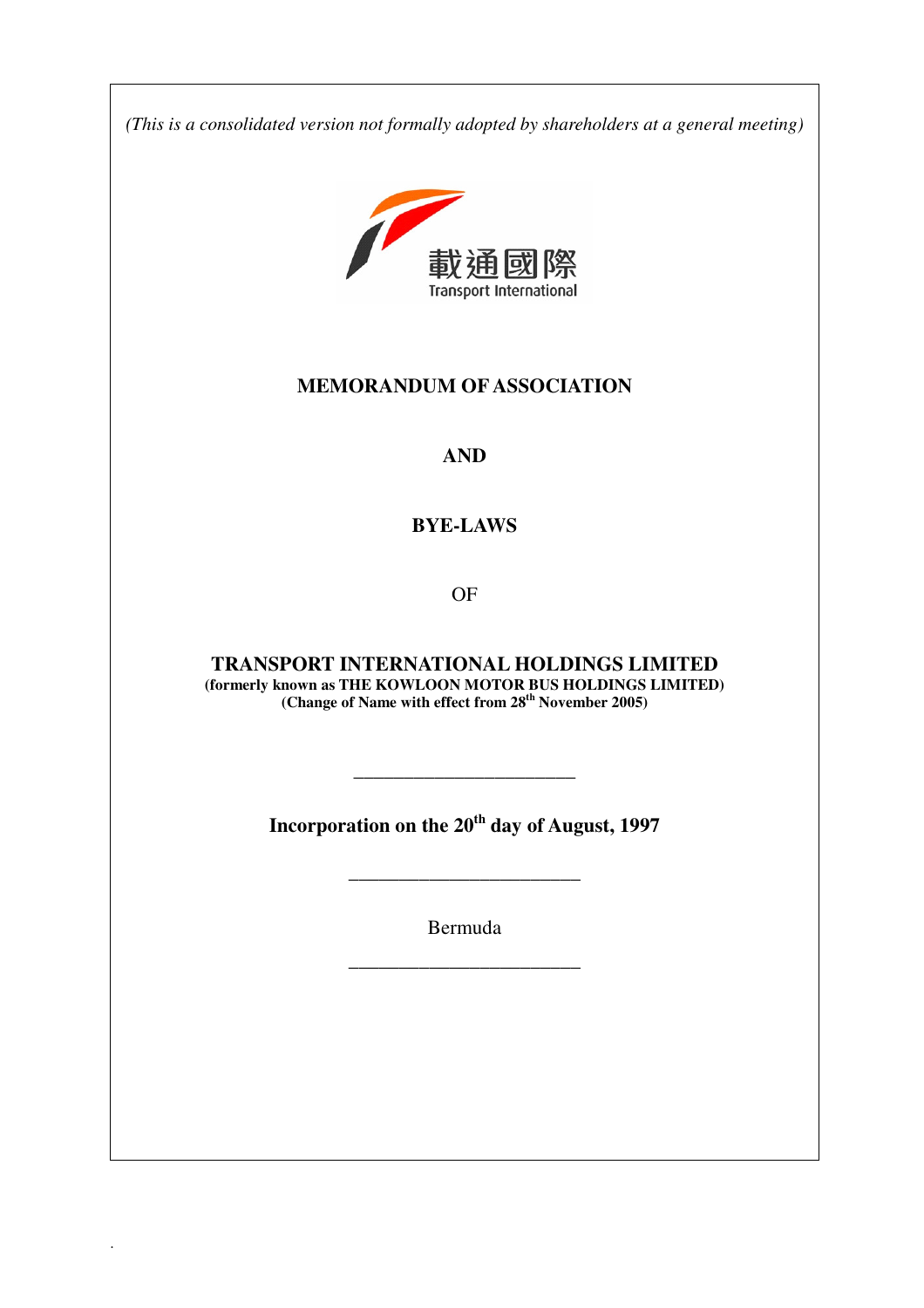**FORM NO. 7a** Registration No. EC/23744

# **[COPY]**

# **BERMUDA**

# **CERTIFICATE OF DEPOSIT OF MEMORANDUM OF INCREASE OF SHARE CAPITAL**

**THIS IS TO CERTIFY** that a Memorandum of Increase of Share Capital

of

# **The Kowloon Motor Bus Holdings Limited**

was delivered to the Registrar of Companies on the **18th** day of **November, 1997** in accordance with section 45(3) of *the Companies Act 1981* ("the Act").

> Given under my hand this **21st** day of **November, 1997**.

(Sd.)  $\overline{a}$ 

for **Registrar of Companies**

Capital prior to increase: HK\$100,000.00 Amount of increase: 1888-1888 18899,900,000.00

Present capital: HK\$600,000,000.00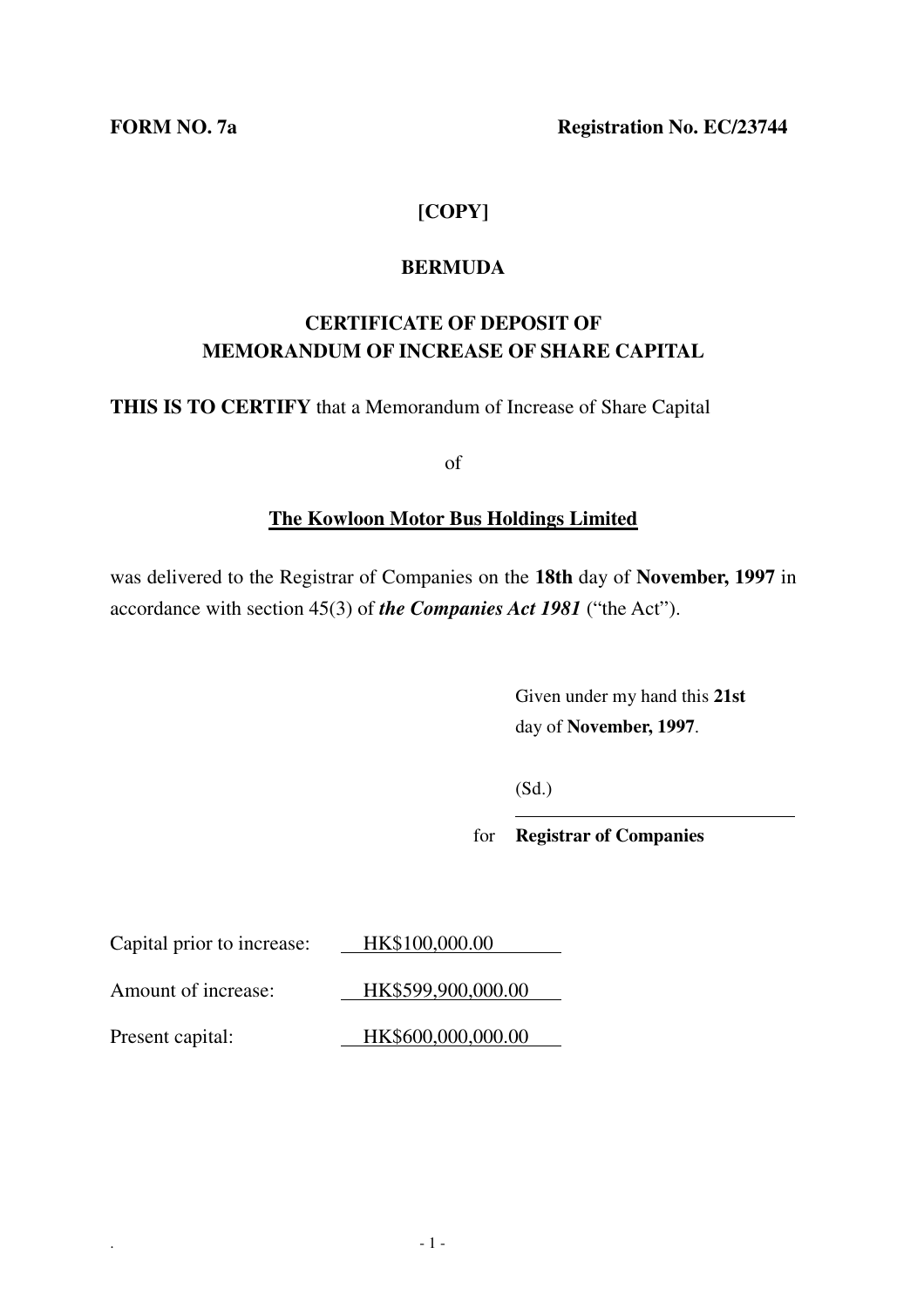# **[COPY]**

# **BERMUDA**

# **CERTIFICATE OF INCORPORATION**

I hereby in accordance with the provisions of section 14 of *the Companies Act 1981* issue this Certificate of Incorporation and do certify that on the **20th** day of **August, 1997** 

### **The Kowloon Motor Bus Holdings Limited**

was registered by me in the Register maintained by me under the provisions of the said section and that the status of the said company is that of an **exempted** company.



Given under my hand and the Seal of the REGISTRAR OF COMPANIES this **22nd** day of **August, 1997**.

(Sd.)

for **Acting Registrar of Companies**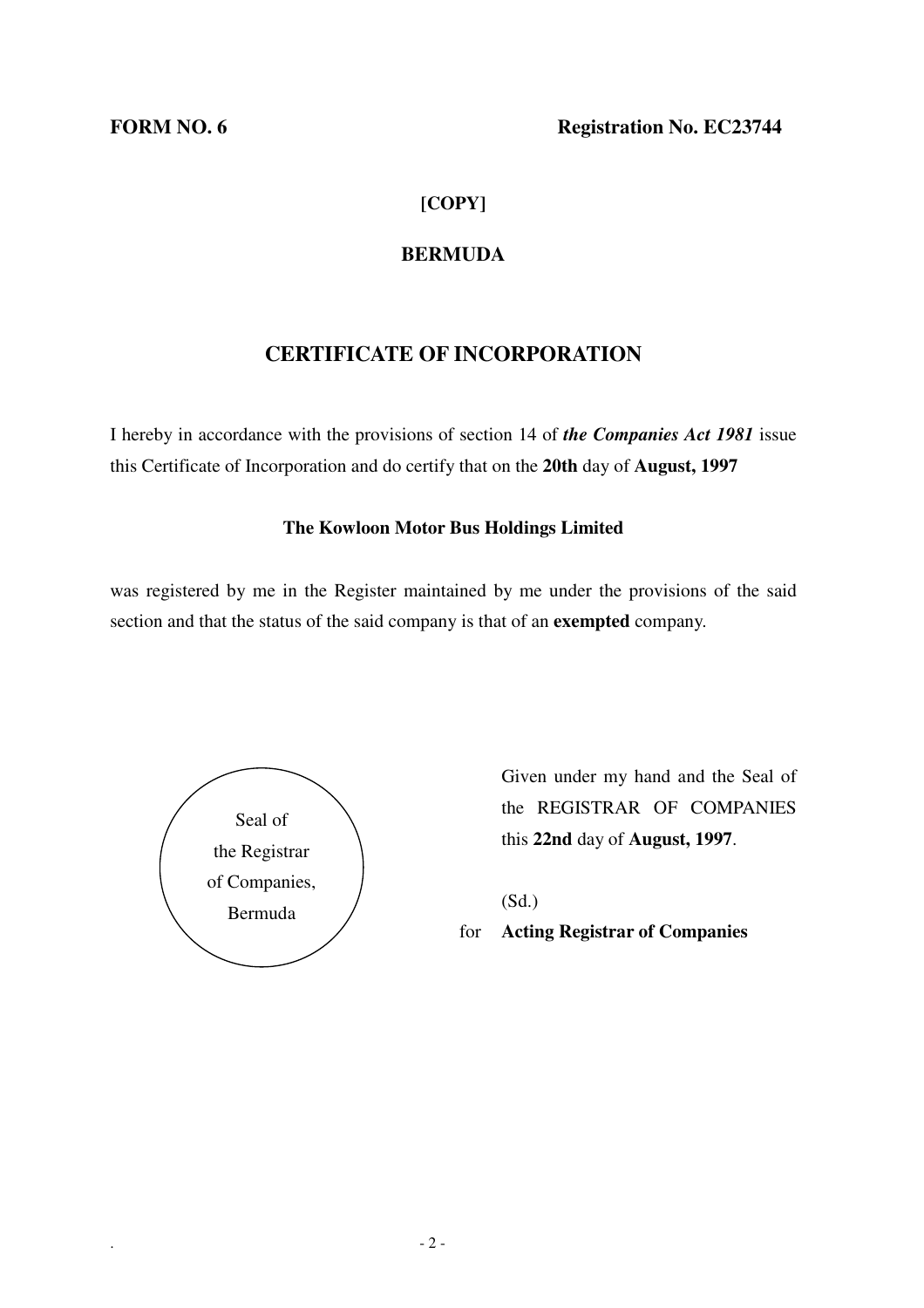### **FORM NO. 2**

### **[COPY]**

#### **BERMUDA**

# **THE COMPANIES ACT 1981 MEMORANDUM OF ASSOCATION OF COMPANY LIMITED BY SHARES (Section 7(1) and (2))**

# MEMORANDUM OF ASSOCATION OF

#### **The Kowloon Motor Bus Holdings Limited**

(hereinafter referred to as "the Company")

- 1. The liability of the members of the Company is limited to the amount (if any) for the time being unpaid on the shares respectively held by them.
- 2. We, the undersigned, namely,

| <b>NAME</b>        | <b>ADDRESS</b>                                                  | <b>BERMUDIAN</b><br><b>STATUS</b><br>(Yes/No) | <b>NATIONALITY</b> | <b>NUMBER OF</b><br><b>SHARES</b><br><b>SUBSCRIBE</b><br>D |
|--------------------|-----------------------------------------------------------------|-----------------------------------------------|--------------------|------------------------------------------------------------|
| Edwin S. Mortimer  | Clarendon House<br>2 Church Street<br>Hamilton HM 11<br>Bermuda | Yes                                           | <b>British</b>     | One                                                        |
| James M. Macdonald | $^{\prime\prime}$                                               | Yes                                           | <b>British</b>     | One                                                        |
| John C. R. Collis  | $^{\prime\prime}$                                               | Yes                                           | <b>British</b>     | One                                                        |

do hereby respectively agree to take such number of shares of the Company as may be allotted to us respectively by the provisional directors of the Company, not exceeding the number of shares for which we have respectively subscribed, and to satisfy such calls as may be made by the directors, provisional directors or promoters of the Company in respect of the shares allotted to us respectively.

3. The Company is to be an exempted Company as defined by the Companies Act 1981.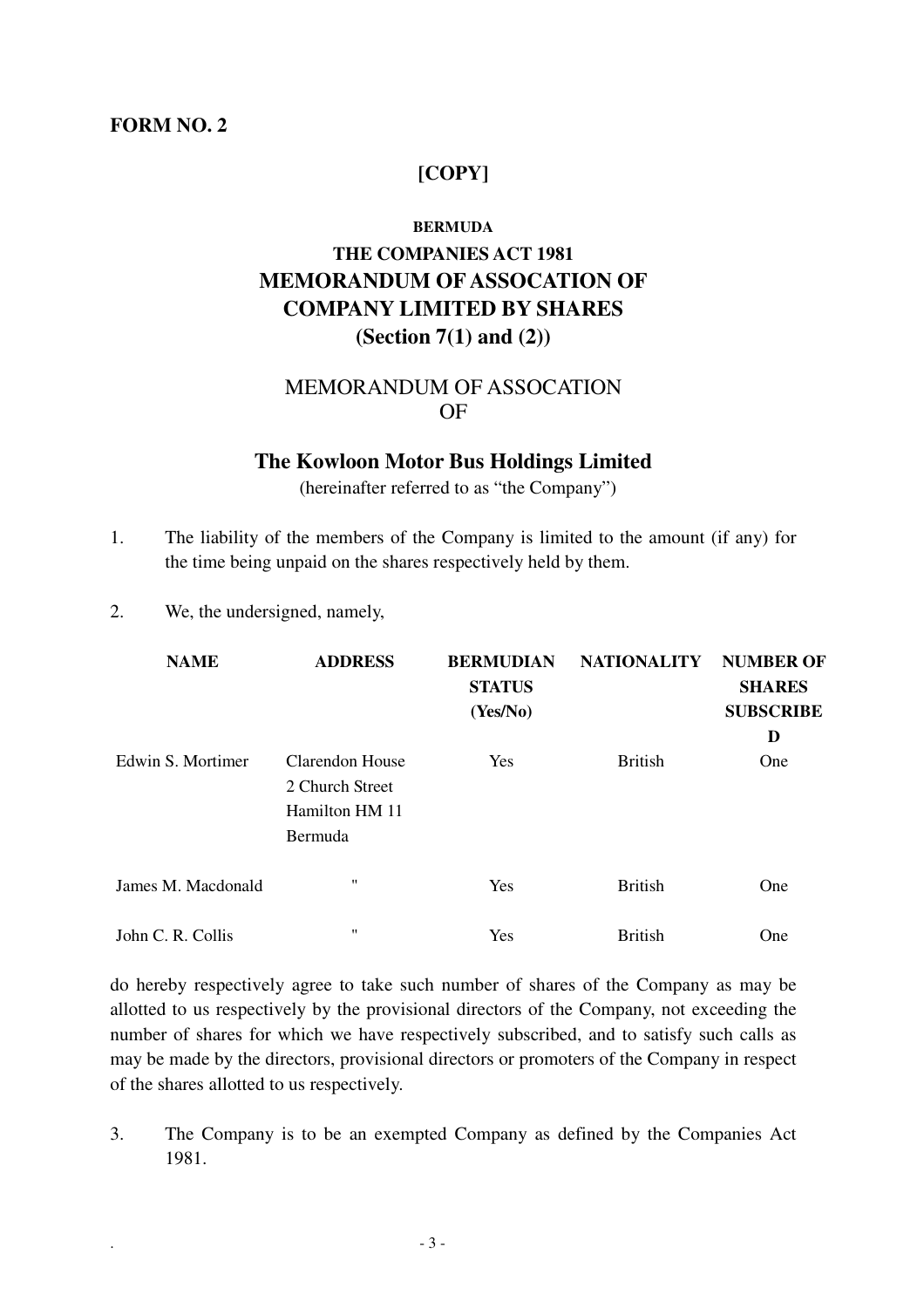4. The Company has power to hold land situated in Bermuda not exceeding in all, including the following parcels:-

N/A

- 5. The authorised share capital of the Company is HK\$100,000.00 divided into shares of HK\$1.00 each. The minimum subscribed share capital of the Company is HK\$100,000.00.
- 6. The objects for which the Company is formed and incorporated are:
	- 1) to act and to perform all the functions of a holding company in all its branches and to co-ordinate the policy and administration of any subsidiary company or companies wherever incorporated or carrying on business or of any group of companies of which the Company or any subsidiary company is a member or which are in any manner controlled directly or indirectly by the Company;
	- 2) to act as an investment company and for that purpose to acquire and hold upon any terms and, either in the name of the Company or that any nominee, shares, stock, debentures, debenture stock, ownership interests, annuities, notes, mortgages, bonds, obligations and securities, foreign exchange, foreign currency deposits and commodities, issued or guaranteed by any company wherever incorporated, established or carrying on business, or by any government, sovereign, ruler, commissioners, public body or authority, supreme, municipal, local or otherwise, by original subscription, tender, purchase, exchange, underwriting, participation in syndicates or in any other manner and whether or not fully paid up, and to make payments thereon as called up or in advance of calls or otherwise and to subscribe for the same, whether conditionally or absolutely, and to hold the same with a view to investment, but with the power to vary any investments, and to exercise and enforce all rights and powers conferred by or incident to the ownership thereof, and to invest and deal with the moneys of the Company not immediately required upon such securities and in such manner as may be from time to time determined;
	- 3) as set out in paragraphs (b) to (n) and (p) to (u) inclusive of the Second Schedule to The Companies Act 1981.

### **7. Powers of the Company**

1) The Company shall, pursuant to Section 42 of The Companies Act 1981, have the power to issue preference shares which are, at the option of the holder, liable to be redeemed;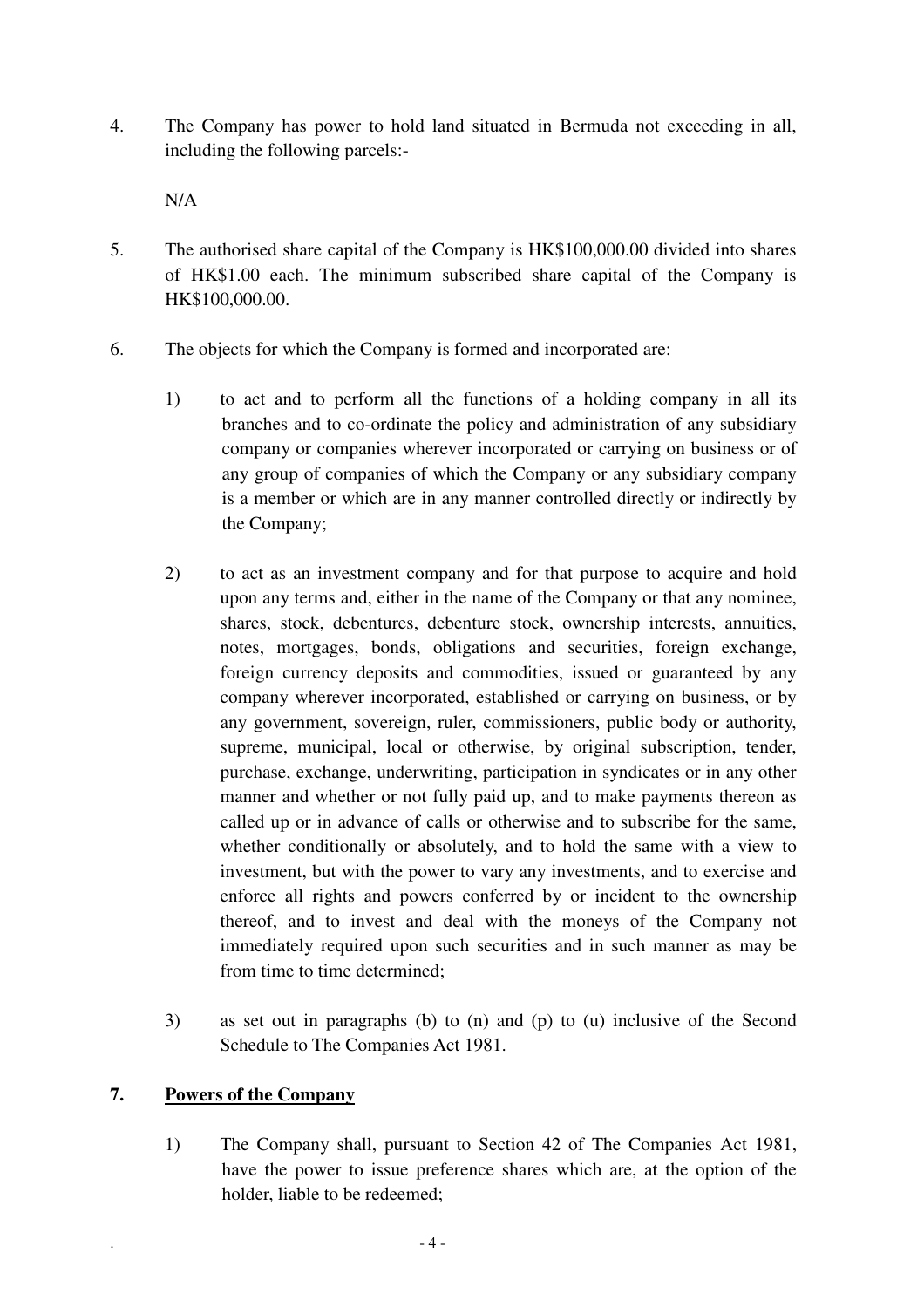- 2) The Company shall, pursuant to Section 42A of the Companies Act 1981, have the power to purchase its own shares;
- 3) The Company shall have the power to grant pensions, annuities, or other allowances, including allowances on death, to or for the benefit of any directors, officers or employees or former directors, officers or employees of the Company or any company which at any time is or was a subsidiary or a holding company or another subsidiary of a holding company of the Company or otherwise associated with the Company or of any predecessor in business of any of them, and to the relations, connections or dependants of any such persons, and to other persons whose service or services have directly or indirectly been of benefit to the Company or whom the Company considers have any moral claim on the Company or to their relations, connections or dependants, and to establish or support or aid in the establishment or support of any associations, institutions, clubs, schools, building and housing schemes, funds and trusts, and to make payments toward insurance or other arrangements likely to benefit any such persons or otherwise advance the interests of the Company or of its Members, and to subscribe, guarantee or pay money for any purpose likely, directly or indirectly, to further the interests of the Company or of its Members or for any national, charitable, benevolent, educational, religious, social, public, general or useful object.
- 4) The Company shall not have the power set out in paragraph 8 of the First Schedule to The Companies Act 1981.

Signed by each subscriber in the presence of at least one witness attesting the signature thereof-

(Sd.) Edwin S. Mortimer (Sd.) C. Hayward

(Sd.) James M. Macdonald (Sd.) C. Hayward

(Sd.) John C. R. Collis (Sd.) C. Hayward

(Subscribers) (Witnesses)

SUBSCRIBED: THIS Twelfth day of August, 1997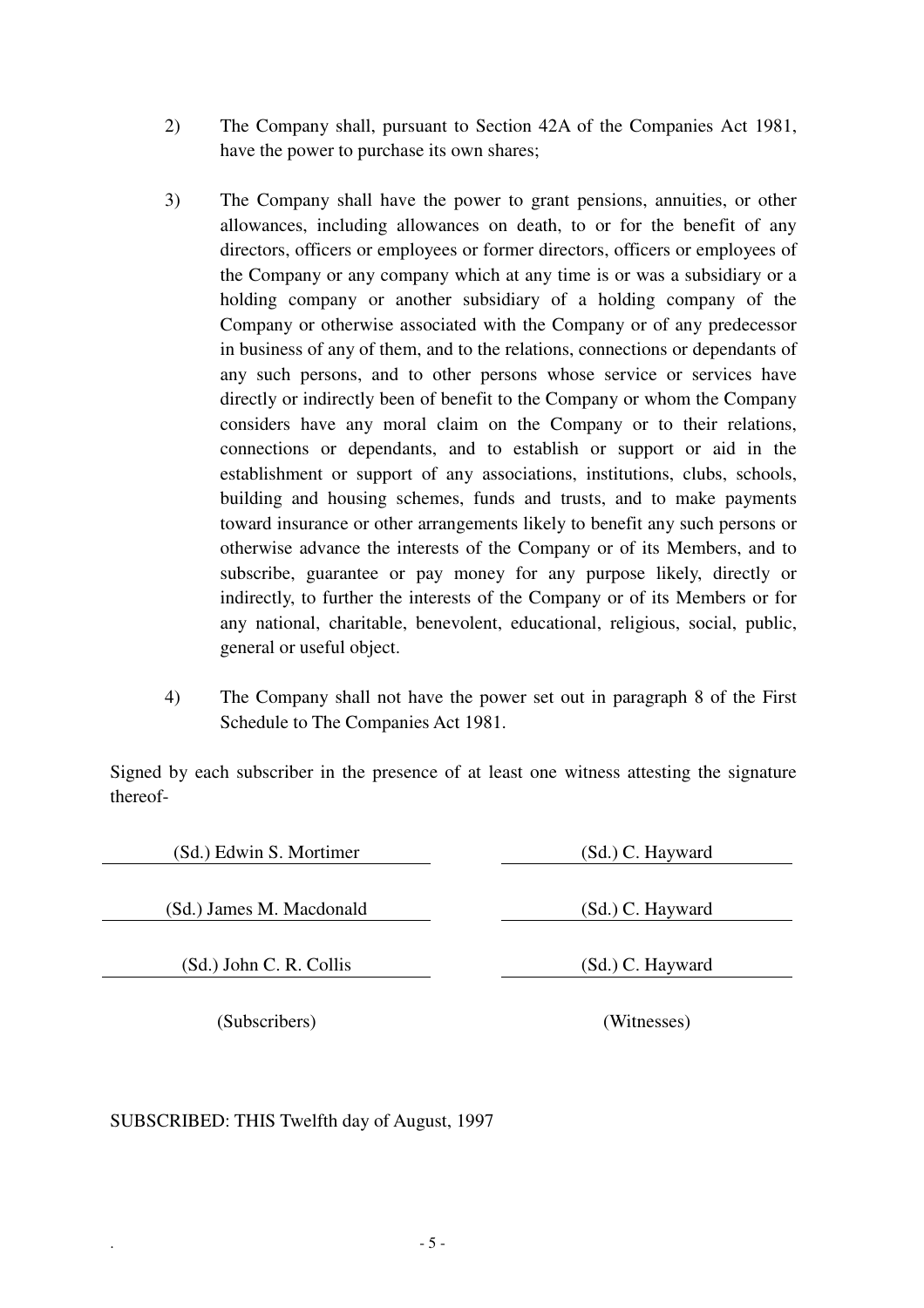# **THE COMPANIES ACT 1981**

# **FIRST SCHEDULE**

A company limited by shares may exercise all or any of the following powers subject to any provision of the law or its memorandum:

- 1. [Deleted]
- 2. to acquire or undertake the whole or any part of the business, property and liabilities of any person carrying on any business that the company is authorized to carry on;
- 3. to apply for register, purchase, lease, acquire, hold, use, control, licence, sell, assign or dispose of patents, patent rights, copyrights, trade marks, formulae, licences, inventions, processes, distinctive marks and similar rights;
- 4. to enter into partnership or into any arrangement for sharing of profits, union of interests, co-operation, joint venture, reciprocal concession or otherwise with any person carrying on or engaged in or about to carry on or engage in any business or transaction that the company is authorized to carry on or engage in or any business or transaction capable of being conducted so as to benefit the company;
- 5. to take or otherwise acquire and hold securities in any other body corporate having objects altogether or in part similar to those of the company or carrying on any business capable of being conducted so as to benefit the company;
- 6. subject to section 96 to lend money to any employee or to any person having dealings with the company or with whom the company proposes to have dealings or to any other body corporate any of whose shares are held by the company;
- 7. to apply for, secure or acquire by grant, legislative enactment, assignment, transfer, purchase or otherwise and to exercise, carry out and enjoy any charter, licence, power, authority, franchise, concession, right or privilege, that any government or authority or any body corporate or other public body may be empowered to grant, and to pay for, aid in and contribute toward carrying it into effect and to assume any liabilities or obligations incidental thereto;
- 8. to establish and support or aid in the establishment and support of associations, institutions, funds or trusts for the benefit of employees or former employees of the company or its predecessors, or the dependants or connections of such employees or former employees, and grant pensions and allowances, and make payments towards insurance or for any object similar to those set forth in this paragraph, and to subscribe or guarantee money for charitable, benevolent, educational and religious objects or for any exhibition or for any public, general or useful objects;
- 9. to promote any company for the purpose of acquiring or taking over any of the property and liabilities of the company or for any other purpose that may benefit the company;
- 10. to purchase, lease, take in exchange, hire or otherwise acquire any personal property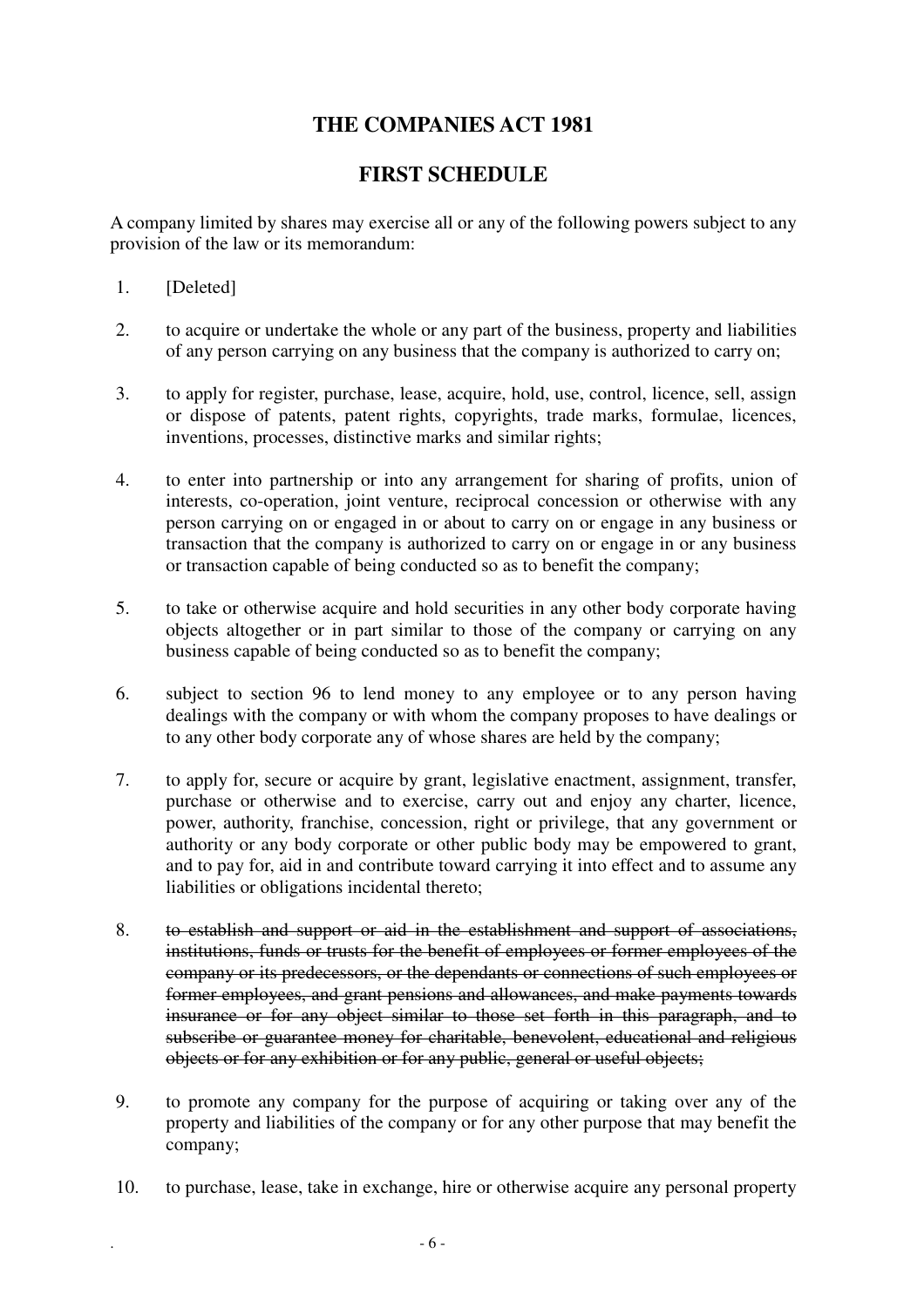and any rights or privileges that the company considers necessary or convenient for the purposes of its business;

- 11. to construct, maintain, alter, renovate and demolish any buildings or works necessary or convenient for its objects;
- 12. to take land in Bermuda by way of lease or letting agreement for a term not exceeding twenty-one years, being land "*bona fide*" required for the purposes of the business of the company and with the consent of the Minister granted in his discretion to take land in Bermuda by way of lease or leasing agreement for a similar period in order to provide accommodation or recreational facilities for its officers and employees and when no longer necessary for any of the above purposes to terminate or transfer the lease or letting agreement;
- 13. except to the extent, if any, as may be otherwise expressly provided in its incorporating Act or memorandum and subject to the provisions of this Act every company shall have power to invest the moneys of the Company by way of mortgage of real or personal property of every description in Bermuda or elsewhere and to sell, exchange, vary, or dispose of such mortgage as the company shall from time to time determine;
- 14. to construct, improve, maintain, work, manage, carry out or control any roads, ways, tramways, branches or sidings, bridges, reservoirs, watercourses, wharves, factories, warehouses, electric works, shops, stores and other works and conveniences that may advance the interests of the company and contribute to, subsidize or otherwise assist or take part in the construction, improvement, maintenance, working, management, carrying out or control thereof;
- 15. to raise and assist in raising money for, and aid by way of bonus, loan, promise, endorsement, guarantee or otherwise, any person and guarantee the performance or fulfilment of any contracts or obligations of any person, and in particular guarantee the payment of the principal of and interest on the debt obligations of any such person;
- 16. to borrow or raise or secure the payment of money in such manner as the company may think fit;
- 17. to draw, make, accept, endorse, discount, execute and issue bills of exchange, promissory notes, bills of lading, warrants and other negotiable or transferable instruments;
- 18. when properly authorized to do so, to sell, lease, exchange or otherwise dispose of the undertaking of the company or any part thereof as an entirety or substantially as an entirety for such consideration as the company thinks fit;
- 19. to sell, improve, manage, develop, exchange, lease, dispose of, turn to account or otherwise deal with the property of the company in the ordinary course of its business;
- 20. to adopt such means of making known the products of the company as may seem expedient, and in particular by advertising, by purchase and exhibition of works of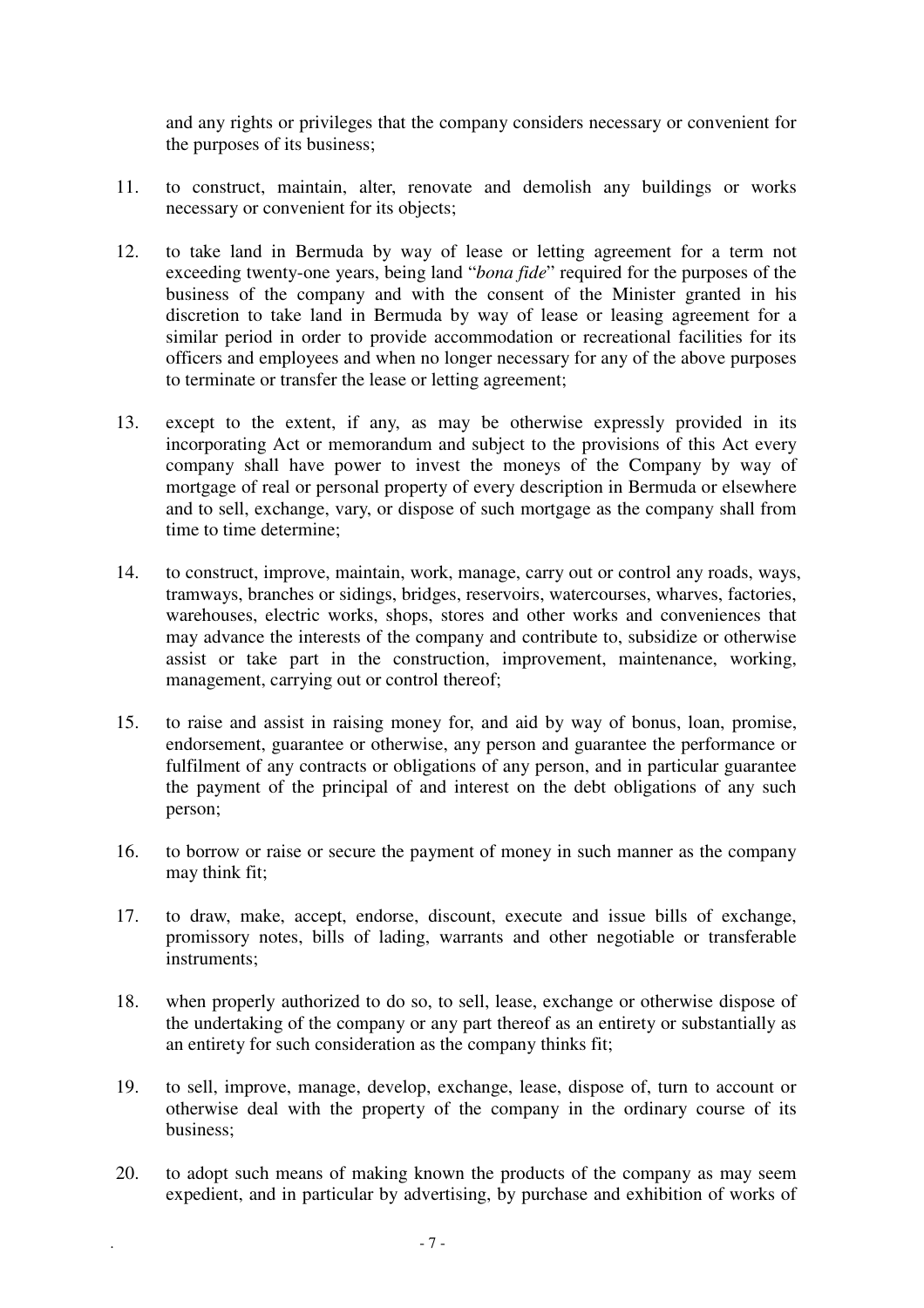art or interest, by publication of books and periodicals and by granting prizes and rewards and making donations;

- 21. to cause the company to be registered and recognized in any foreign jurisdiction, and designate persons therein according to the laws of that foreign jurisdiction or to represent the company and to accept service for and on behalf of the company of any process or suit;
- 22. to allot and issue fully-paid shares of the company in payment or part payment of any property purchase or otherwise acquired by the company or for any past services performed for the company;
- 23. to distribute among the members of the company in cash, kind, specie or otherwise as may be resolved, by way of dividend, bonus or in any other manner considered advisable, any property of the company, but not so as to decrease the capital of the company unless the distribution is made for the purpose of enabling the company to be dissolved or the distribution, apart from this paragraph, would be otherwise lawful;
- 24. to establish agencies and branches;
- 25. to take or hold mortgages, hypothecs, liens and charges to secure payment of the purchase price, or of any unpaid balance of the purchase price, of any part of the property of the company of whatsoever kind sold by the company, or for any money due to the company from purchasers and others and to sell or otherwise dispose of any such mortgage, hypothec, lien or charge;
- 26. to pay all costs and expenses of or incidental to the incorporation and organization of the company;
- 27. to invest and deal with the moneys of the company not immediately required for the objects of the company in such manner as may be determined;
- 28. to do any of the things authorized by this subsection and all things authorized by its memorandum as principals, agents, contractors, trustees or otherwise, and either alone or in conjunction with others;
- 29. to do all such other things as are incidental or conducive to the attainment of the objects and the exercise of the powers of the company.

Every company may exercise its powers beyond the boundaries of Bermuda to the extent to which the laws in force where the powers are sought to be exercised permit.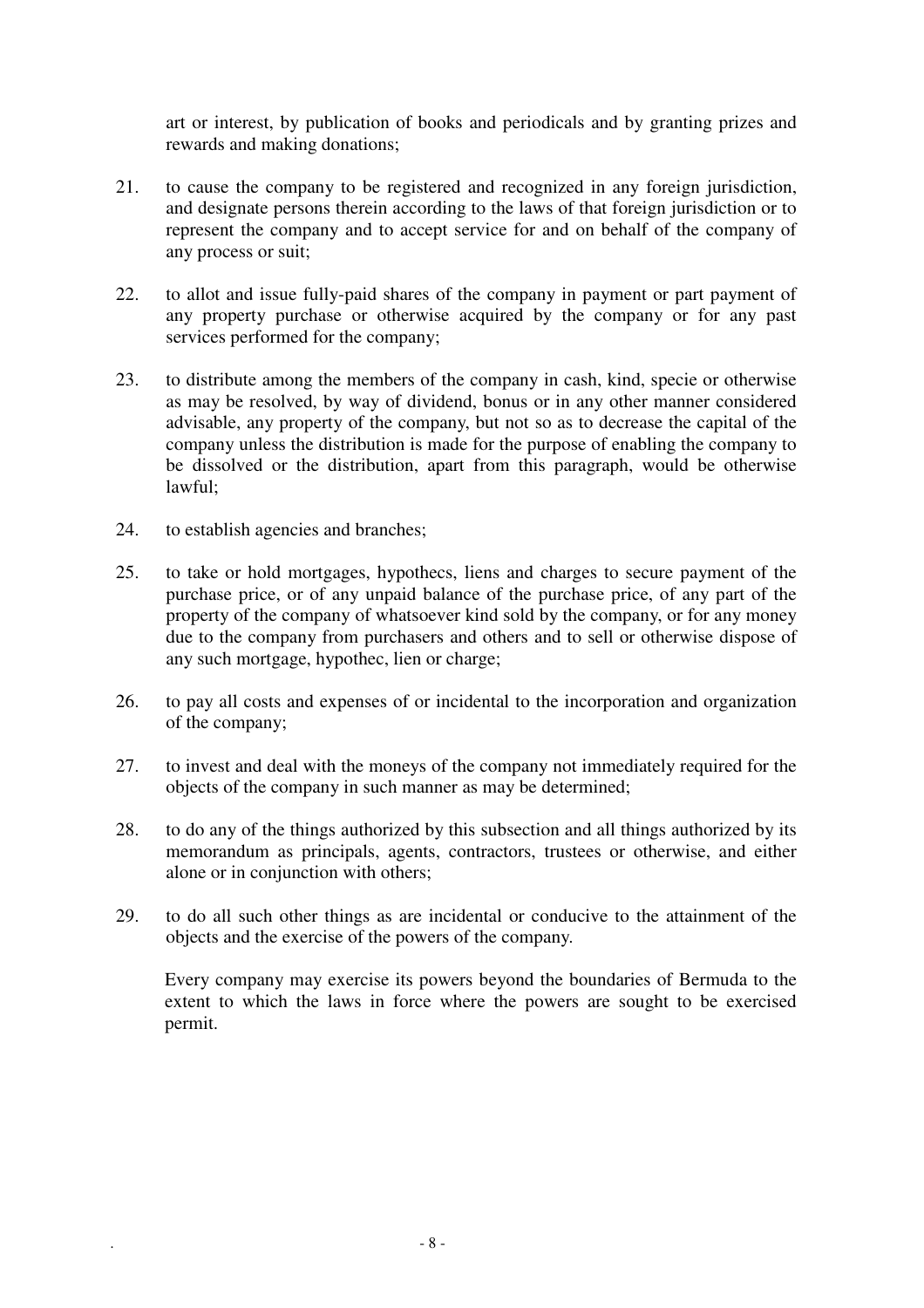# **THE COMPANIES ACT 1981**

# **SECOND SCHEDULE**

A company may by reference include in its memorandum any of the following objects that is to say the business of:

- (a) insurance and re-insurance of all kinds;
- (b) packaging of goods of all kinds;
- (c) buying, selling and dealing in goods of all kinds;
- (d) designing and manufacturing of goods of all kinds;
- (e) mining and quarrying and exploration for metals, minerals, fossil fuels and precious stones of all kinds and their preparation for sale or use;
- (f) exploring for, the drilling for, the moving, transporting and refining petroleum and hydrocarbon products including oil and oil products;
- (g) scientific research including the improvement, discovery and development of processes, inventions, patents and designs and the construction, maintenance and operation of laboratories and research centres;
- (h) land, sea and air undertakings including the land, ship and air carriage of passengers, mails and goods of all kinds;
- (i) ships and aircraft owners, managers, operators, agents, builders and repairers;
- (j) acquiring, owning, selling, chartering, repairing or dealing in ships and aircraft;
- (k) travel agents, freight contractors and forwarding agents;
- (l) dock owners, wharfingers, warehousemen;
- (m) ship chandlers and dealing in rope, canvas oil and ship stores of all kinds;
- (n) all forms of engineering;
- (o) developing, operating, advising or acting as technical consultants to any other enterprise or business;
- (p) farmers, livestock breeders and keepers, graziers, butchers, tanners and processors of and dealers in all kinds of live and dead stock, wool, hides, tallow, grain, vegetables and other produce;
- (q) acquiring by purchase or otherwise and holding as an investment inventions, patents, trade marks, trade names, trade secrets, designs and the like;
- (r) buying, selling, hiring, letting and dealing in conveyances of any sort; and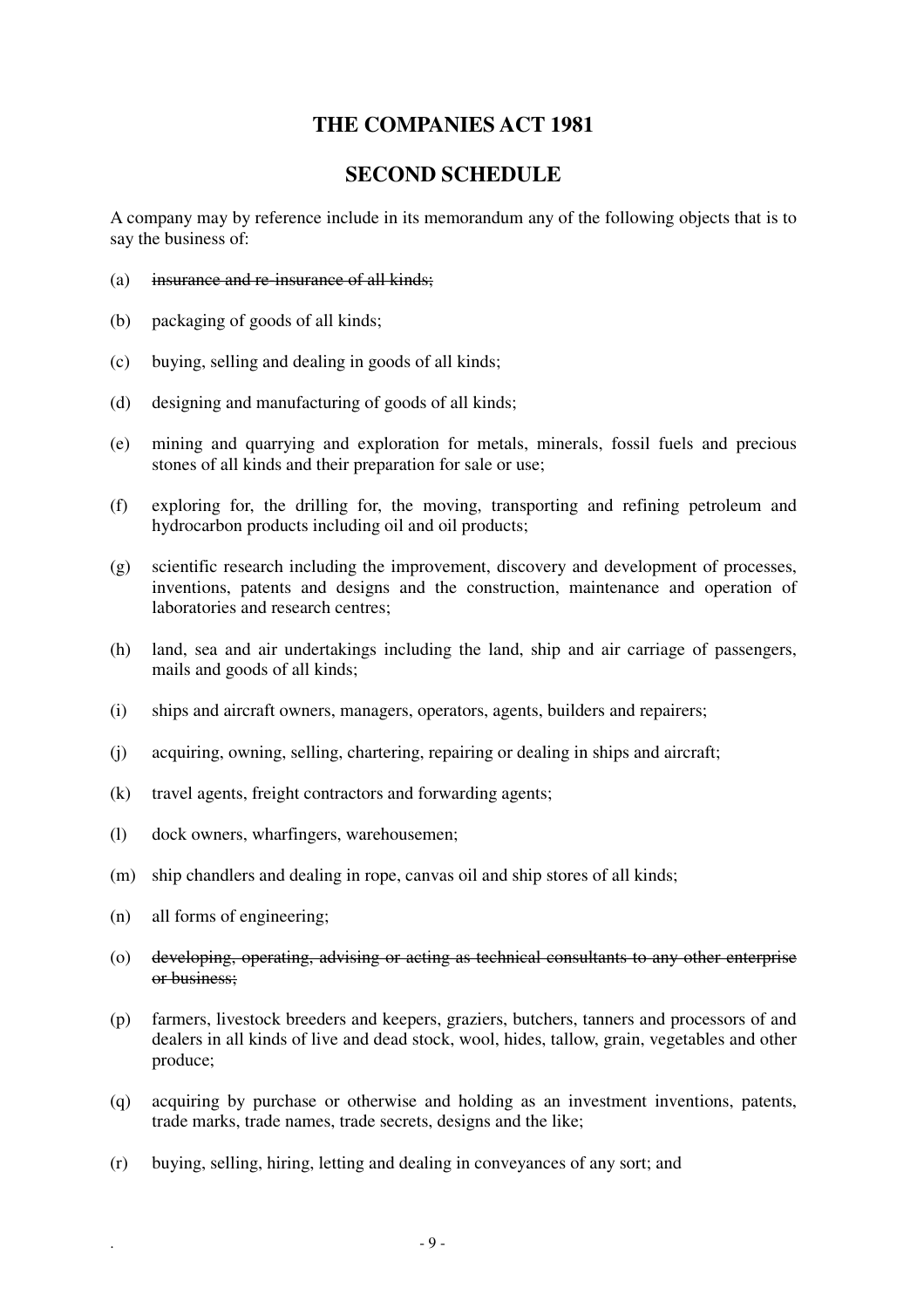- (s) employing, providing, hiring out and acting as agent for artists, actors, entertainers of all sorts, authors, composers, producers, engineers and experts or specialists of any kind.
- (t) to acquire by purchase or otherwise hold, sell, dispose of and deal in real property situated outside Bermuda and in personal property of all kinds wheresoever situated.
- (u) to enter into any guarantee, contract of indemnity or suretyship and to assure, support or secure with or without consideration or benefit the performance of any obligations of any person or persons and guarantee the fidelity of individuals filling or about to fill situations of trust or confidence.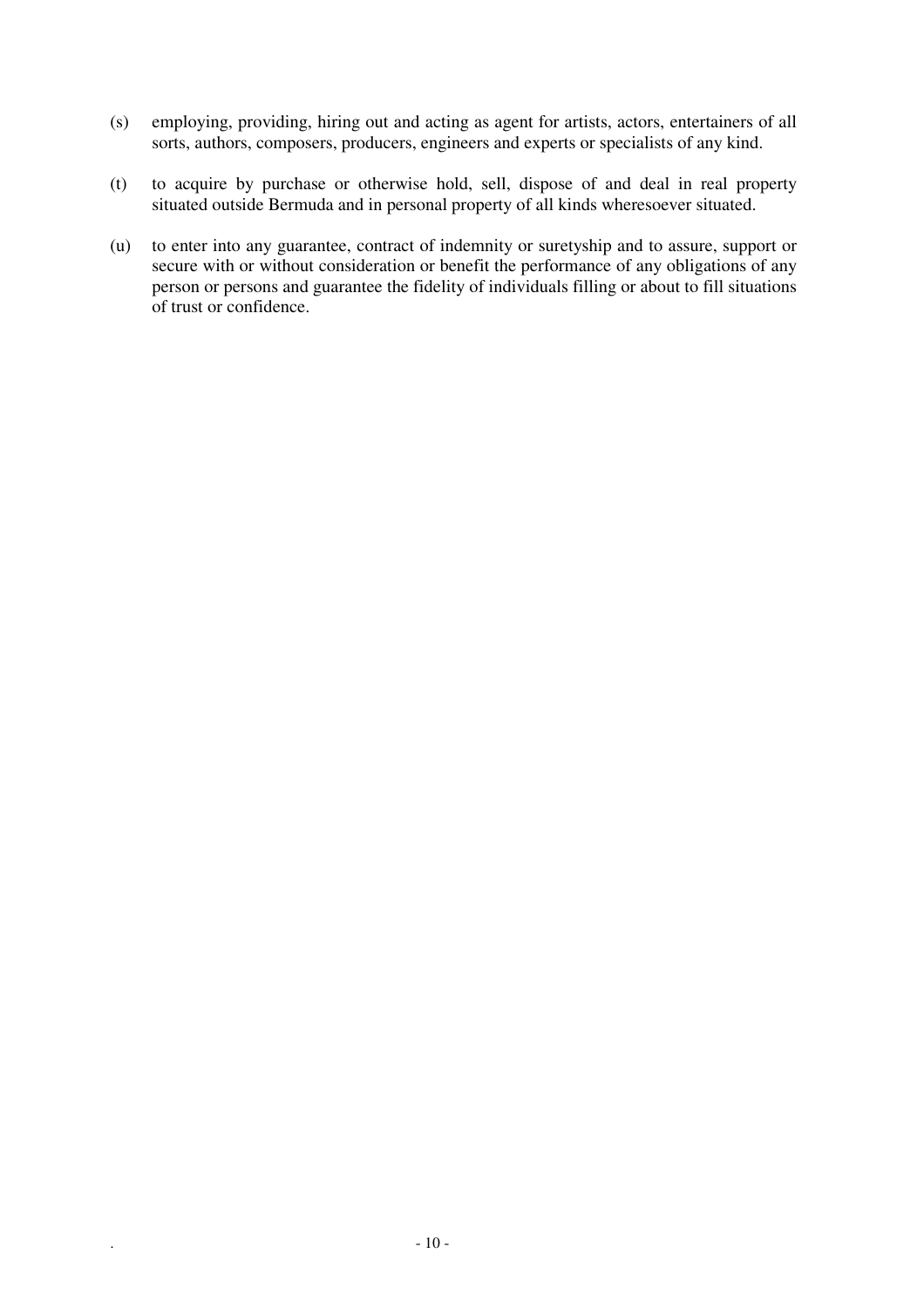### **BYE-LAWS**

**OF** 

#### **TRANSPORT INTERNATIONAL HOLDINGS LIMITED (formerly known as THE KOWLOON MOTOR BUS HOLDINGS LIMITED) (Change of Name with effect from 28th November 2005)**

**(Adopted by way of written resolution passed by the sole shareholder of the Company on 6th October 1997)**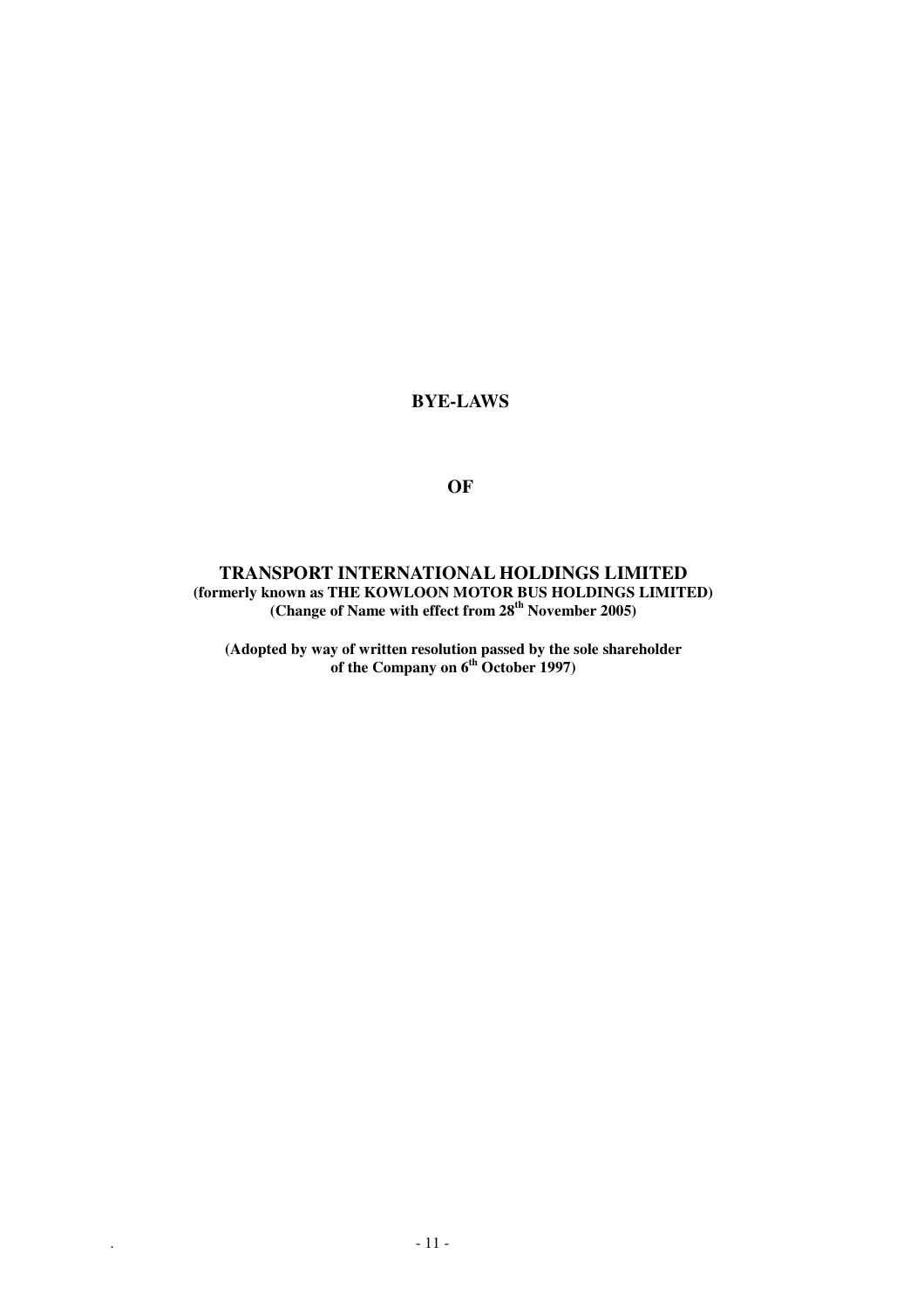### THE COMPANIES ORDINANCE (CHAPTER 32)

**\_\_\_\_\_\_\_\_\_\_\_\_\_\_\_\_\_\_\_\_\_\_\_\_\_\_** 

# **SPECIAL RESOLUTION**

### **OF**

### **TRANSPORT INTERNATIONAL HOLDINGS LIMITED (**載通國際控股有限公司**\*)**

**Passed on 17th day of May 2012 \_\_\_\_\_\_\_\_\_\_\_\_\_\_\_\_\_\_\_\_\_\_\_\_\_\_\_\_\_\_\_\_\_\_** 

\_\_\_\_\_\_\_\_\_\_\_\_\_\_\_\_\_\_\_\_\_\_\_\_\_\_

At an Annual General Meeting of Transport International Holdings Limited (the "Company") duly convened and held at the Regal Kowloon Hotel, Versailles Ballroom, 3/F, 71 Mody Road, Tsimshatsui, Hong Kong at 3:00 p.m. on Thursday, 17 May 2012, the following resolution was duly passed as Special Resolution of the Company:-

**"THAT** approval be and is hereby granted for:

- $(A)(i)$  the amendment of paragraph (e) of Bye-law 2 of the Bye-laws of the Company, by deleting it in its entirety and substituting therefor the following paragraph:
	- "(e) expressions referring to writing shall, unless the contrary intention appears, be construed as including printing, lithography, photography and other modes of representing words or figures in a visible form, and including where the representation takes the form of electronic display, provided that both the mode of service of the relevant document or notice and the Member's election comply with all applicable Statues, rules and regulations;":
	- (ii) the amendment of Bye-law 160 of the Bye-laws of the Company, by deleting it in its entirety and substituting therefor the following new Bye-law 160:

"160. Any Notice or document (including any "corporate communication" within the meaning ascribed thereto under the rules of the Designated Stock Exchange), whether or not, to be given or issued under these Bye-laws from the Company to a Member shall be in writing or by cable, telex or facsimile transmission message or other form of electronic transmission or communication and any such Notice and document may be served or delivered by the Company on or to any Member either personally or by sending it through the post in a prepaid envelope addressed to such Member at his registered address as appearing in the Register or at any other address supplied by him to the Company for the purpose or, as the case may be, by transmitting it to any such address or transmitting it to any telex or facsimile transmission number or electronic number or address or website supplied by him to the Company for the giving of Notice or document to him or which the person transmitting the Notice or document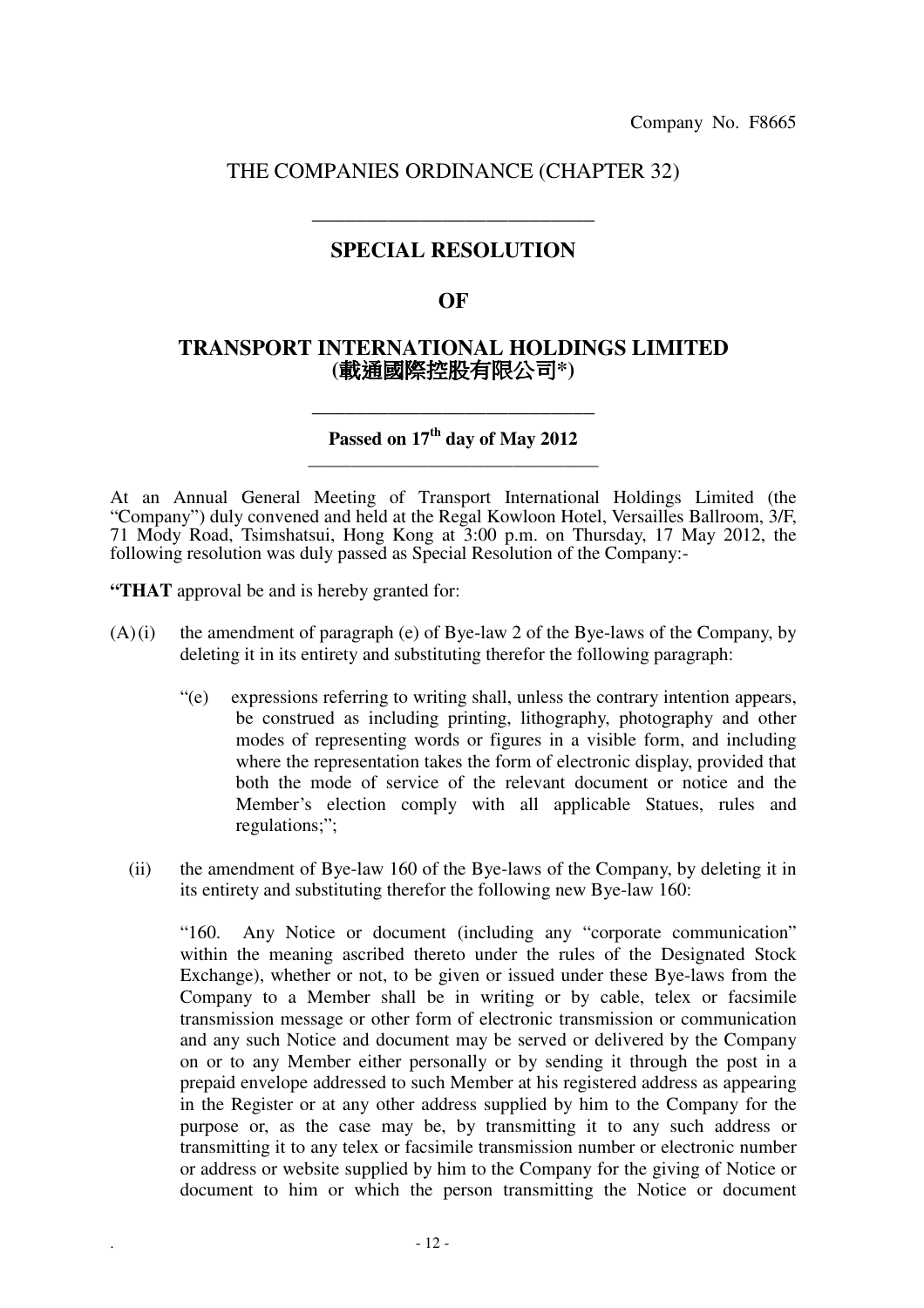reasonably and bona fide believes at the relevant time will result in the Notice or document being duly received by the Member or may also be served by advertisement in appointed newspapers (as defined in the Act) or in newspapers published daily and circulating generally in the territory of and in accordance with the requirements of the Designated Stock Exchange or, to the extent permitted by the applicable laws, by placing it on the Company's website or the website of the Designated Stock Exchange, and giving to the member a notice stating that the notice or other document is available there (a "notice of availability"). The notice of availability may be given to the Member by any of the means set out above other than by posting it on a website. In the case of joint holders of a share all notices shall be given to that one of the joint holders whose name stands first in the Register and notice so given shall be deemed a sufficient service on or delivery to all the joint holders.";

- (iii) the amendment of Bye-law 161 of the Bye-laws of the Company, by deleting it in its entirety and substituting therefor the following new Bye-law 161:
	- "161. Any Notice or other document:
		- (a) if served or delivered by post, shall where appropriate be sent by airmail and shall be deemed to have been served or delivered on the day following that on which the envelope containing the same, properly prepaid and addressed, is put into the post; in proving such service or delivery it shall be sufficient to prove that the envelope or wrapper containing the notice or document was properly addressed and put into the post and a certificate in writing signed by the Secretary or other officer of the Company or other person appointed by the Board that the envelope or wrapper containing the Notice or other document was so addressed and put into the post shall be conclusive evidence thereof;
		- (b) if sent by electronic communication, shall be deemed to be given on the day on which it is transmitted from the server of the Company or its agent. A Notice or document placed on the Company's website or the website of the Designated Stock Exchange, is deemed given by the Company to a Member on the day following that on which a notice of availability is deemed served on the Member;
		- (c) if served or delivered in any other manner contemplated by these Bye-laws, shall be deemed to have been served or delivered at the time of personal service or delivery or, as the case may be, at the time of the relevant despatch, transmission or publication; and in proving such service or delivery a certificate in writing signed by the Secretary or other officer of the Company or other person appointed by the Board as to the fact and time of such service, delivery, despatch, transmission or publication shall be conclusive evidence thereof; and
		- (d) may be given to a Member either in the English language or the Chinese language, subject to due compliance with all applicable Statutes, rules and regulations."; and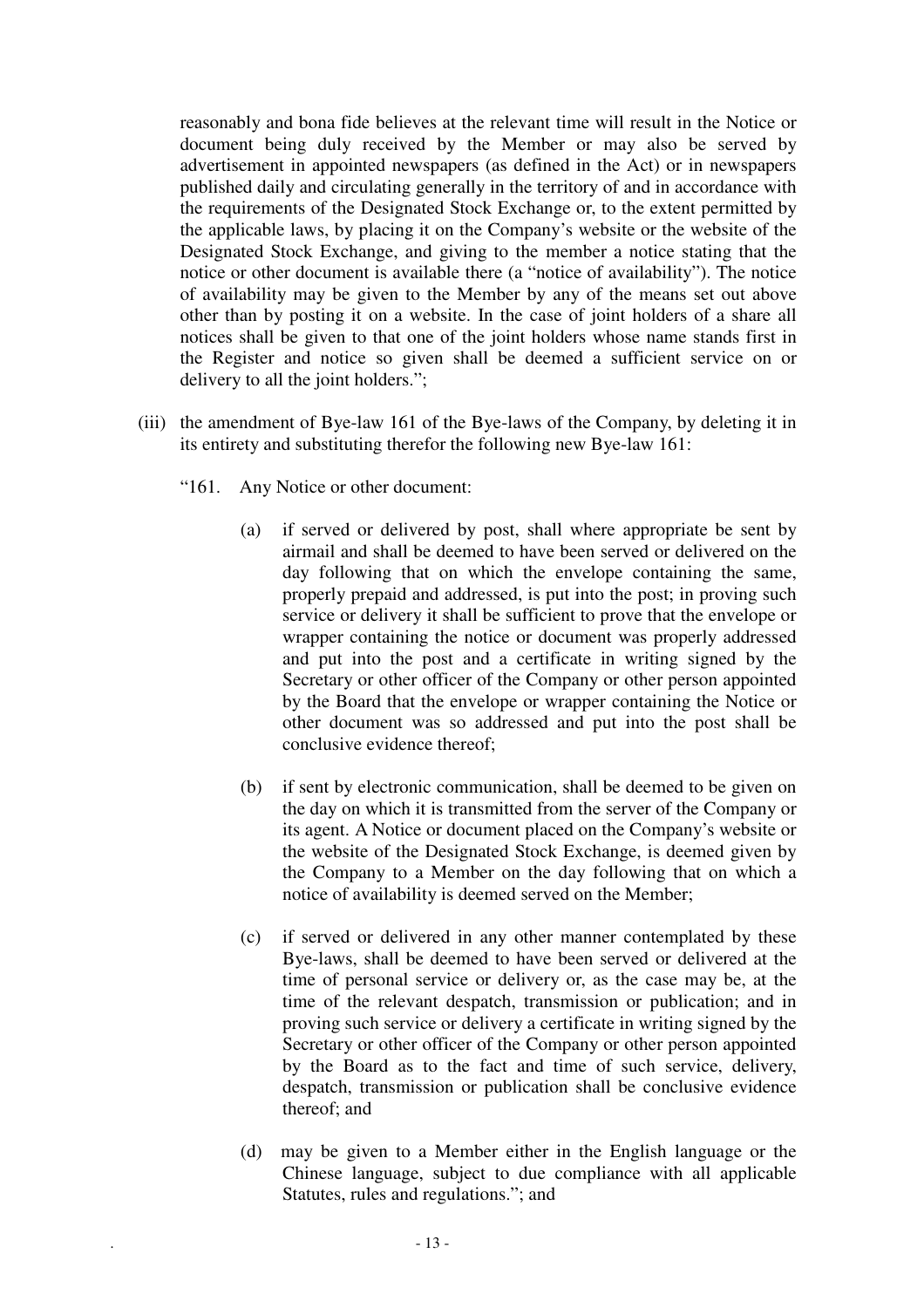(B) any director of the Company be and is hereby authorised to do or procure to be done all such acts and things (including executing all such documents as may be required) as he or she may consider desirable, expedient, necessary or in the interest of the Company to implement or give effect to the amendments to the Bye-laws referred to in paragraph (A) above.".

(Sd.) The Hon Sir Sze-yuen CHUNG

\_\_\_\_\_\_\_\_\_\_\_\_\_\_\_\_\_\_\_\_\_\_\_\_\_\_\_\_\_\_\_\_\_\_ The Hon Sir Sze-yuen CHUNG Chairman

*\* For identification purpose only.*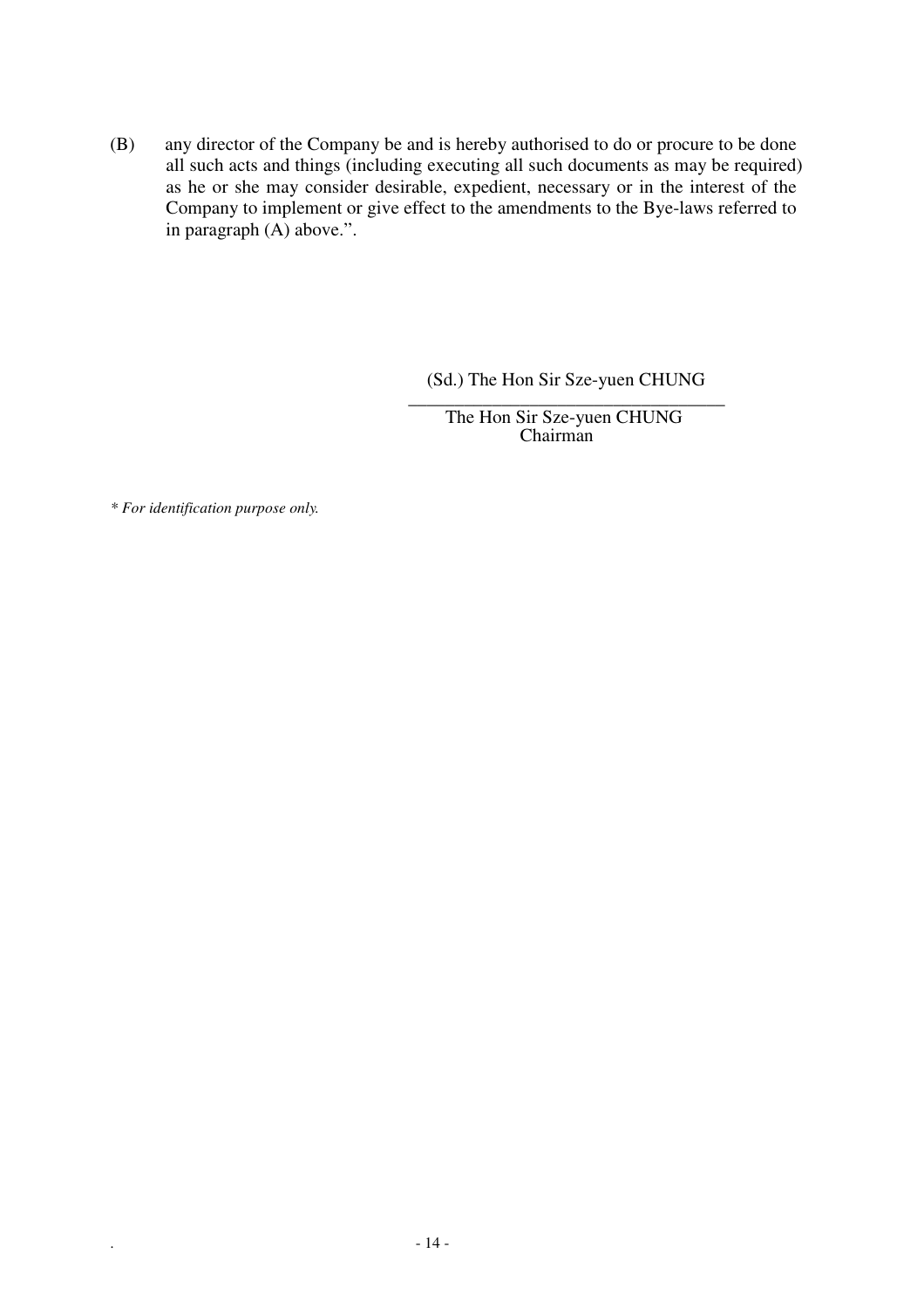# THE COMPANIES ORDINANCE (CHAPTER 32)

# **SPECIAL RESOLUTION**

**\_\_\_\_\_\_\_\_\_\_\_\_\_\_\_\_\_\_\_\_\_\_\_\_\_\_** 

### **OF**

### **TRANSPORT INTERNATIONAL HOLDINGS LIMITED**  載通國際控股有限公司

### **Passed on 18th day of May 2006 \_\_\_\_\_\_\_\_\_\_\_\_\_\_\_\_\_\_\_\_\_\_\_\_\_\_\_\_\_\_\_\_\_\_**

\_\_\_\_\_\_\_\_\_\_\_\_\_\_\_\_\_\_\_\_\_\_\_\_\_\_

At an Annual General Meeting of Transport International Holdings Limited (the "Company") duly convened and held at the Royal Plaza Hotel, Grand Ballroom, 193 Prince Edward Road West, Kowloon, Hong Kong on Thursday, 18<sup>th</sup> May 2006 at 3:00 p.m., the following resolution was duly passed as Special Resolution of the Company:-

#### **"THAT:-**

Bye-law 87 of the existing Bye-laws of the Company be amended by:

(i) deleting Bye-law 87(1) of the existing Bye-laws in its entirety which is set out below:

"Notwithstanding any other provisions in the Bye-laws, at each annual general meeting one-third of the Directors for the time being (or, if their number is not a multiple of three (3), the number nearest to but not greater than one-third) shall retire from office by rotation provided that notwithstanding anything herein, the chairman of the Board and/or the managing director of the Company shall not, whilst holding such office, be subject to retirement by rotation or be taken into account in determining the number of Directors to retire in each year.";

(ii) replacing Bye-law 87(1) of the existing Bye-laws of the Company with the following:

"Every Director, including those appointed for a specific term, shall be subject to retirement by rotation at least once every three years."; and

(iii) deleting Bye-law 87(2) of the existing Bye-laws in its entirety other than the first sentence, which is set out below:

"A retiring Director shall be eligible for re-election. The Directors to retire by rotation shall include (so far as necessary to ascertain the number of directors to retire by rotation) any Director who wishes to retire and not to offer himself for re-election. Any further Directors so to retire shall be those of the other Directors subject to retirement by rotation who have been longest in office since their last re-election or appointment and so that as between persons who became or were last re-elected Directors on the same day those to retire shall (unless they otherwise agree among themselves) be determined by lot. Any Director appointed pursuant to Bye-law 86(2) shall not be taken into account in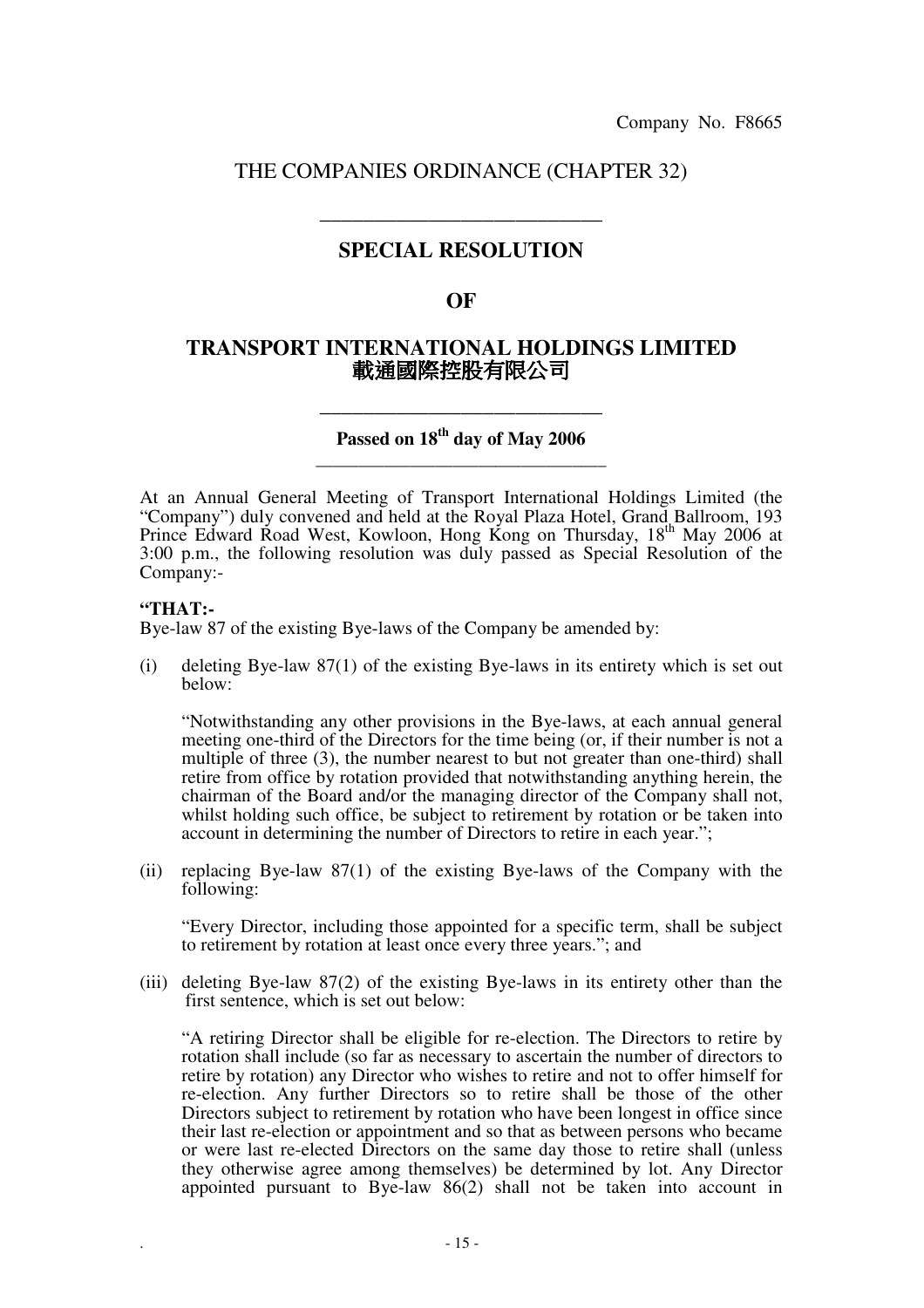determining which particular Directors or the number of Directors who are to retire by rotation."

(Sd.) The Hon Sir Sze-yuen CHUNG

\_\_\_\_\_\_\_\_\_\_\_\_\_\_\_\_\_\_\_\_\_\_\_\_\_\_\_\_\_\_\_\_\_\_ The Hon Sir Sze-yuen CHUNG Chairman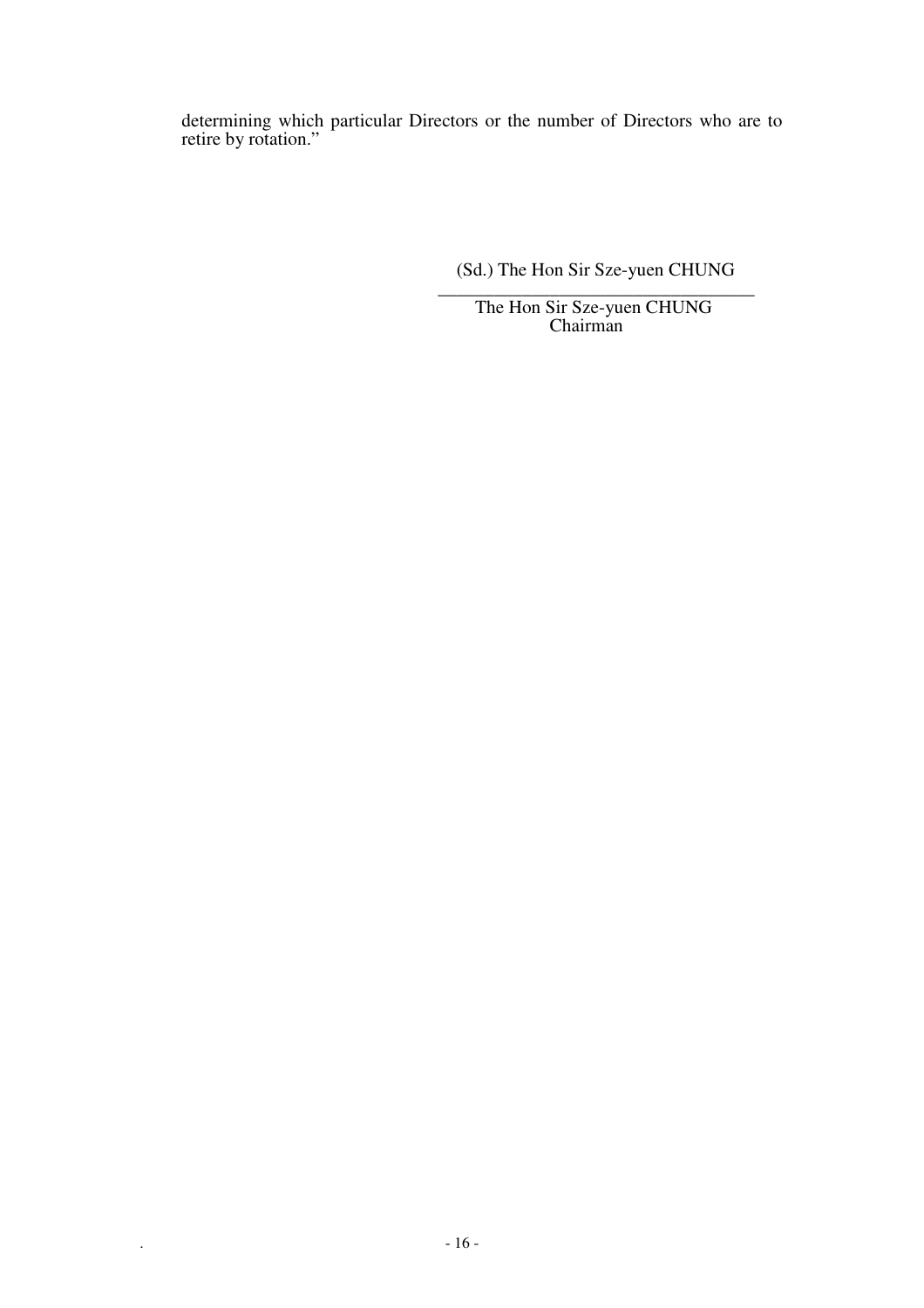Registration No. 23744

# **(COPY)**

# **BERMUDA**

# **CERTIFICATE OF INCORPORATION ON CHANGE OF NAME**

**I HEREBY CERTIFY** that in accordance with section 10 of the Companies Act 1981 **The Kowloon Motor Bus Holdings Limited,** by resolution and with the approval of the Registrar of Companies has changed its name and was registered as **Transport International Holdings Limited** on the **28th** day of **November, 2005**.

> Given under my hand and the Seal of the REGISTRAR OF COMPANIES this **8th** day of **December, 2005**

for **Registrar of Companies**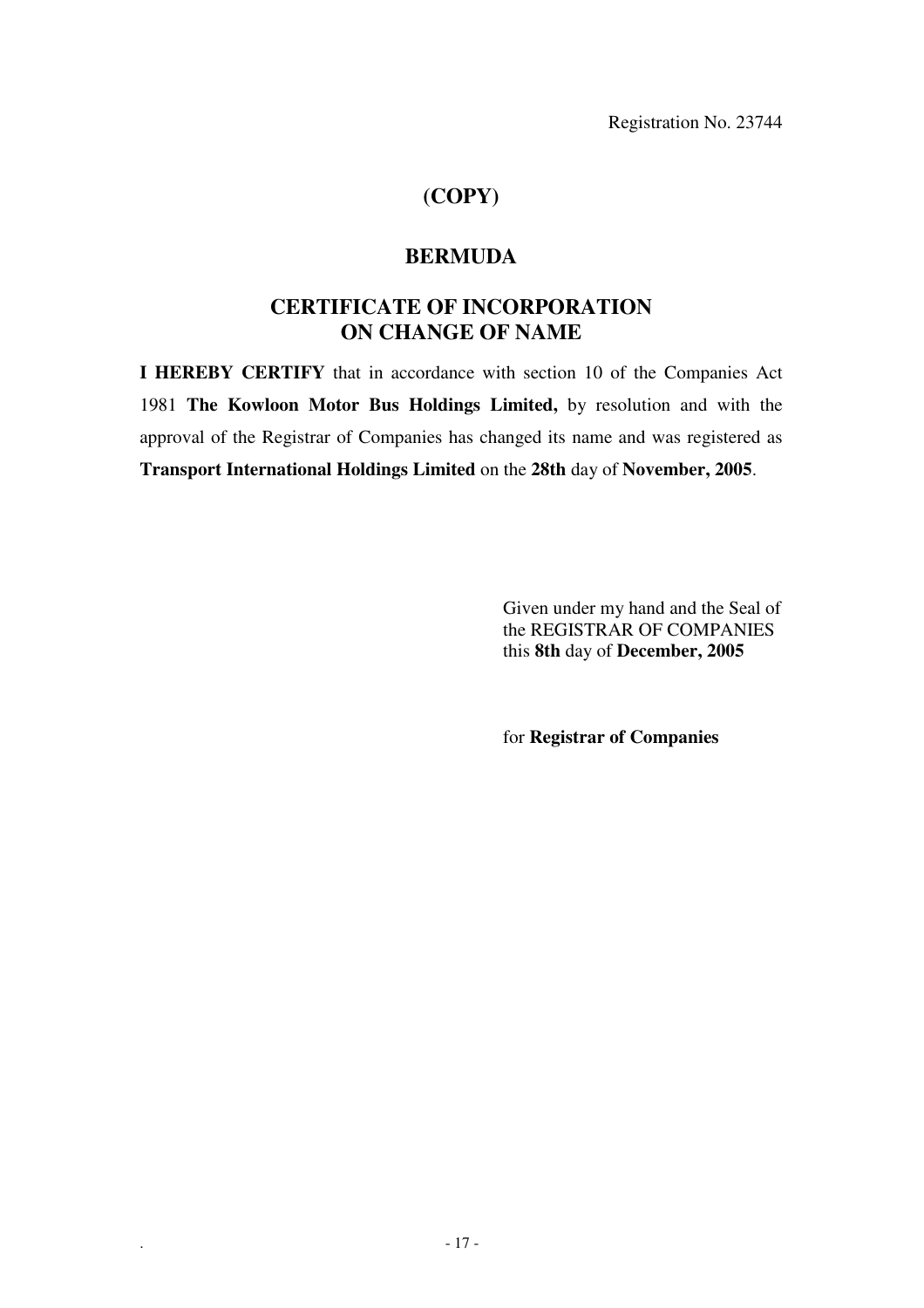#### **SPECIAL RESOLUTION**

#### **OF**

#### **THE KOWLOON MOTOR BUS HOLDINGS LIMITED**

(incorporated in Bermuda with limited liability)

**Passed on 24 November 2005** 

**\_\_\_\_\_\_\_\_\_\_\_\_\_\_\_\_\_\_\_\_\_\_\_\_\_** 

**\_\_\_\_\_\_\_\_\_\_\_\_\_\_\_\_\_\_\_\_\_\_\_\_\_** 

At a Special General Meeting of The Kowloon Motor Bus Holdings Limited (the "Company") duly convened and held at the Royal Plaza Hotel, Grand Ballroom, 193 Prince Edward Road West, Kowloon, Hong Kong on 24 November 2005 at 10:00 a.m., the following resolution was duly passed as Special Resolution of the Company:

"**THAT**, subject to the approval of the Registrar of Companies in Bermuda being obtained, the name of the Company be changed to "Transport International Holdings Limited" and, for identification purpose only, "載通國 際控股有限公司" be adopted as the Chinese name of the Company and that the directors of the Company be and are hereby authorized to do all such acts, deeds and things as they shall, in their absolute discretion, deem fit in order to effect the foregoing."

Dated this the 24th day of November, 2005.

(Sd.) Sze Yuen Chung

 The Hon. Sir Sze Yuen Chung Chairman

 $\overline{\phantom{a}}$  , and the contract of the contract of the contract of the contract of the contract of the contract of the contract of the contract of the contract of the contract of the contract of the contract of the contrac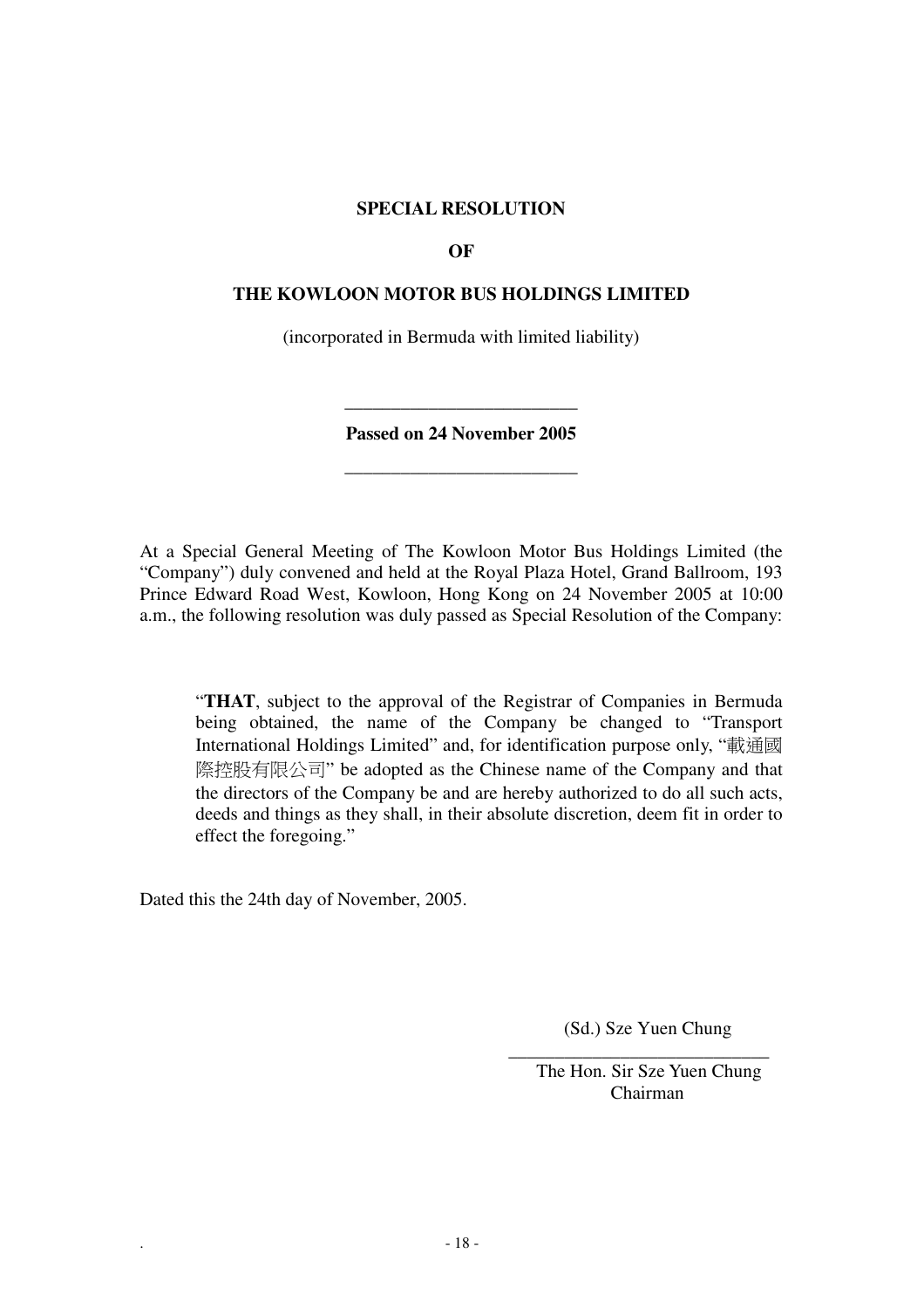# THE COMPANIES ORDINANCE (CHAPTER 32)

# **SPECIAL RESOLUTION**

**\_\_\_\_\_\_\_\_\_\_\_\_\_\_\_\_\_\_\_\_\_\_\_** 

### **OF**

# **THE KOWLOON MOTOR BUS HOLDINGS LIMITED**

Passed on 20<sup>th</sup> day of May 2004 **\_\_\_\_\_\_\_\_\_\_\_\_\_\_\_\_\_\_\_\_\_\_\_\_\_\_** 

\_\_\_\_\_\_\_\_\_\_\_\_\_\_\_\_\_\_\_\_

At an Annual General Meeting of The Kowloon Motor Bus Holdings Limited (the "Company") duly convened and held at the Royal Plaza Hotel, Grand Ballroom, 193 Prince Edward Road West, Kowloon, Hong Kong on Thursday, 20<sup>th</sup> May, 2004 at 3:00 p.m., the following resolution was duly passed as Special Resolution of the Company:-

"**THAT** the existing Bye-laws of the Company be and are hereby amended in the following manner, namely:

#### (A) **New definition**

**THAT** the following new definition be added to Bye-law 1 of the Company:

WORD MEANING "associate" has the same meaning as defined by the rules, where applicable, of any Designated Stock Exchange.

#### (B) **Bye-law 77**

**THAT** the word "If" at the beginning of Bye-law 77 of the Company be deleted and substituted by the words "Subject to Bye-law 77A, if,"

#### (C) **New Bye-law 77A**

**THAT** a new Bye-law 77A be added immediately after of the existing Bye-law 77 of the Company:

"77A. Where any Member is, under the rules of any Designated Stock Exchange, required to abstain from voting on any particular resolution or restricted to voting only for or only against any particular resolution, any votes cast by or on behalf of such Member in contravention of such requirement or restriction shall not be counted."

#### (D) **Bye-law 88**

**THAT** the existing Bye-law 88 of the Company be deleted in its entirety and be substituted by the following:

"88. No person other than a Director retiring at the meeting shall, unless recommended by the Directors for election, be eligible for election as a Director at any general meeting unless there shall have been lodged at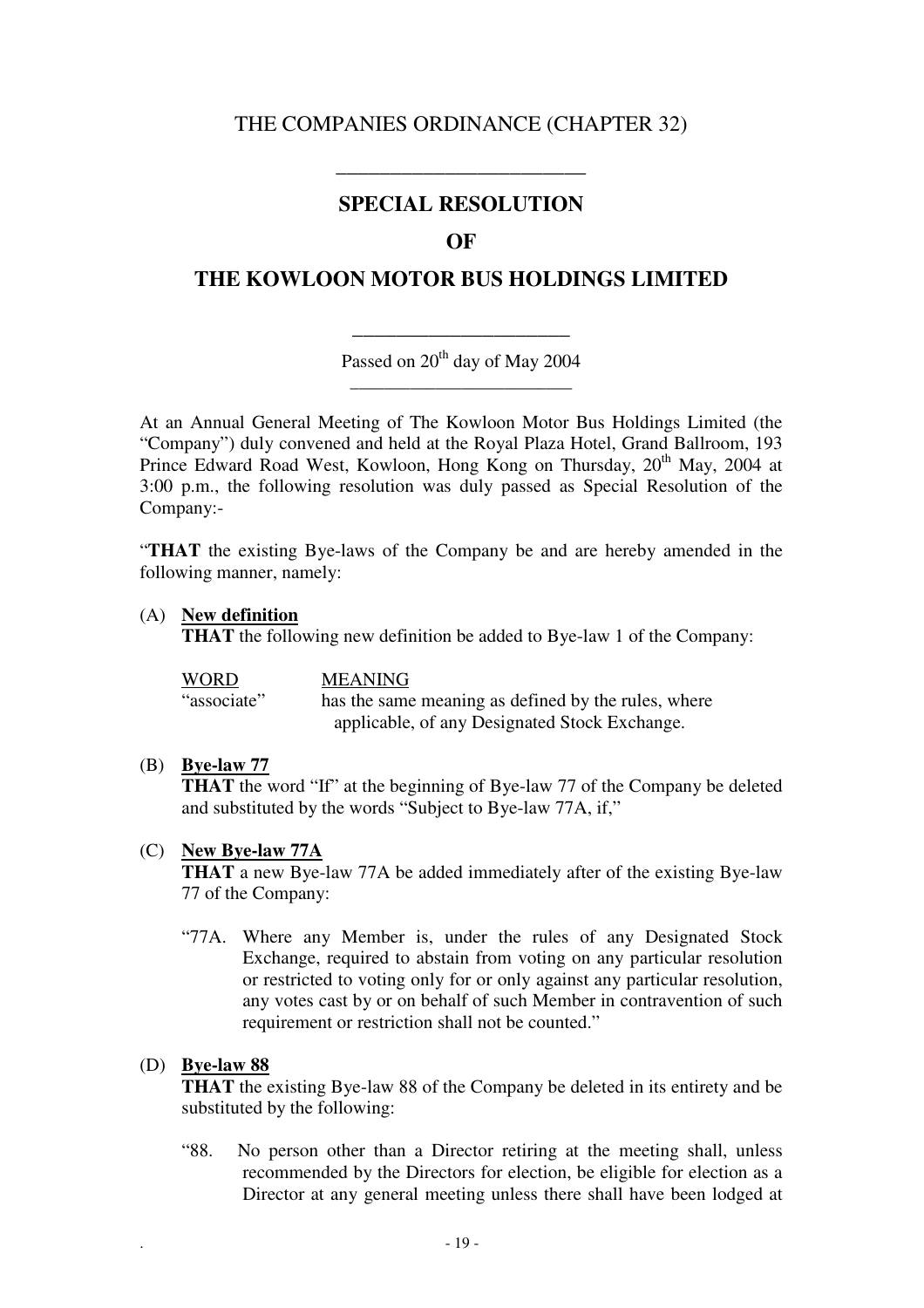the Registration Office or at the head office a Notice signed by a Member (other than the person to be proposed) duly qualified to attend and vote at the meeting for which such notice is given of his intention to propose such person for election and also a Notice signed by the person to be proposed of his willingness to be elected. The length of period, during which the aforesaid Notice(s) may be given, will be at least seven (7) days commencing no earlier than the day after the despatch of the Notice of the general meeting appointed for such election and ending no later than seven (7) days prior to the date of such general meeting."

### (E) **Bye-law 103**

**THAT** the existing Bye-law 103 of the Company be deleted in its entirety and be substituted by the following:

- "103. (1) A Director shall not vote (nor be counted in the quorum) on any resolution of the Board approving of any contract or arrangement or any other proposal in which he or his associate $(s)$  is materially interested, and if he shall do so his vote shall not be counted and he shall not be counted in the quorum of such resolution of the Board but this prohibition shall not apply to any of the following matters namely:
	- (i) any contract or arrangement for the giving by the Company or any of its subsidiaries of any security or indemnity to the Director or his associate(s) in respect of money lent by him or his associate(s) or obligations incurred or undertaken by him or his associate(s) at the request of or for the benefit of the Company or any of its subsidiaries;
	- (ii) any contract or arrangement for the giving by the Company or any of its subsidiaries of any security or indemnity to a third party in respect of a debt or obligation of the Company or any of its subsidiaries for which the Director or his associate(s) has himself/themselves assumed responsibility in whole or in part whether alone or jointly under a guarantee or indemnity or by the giving of security;
	- (iii) any contract or arrangement by a Director or his associate(s) to subscribe for shares or debentures or other securities of the Company or any of its subsidiaries to be issued pursuant to any offer or invitation to the members or debenture holders or to the public which does not provide the Director or his associate(s) any privilege not accorded to any other members or debenture holders or to the public;
	- (iv) any contract, arrangement or proposal concerning an offer of the shares or debentures or other securities of or by the Company or any other company which the Company may promote or be interested in for subscription or purchase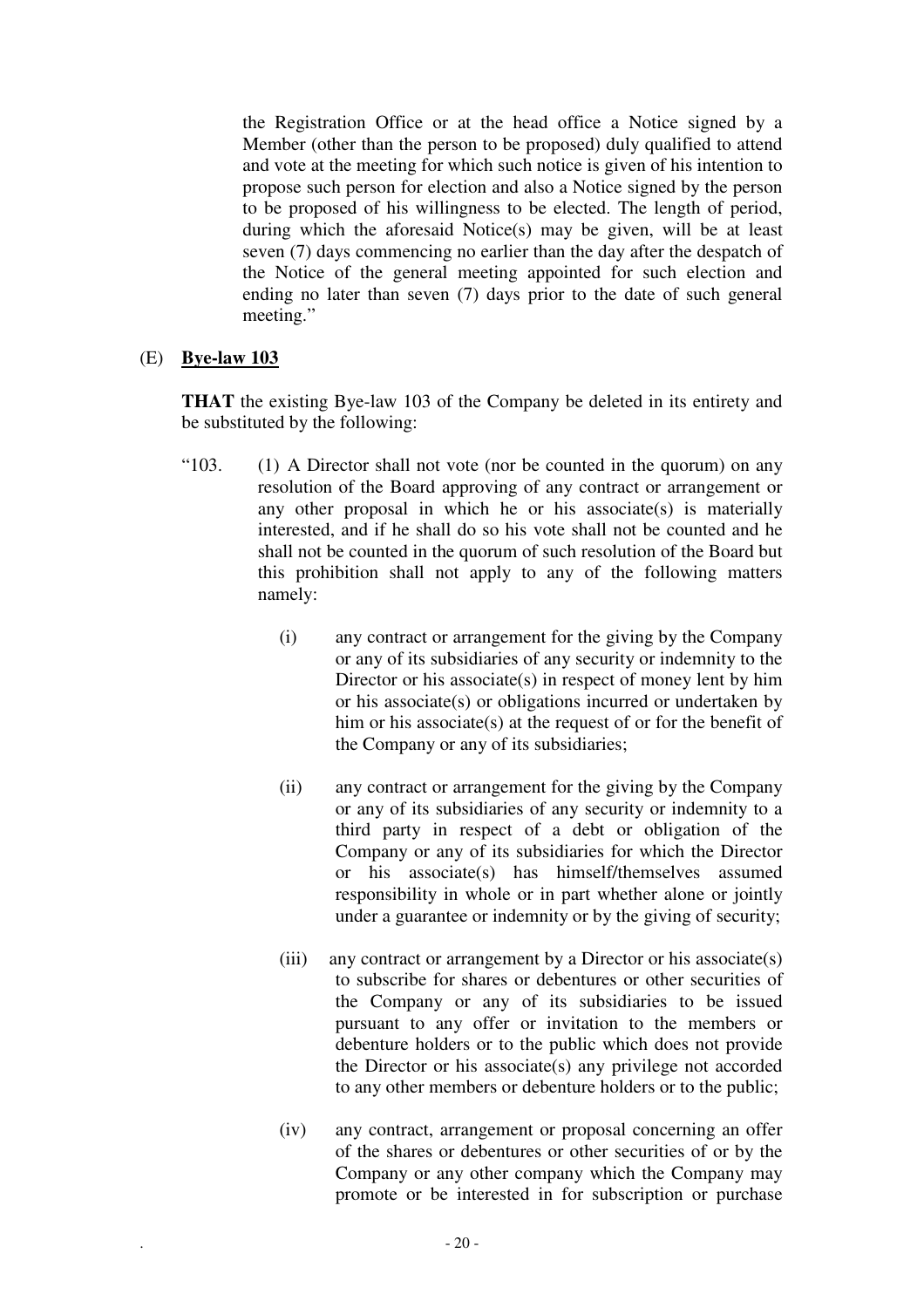where the Director or his associate(s) is/are or is/are to be interested as a participant in the underwriting or sub-underwriting of the offer;

- (v) any contract or arrangement in which the Director or his associate(s) is/are interested in the same manner as other holders of shares or debentures or other securities of the Company or any of its subsidiaries by virtue only of his/their interest in shares or debentures or other securities of the Company or any of its subsidiaries;
- (vi) any contract, arrangement or proposal concerning any company in which the Director or his associate(s) is/are interested only, whether directly or indirectly, as an officer or executive or a shareholder or in which the Director or his associate(s) is/are beneficially interested in shares of that company provided that the Director and his associate(s) are not in aggregate beneficially interested in 5% or more of the issued shares or of the voting rights of any class of shares of such company or any third company through which his interest or that of his associate(s) is derived;
- (vii) any proposal or arrangement for the benefit of employees of the Company or its subsidiaries or its associated companies including the adoption, modification or operation of a pension fund or retirement, death or disability benefit scheme which relates both to directors, their associates and employees of the Company or of any of its subsidiaries or its associated companies and does not give the Director or his associate(s) any privilege or advantage not generally accorded to the class of persons to which such scheme or fund relates; or
- (viii) any proposal concerning the adoption, modification or operation of any share scheme involving the issue or grant of options over shares or other securities by the Company to, or for the benefit of the employees of the Company or its subsidiaries or its associated companies under which the Director or his associate(s) may benefit.

(2) A company shall be deemed to be a company in which a Director together with his associate(s) has an interest of 5% or more if and so long as (but only if and so long as) he and his associate(s), (either directly or indirectly) are the holders of or beneficially interested in 5% or more of the issued shares of any class of the equity share capital of such company or of the voting rights available to members of such company (or of any third company through which his/their interest or that of his associate(s) is derived). For the purpose of this paragraph there shall be disregarded any shares held by a Director or his associate(s) as bare or custodian trustee and in which he or any of them has no beneficial interest, any shares comprised in a trust in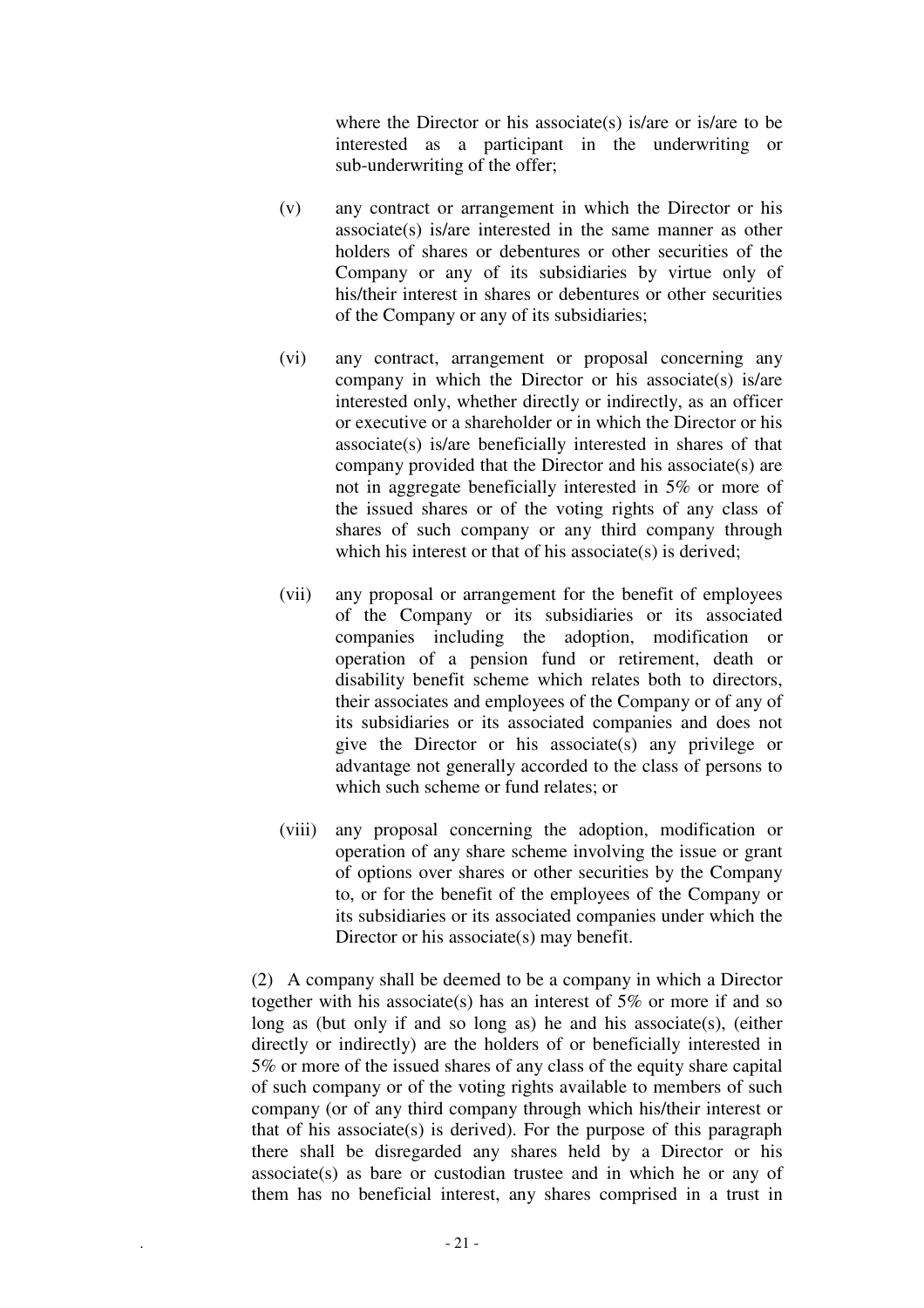which the interest of the Director or his associate(s) is/are in reversion or remainder if and so long as some other person is entitled to receive the income thereof, and any shares comprised in an authorised unit trust scheme in which the Director is interested only as a unit holder and any shares which carry no voting right at general meetings and very restrictive dividend and return of capital right.

(3) Where a company in which a Director together with his associate(s) has an interest of 5% or more is materially interested in a transaction, then that Director and/or his associate(s) shall also be deemed materially interested in such transaction.

(4) If any question shall arise at any meeting of the Board as to the materiality of the interest of a Director (other than the chairman of the meeting) or his associate(s) or as to the entitlement of any Director (other than such chairman) to vote or be counted in the quorum and such question is not resolved by his voluntarily agreeing to abstain from voting or not to be counted in the quorum, such question shall be referred to the chairman of the meeting and his ruling in relation to such other Director shall be final and conclusive except in a case where the nature or extent of the interest of the Director and/or his associate(s) concerned as known to such Director has not been fairly disclosed to the Board. If any question as aforesaid shall arise in respect of the chairman of the meeting such question shall be decided by a resolution of the Board (for which purpose such chairman shall not vote thereon) and such resolution shall be final and conclusive except in a case where the nature or extent of the interest of such chairman as known to such chairman has not been fairly disclosed to the Board.

(5) The Company may by ordinary resolution ratify any transaction not duly authorised by reason of a contravention of this Bye-law provided that no Director who is materially interested in such transaction, together with his associate(s), shall vote upon such ordinary resolution in respect of any shares in the Company in which they are interested.""

> (Sd.) The Hon Sir Sze-yuen CHUNG \_\_\_\_\_\_\_\_\_\_\_\_\_\_\_\_\_\_\_\_\_\_\_\_\_\_\_\_\_\_\_\_\_\_

> > The Hon Sir Sze-yuen CHUNG Chairman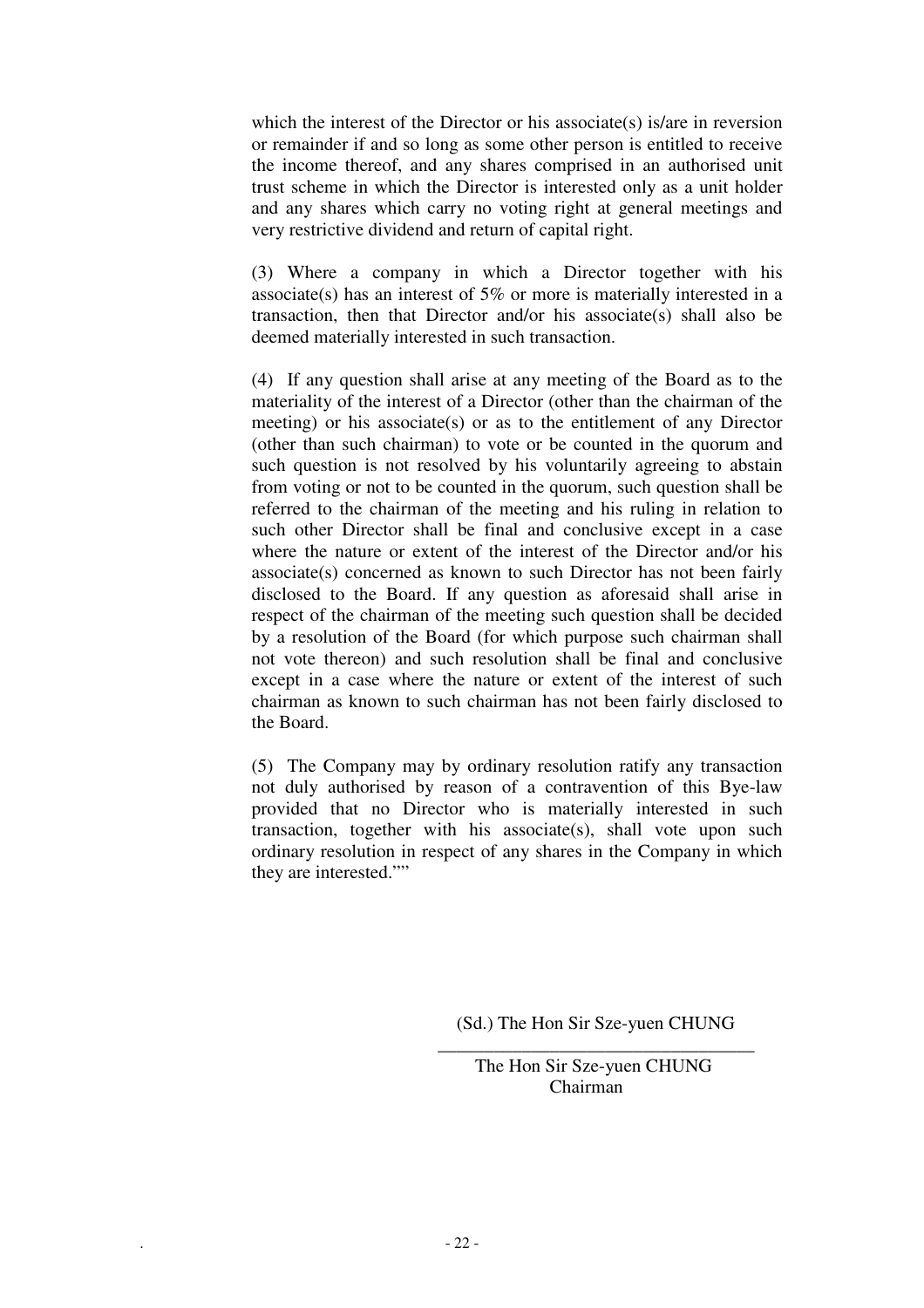# I N D E X

| SUBJECT                                | Bye-Law No. |
|----------------------------------------|-------------|
| Interpretation                         | $1 - 2$     |
| <b>Share Capital</b>                   | 3           |
| <b>Alteration Of Capital</b>           | $4 - 7$     |
| <b>Share Rights</b>                    | $8 - 9$     |
| Variation Of Rights                    | $10 - 11$   |
| <b>Shares</b>                          | $12 - 15$   |
| <b>Share Certificates</b>              | $16 - 21$   |
| Lien                                   | $22 - 24$   |
| Calls On Shares                        | $25 - 33$   |
| <b>Forfeiture Of Shares</b>            | $34 - 42$   |
| <b>Register Of Members</b>             | $43 - 44$   |
| <b>Record Dates</b>                    | 45          |
| <b>Transfer Of Shares</b>              | $46 - 51$   |
| <b>Transmission Of Shares</b>          | $52 - 54$   |
| <b>Untraceable Members</b>             | 55          |
| <b>General Meetings</b>                | $56 - 58$   |
| Notice Of General Meetings             | $59 - 60$   |
| Proceedings At General Meetings        | $61 - 65$   |
| Voting                                 | $66 - 77$   |
| Proxies                                | $78 - 83$   |
| Corporations Acting By Representatives | 84          |
| <b>Written Resolutions Of Members</b>  | 85          |
| <b>Board Of Directors</b>              | 86          |
| <b>Retirement Of Directors</b>         | $87 - 88$   |
| Disqualification Of Directors          | 89          |
| <b>Executive Directors</b>             | $90 - 91$   |
| <b>Alternate Directors</b>             | $92 - 95$   |
| Directors Fees And Expenses            | $96 - 99$   |
| Directors Interests                    | $100 - 103$ |
| <b>General Powers Of The Directors</b> | $104 - 109$ |
| <b>Borrowing Powers</b>                | 110 - 113   |
| Proceedings Of The Directors           | $114 - 123$ |
| <b>Managers</b>                        | $124 - 126$ |
| <b>Officers</b>                        | $127 - 131$ |
| Register of Directors and Officers     | 132         |
| Minutes                                | 133         |
| Seal                                   | 134         |
| <b>Authentication Of Documents</b>     | 135         |
| <b>Destruction Of Documents</b>        | 136         |
| Dividends And Other Payments           | $137 - 146$ |
| Reserves                               | 147         |
| Capitalisation                         | 148 - 149   |
| <b>Subscription Rights Reserve</b>     | 150         |
| <b>Accounting Records</b>              | $151 - 153$ |
| Audit                                  | $154 - 159$ |
| <b>Notices</b>                         | $160 - 162$ |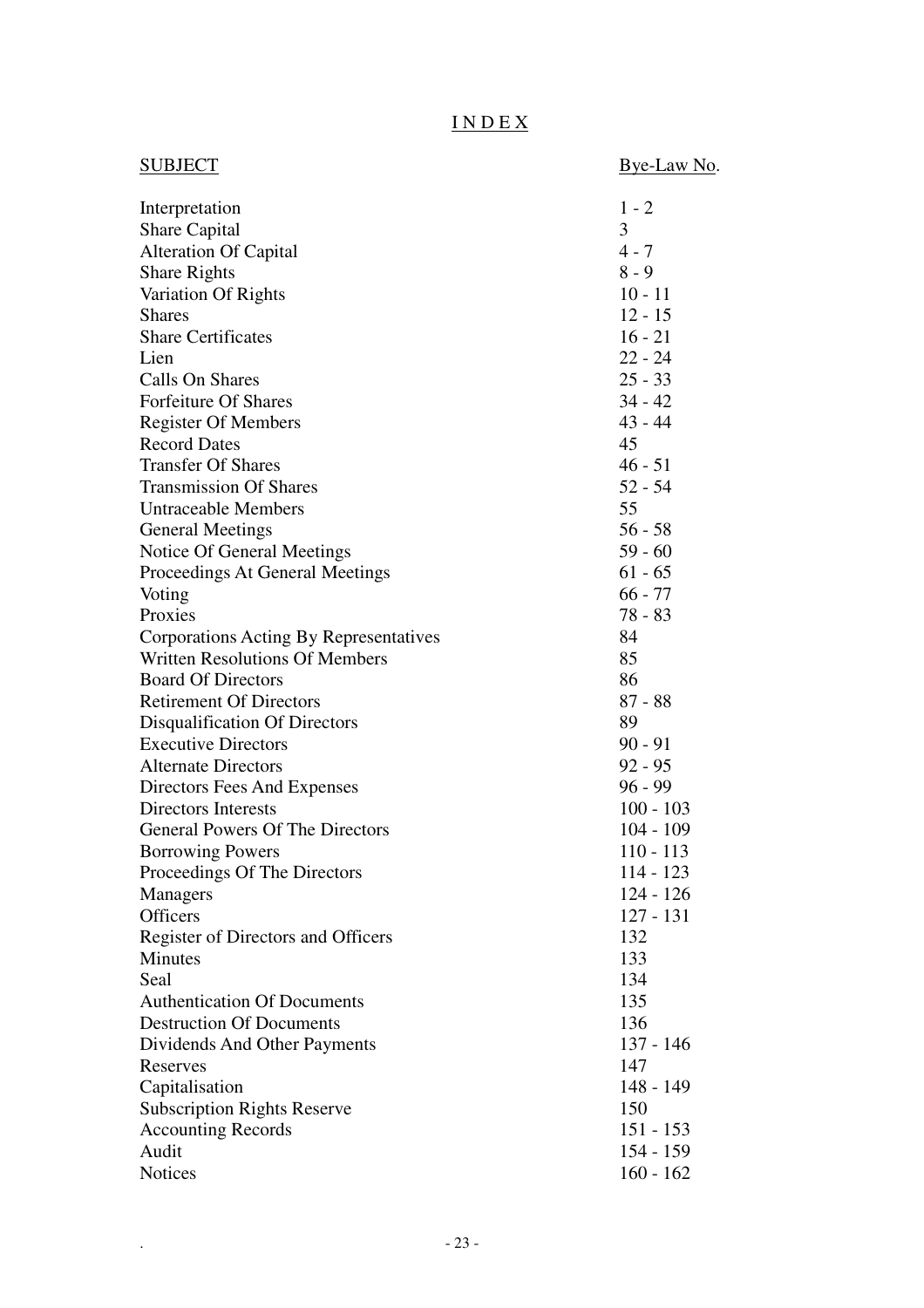### I N D E X *(continued)*

| <b>SUBJECT</b>                                | Bye-Law No. |
|-----------------------------------------------|-------------|
| Signatures                                    | 163         |
| Winding Up                                    | $164 - 165$ |
| Indemnity                                     | 166         |
| Alteration Of Bye-laws And Amendment To       |             |
| Memorandum of Association And Name of Company | 167         |
| Information                                   | 168         |
|                                               |             |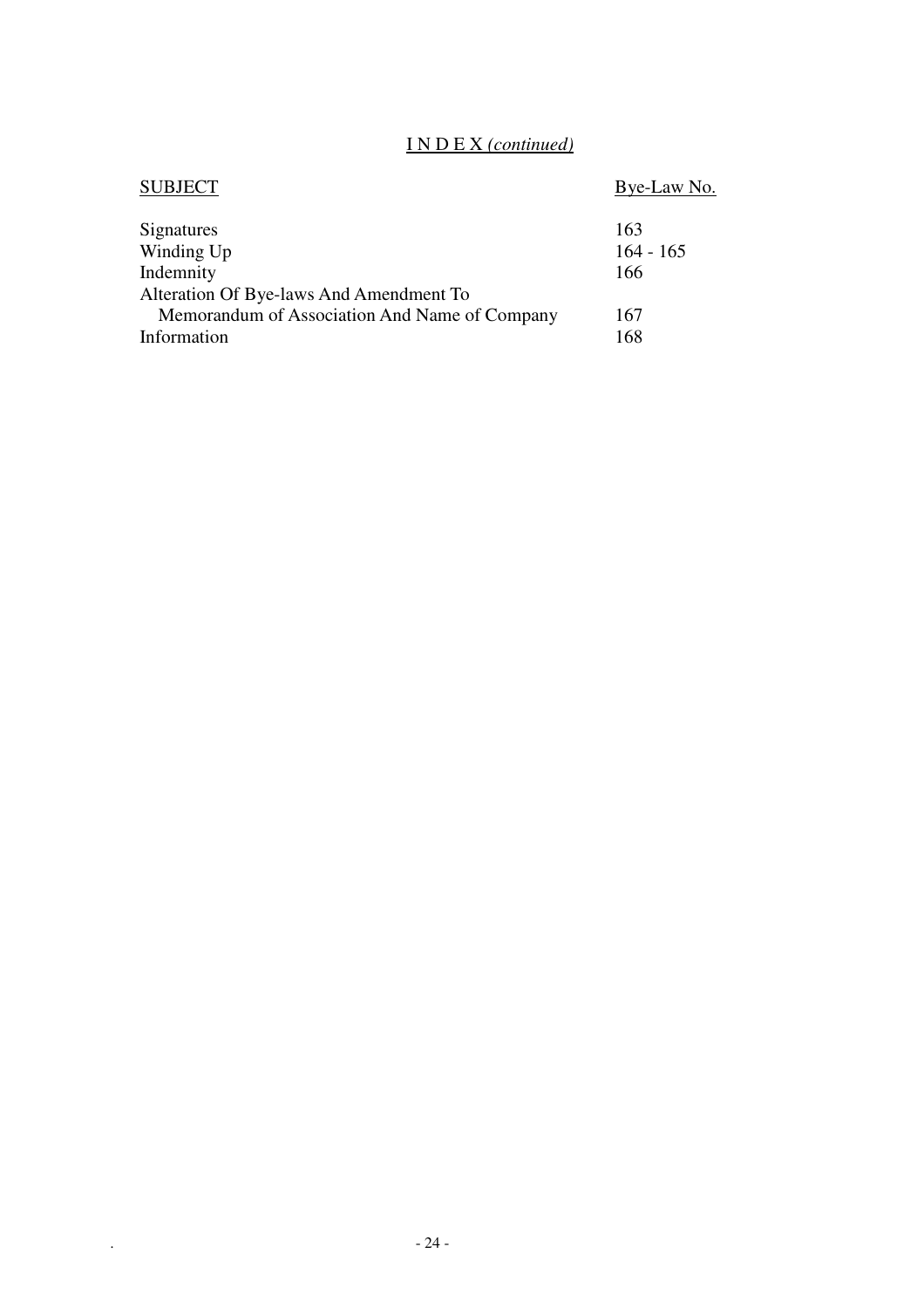#### **INTERPRETATION**

1. In these Bye-laws, unless the context otherwise requires, the words standing in the first column of the following table shall bear the meaning set opposite them respectively in the second column.

| WORD                                   | <b>MEANING</b>                                                                                                                                                                                                                                                                                                  |
|----------------------------------------|-----------------------------------------------------------------------------------------------------------------------------------------------------------------------------------------------------------------------------------------------------------------------------------------------------------------|
| "Act"                                  | the Companies Act 1981 of Bermuda.                                                                                                                                                                                                                                                                              |
| "Auditor"                              | the auditor of the Company for the time being and may include<br>any individual or partnership.                                                                                                                                                                                                                 |
| "Bye-laws"                             | these Bye-laws in their present form or as supplemented or<br>amended or substituted from time to time.                                                                                                                                                                                                         |
| "Board" or<br>"Directors"              | the board of directors of the Company or (as the context may<br>require) the directors present and entitled to vote at a meeting of<br>directors of the Company at which a quorum is present.                                                                                                                   |
| "capital"                              | the share capital from time to time of the Company.                                                                                                                                                                                                                                                             |
| "clear days"                           | in relation to the period of notice that period excluding the day on<br>which the notice is given or deemed to be given and the day on<br>which it is to take effect or is deemed to take effect.                                                                                                               |
| "clearing house"                       | a recognised clearing house within the meaning of Section 2 of<br>the Securities and Futures (Clearing House) Ordinance of Hong<br>Kong or a clearing house recognised by the laws of the<br>jurisdiction in which the shares of the Company are listed and<br>quoted on a stock exchange in such jurisdiction. |
| **"Company"                            | Transport International Holdings Limited.                                                                                                                                                                                                                                                                       |
| "competent<br>regulatory<br>authority" | a competent regulatory authority in the territory where the shares<br>of the Company are listed or quoted on a stock exchange in such<br>territory.                                                                                                                                                             |
| "debenture" and<br>"debenture holder"  | include debenture stock and debenture stockholder respectively.                                                                                                                                                                                                                                                 |
| "Designated Stock<br>Exchange"         | a stock exchange which is an appointed stock exchange for the<br>purposes of the Act in respect of which the shares of the<br>Company are listed or quoted and where such appointed stock<br>exchange deems such listing or quotation to be the primary listing<br>or quotation of the shares of the Company.   |
| "dollars" and "\$"                     | dollars, the legal currency of Hong Kong.                                                                                                                                                                                                                                                                       |
| "head office"                          | such office of the Company as the Directors may from time to<br>time determine to be the principal office of the Company.                                                                                                                                                                                       |

 $\overline{a}$ \*\* The name of the Company was changed from THE KOWLOON MOTOR BUS HOLDINGS LIMITED to TRANSPORT INTERNATIONAL HOLDINGS LIMITED on 28th November 2005.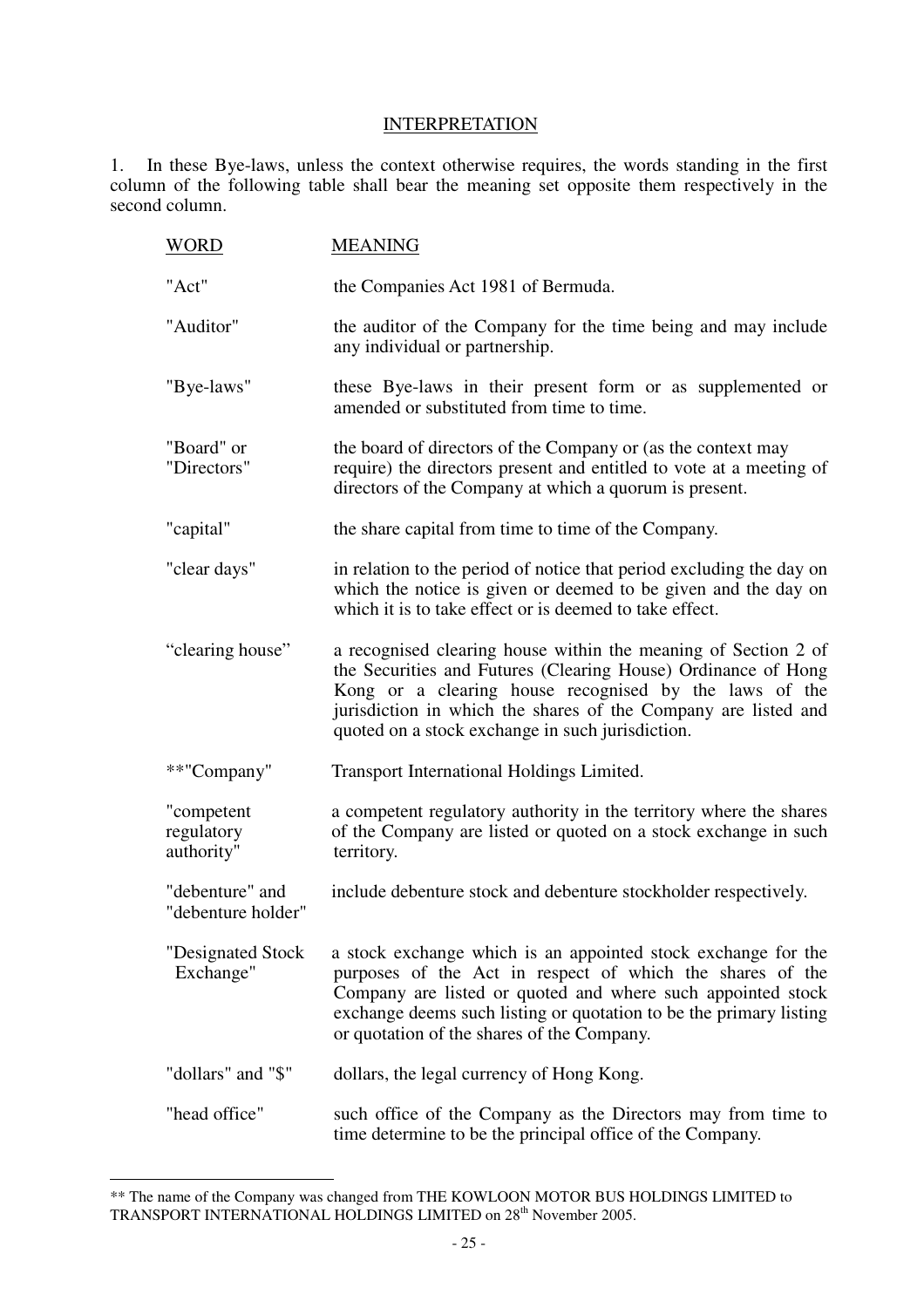| "Member"                 | a duly registered holder from time to time of the shares in the<br>capital of the Company.                                                                                                                                                                                                                                                                                                         |
|--------------------------|----------------------------------------------------------------------------------------------------------------------------------------------------------------------------------------------------------------------------------------------------------------------------------------------------------------------------------------------------------------------------------------------------|
| "month"                  | a calendar month.                                                                                                                                                                                                                                                                                                                                                                                  |
| "appointed<br>newspaper" | shall have the meaning as defined in the Act.                                                                                                                                                                                                                                                                                                                                                      |
| "Newspaper"              | in relation to any newspaper circulating in the territory where the<br>shares of the Company are listed or quoted on a stock exchange in<br>such territory, shall mean a newspaper published daily and<br>circulating generally in such territory and specified for this<br>purpose by the stock exchange in such territory.                                                                       |
| "Notice"                 | written notice unless otherwise specifically stated and as further<br>defined in these Bye-laws.                                                                                                                                                                                                                                                                                                   |
| "Office"                 | the registered office of the Company for the time being.                                                                                                                                                                                                                                                                                                                                           |
| "paid up"                | paid up or credited as paid up.                                                                                                                                                                                                                                                                                                                                                                    |
| "Register"               | the principal register and where applicable, any branch register of<br>Members of the Company to be kept pursuant to the provisions of<br>the Act.                                                                                                                                                                                                                                                 |
| "Registration<br>Office" | in respect of any class of share capital such place as the Board<br>may from time to time determine to keep a branch register of<br>Members in respect of that class of share capital and where<br>(except in cases where the Board otherwise directs) the transfers<br>or other documents of title for such class of share capital are to be<br>lodged for registration and are to be registered. |
| "Seal"                   | common seal or any one or more duplicate seals of the Company<br>(including a securities seal) for use in Bermuda or in any place<br>outside Bermuda.                                                                                                                                                                                                                                              |
| "Secretary"              | any person firm or corporation appointed by the Board to perform<br>any of the duties of secretary of the Company and includes any<br>assistant, deputy, temporary or acting secretary.                                                                                                                                                                                                            |
| "Statutes"               | the Act and every other act of the Legislature of Bermuda for the<br>time being in force applying to or affecting the Company, its<br>memorandum of association and/or these Bye-laws.                                                                                                                                                                                                             |
| "year"                   | a calendar year.                                                                                                                                                                                                                                                                                                                                                                                   |
| *"associate"             | has the same meaning as defined by the rules, where applicable,<br>of any Designated Stock Exchange.                                                                                                                                                                                                                                                                                               |

 $\overline{a}$ 

 $*$  As adopted by the special resolution passed on  $20<sup>th</sup>$  May 2004.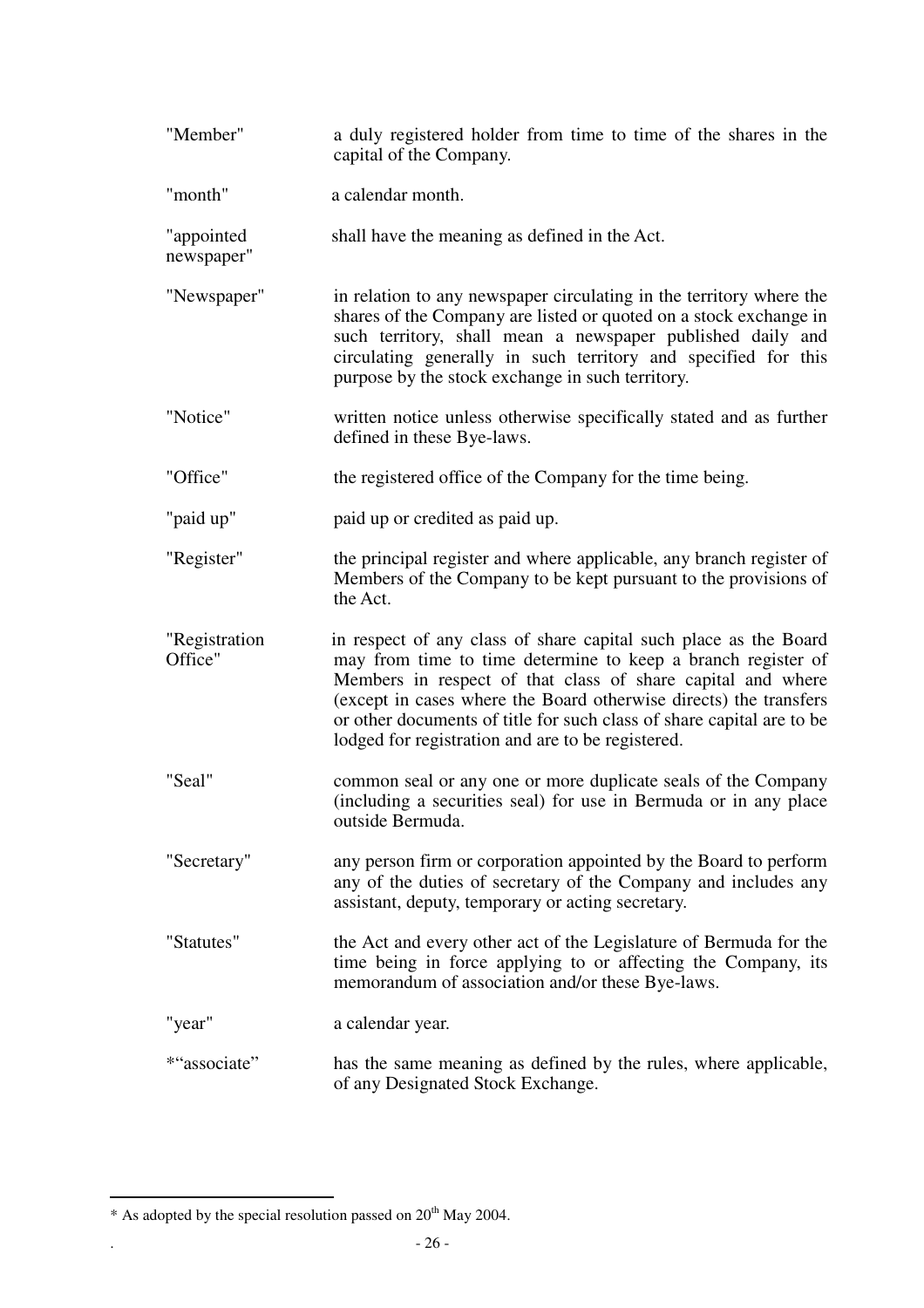2. In these Bye-laws, unless there be something within the subject or context inconsistent with such construction:

- (a) words importing the singular include the plural and vice versa;
- (b) words importing a gender include both gender and the neuter;
- (c) words importing persons and the neuter include companies, associations and bodies of persons whether corporate or not;
- (d) the words:
	- (i) "may" shall be construed as permissive;
	- (ii) "shall" or "will" shall be construed as imperative;
- \*(e) expressions referring to writing shall, unless the contrary intention appears, be construed as including printing, lithography, photography and other modes of representing words or figures in a visible form, and including where the representation takes the form of electronic display, provided that both the mode of service of the relevant document or notice and the Member's election comply with all applicable Statues, rules and regulations;
- (f) references to any act, ordinance, statute or statutory provision shall be interpreted as relating to any statutory modification or re-enactment thereof for the time being in force;
- (g) save as aforesaid words and expressions defined in the Statutes shall bear the same meanings in these Bye-laws if not inconsistent with the subject in the context save that "company" shall where the context permits include any company incorporated in Bermuda or elsewhere;
- (h) a resolution shall be a special resolution when it has been passed by a majority of not less than three-fourths of votes cast by such Members as, being entitled so to do, vote in person or, in the case of such Members as are corporations, by their respective duly authorised representative or, where proxies are allowed, by proxy at a general meeting of which not less than twenty-one (21) clear days' Notice, specifying (without prejudice to the power contained in these Bye-laws to amend the same) the intention to propose the resolution as a special resolution, has been duly given. Provided that, except in the case of an annual general meeting, if it is so agreed by a majority in number of the Members having the right to attend and vote at any such meeting, being a majority together holding not less than ninety-five (95) per cent. in nominal value of the shares giving that right and in the case of an annual general meeting, if it is so agreed by all Members entitled to attend and vote thereat, a resolution may be proposed and passed as a special resolution at a meeting of which less than twenty-one (21) clear days' Notice has been given;

 $\overline{a}$ \* As adopted by the special resolution passed on  $17<sup>th</sup>$  May 2012.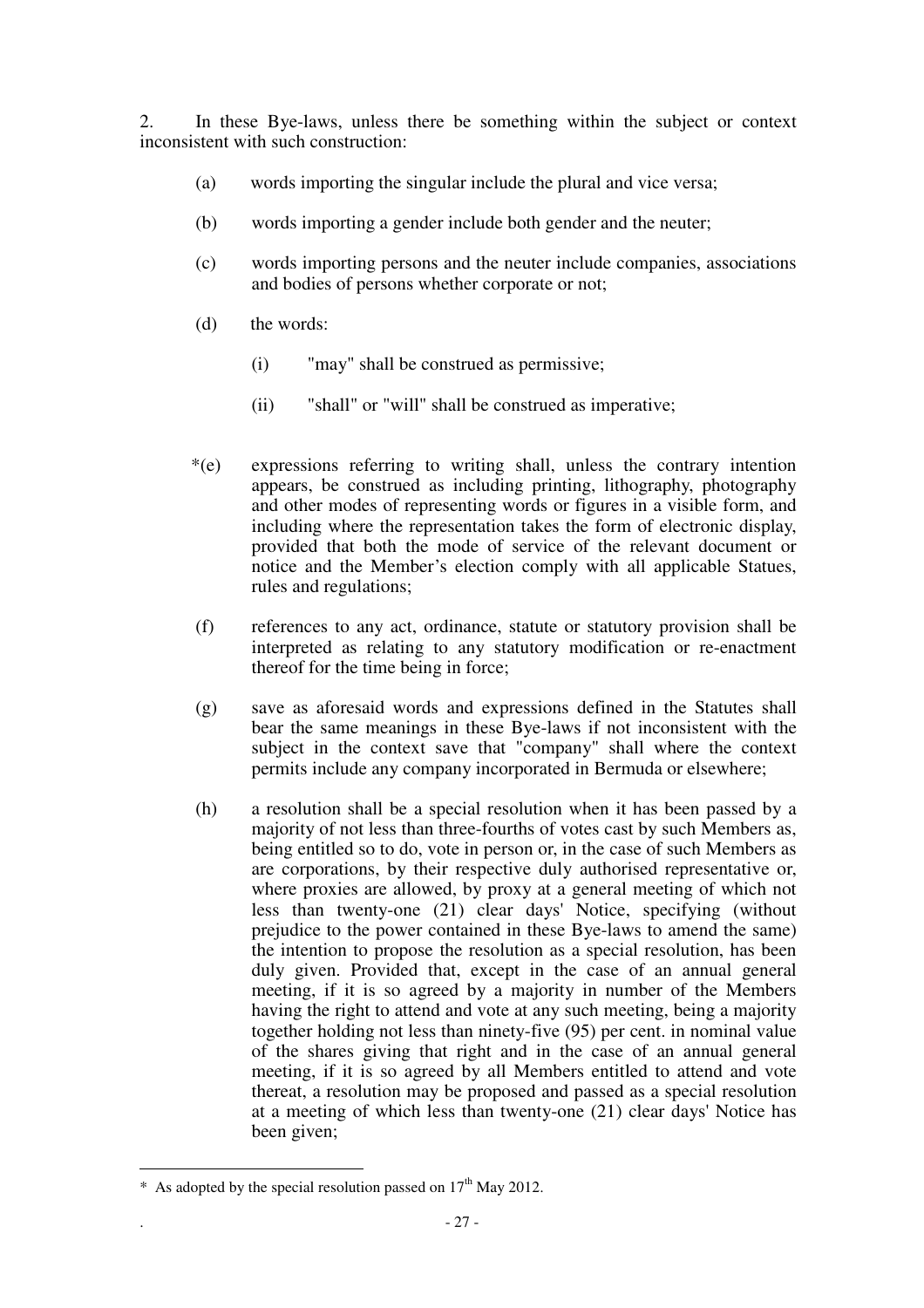- (i) a resolution shall be an ordinary resolution when it has been passed by a simple majority of votes cast by such Members as, being entitled so to do, vote in person or, in the case of any Member being a corporation, by its duly authorised representative or, where proxies are allowed, by proxy at a general meeting of which not less than fourteen (14) clear days' Notice has been duly given;
- (j) a special resolution shall be effective for any purpose for which an ordinary resolution is expressed to be required under any provision of these Bye-laws or the Statutes.

#### SHARE CAPITAL

3. (1) The authorised share capital of the Company at the date on which these Bye-laws come into effect is HK\$100,000 divided into 100,000 shares of a par value of HK\$1.00 each.

(2) Subject to the Act, the Company's memorandum of association and, where applicable, the rules of any Designated Stock Exchange and/or any competent regulatory authority, any power of the Company to purchase or otherwise acquire its own shares (including its redeemable shares) and warrants or other securities shall be exercisable by the Board upon such terms and subject to such conditions as it thinks fit.

(3) Neither the Company nor any of its subsidiaries shall directly or indirectly give financial assistance to a person who is acquiring or proposing to acquire shares in the Company for the purpose of that acquisition whether before or at the same time as the acquisition takes place or afterwards PROVIDED that nothing in this Bye-law shall prohibit transactions permitted by the Act.

#### ALTERATION OF CAPITAL

4. The Company in general meeting may from time to time by ordinary resolution in accordance with Section 45 of the Act:

- (a) increase its capital by such sum, to be divided into shares of such amounts, as the resolution shall prescribe;
- (b) consolidate and divide all or any of its capital into shares of larger amount than its existing shares;
- (c) divide its shares into several classes and without prejudice to any special rights previously conferred on the holders of existing shares attach thereto respectively any preferential, deferred, qualified or special rights, privileges conditions or such restrictions which in the absence of any such determination by the Company in General Meeting, as the Directors may determine provided always that where the Company issues shares which do not carry voting rights, the words "non-voting" shall appear in the designation of such shares and where the equity capital includes shares with different voting rights, the designation of each class of shares, other than those with the most favourable voting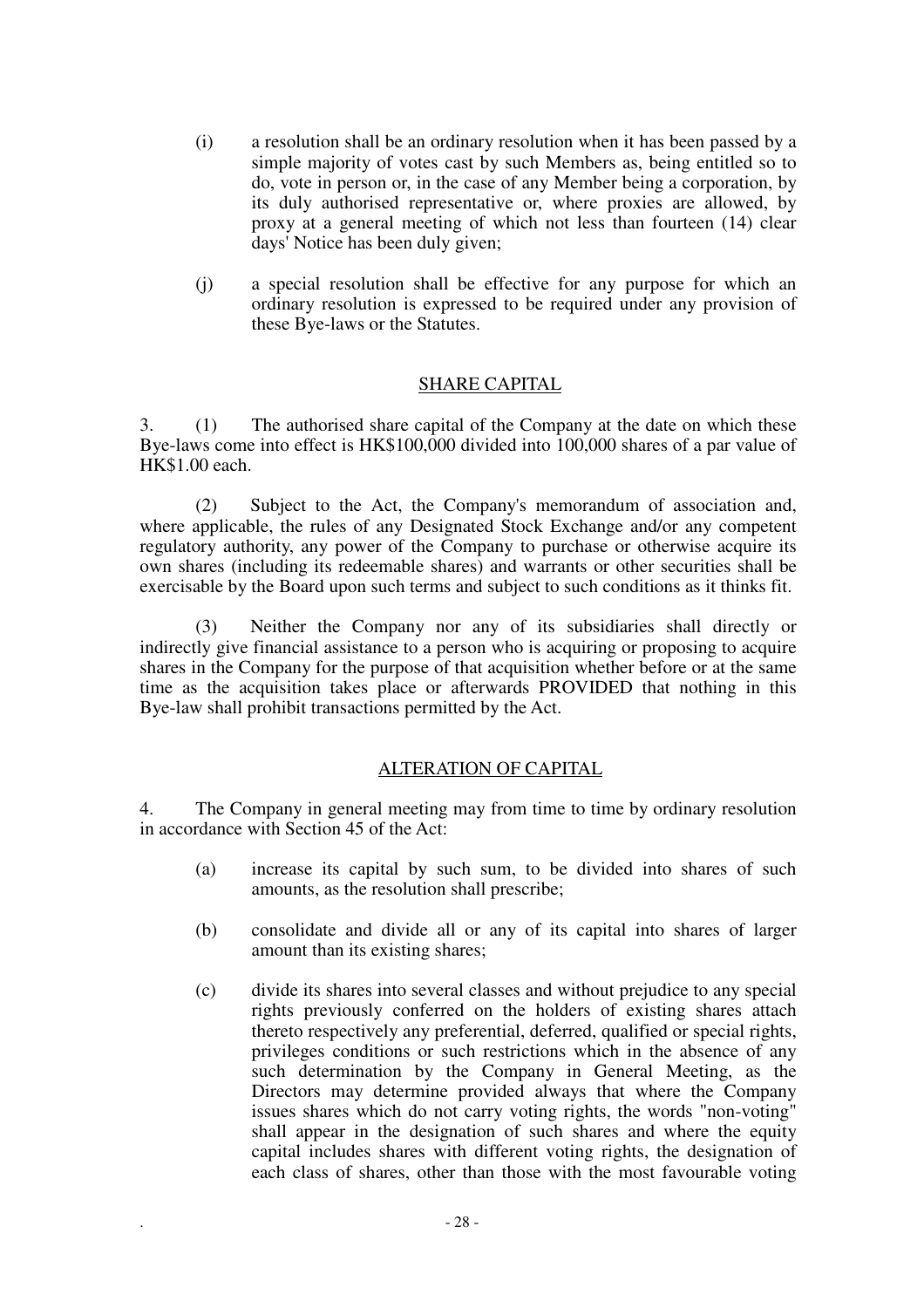rights, must include the words "restricted voting" or "limited voting";

- (d) sub-divide its shares, or any of them, into shares of smaller amount than is fixed by the memorandum of association (subject, nevertheless, to the Act), and may by such resolution determine that, as between the holders of the shares resulting from such sub-division, one or more of the shares may have any such preferred rights or be subject to any such restrictions as compared with the other or others as the Company has power to attach to unissued or new shares;
- (e) change the currency denomination of its share capital;
- (f) make provision for the issue and allotment of shares which do not carry any voting rights; and
- (g) cancel any shares which, at the date of the passing of the resolution, have not been taken, or agreed to be taken, by any person, and diminish the amount of its capital by the amount of the shares so cancelled.

5. The Board may settle as it considers expedient any difficulty which arises in relation to any consolidation and division under the last preceding Bye-law and in particular but without prejudice to the generality of the foregoing may issue certificates in respect of fractions of shares or arrange for the sale of the shares representing fractions and the distribution of the net proceeds of sale (after deduction of the expenses of such sale) in due proportion amongst the Members who would have been entitled to the fractions, and for this purpose the Board may authorise some person to transfer the shares representing fractions to their purchaser or resolve that such net proceeds be paid to the Company for the Company's benefit. Such purchaser will not be bound to see to the application of the purchase money nor will his title to the shares be affected by any irregularity or invalidity in the proceedings relating to the sale.

6. The Company may from time to time by special resolution, subject to any confirmation or consent required by law, reduce its authorised or issued share capital or any share premium account or other undistributable reserve in any manner permitted by law.

7. Except so far as otherwise provided by the conditions of issue, or by these Bye-laws, any capital raised by the creation of new shares shall be treated as if it formed part of the original capital of the Company, and such shares shall be subject to the provisions contained in these Bye-laws with reference to the payment of calls and instalments, transfer and transmission, forfeiture, lien, cancellation, surrender, voting and otherwise.

### SHARE RIGHTS

8. Subject to any special rights conferred on the holders of any shares or class of shares, any share in the Company (whether forming part of the present capital or not) may be issued with or have attached thereto such rights or restrictions whether in regard to dividend, voting, return of capital, distribution of assets or otherwise as the Company may by ordinary resolution determine or, if there has not been any such determination or so far as the same shall not make specific provision, as the Board may determine.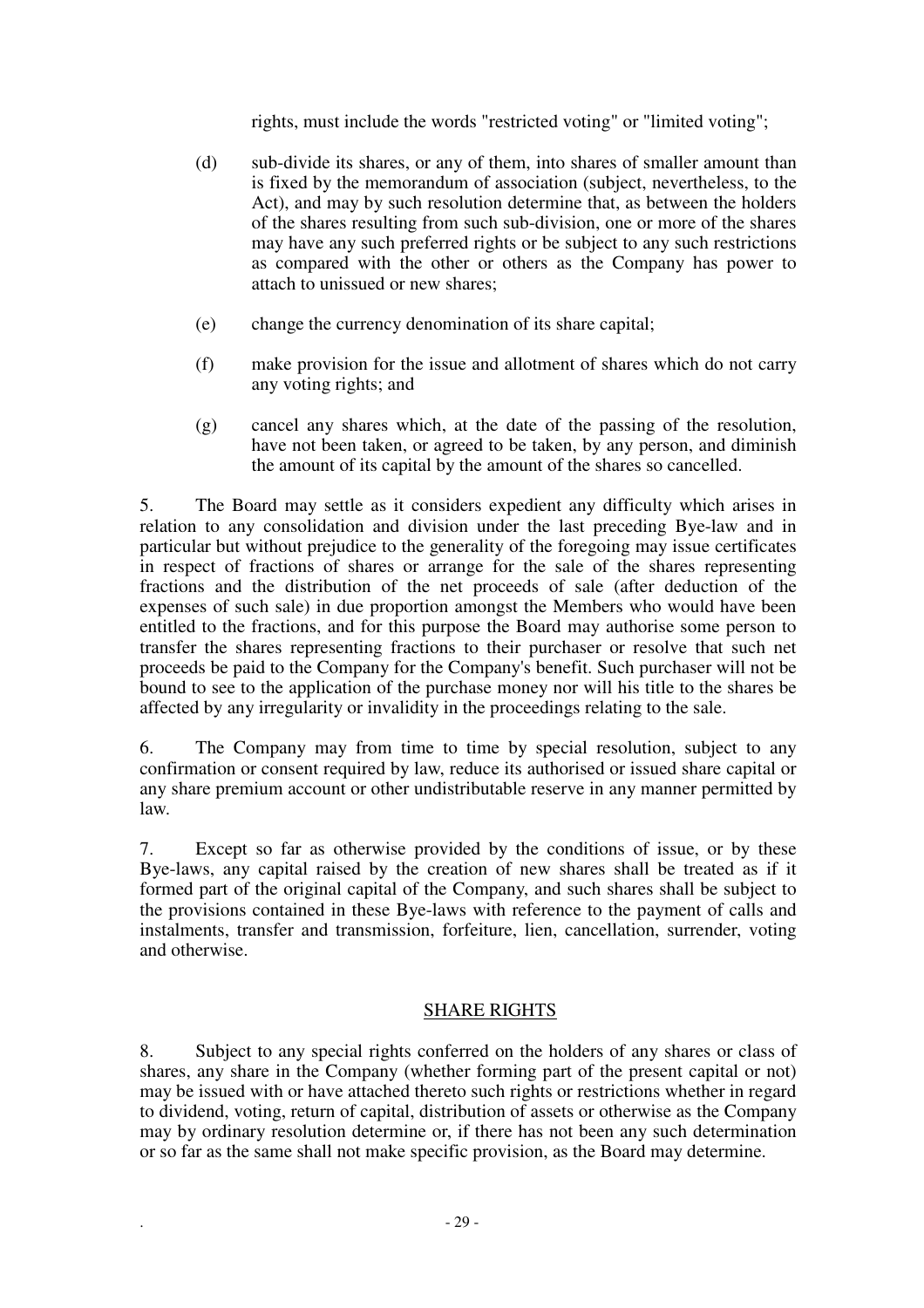9. Subject to Sections 42 and 43 of the Act, these Bye-laws, and to any special rights conferred on the holders of any shares or attaching to any class of shares, any preference shares may be issued or converted into shares that, at a determinable date or at the option of the Company or the holder if so authorised by its memorandum of association, are liable to be redeemed on such terms and in such manner as the Company before the issue or conversion may by ordinary resolution of the Members determine. Where the Company purchases for redemption a redeemable share, purchases not made through the market or by tender shall be limited to a maximum price as may from time to time be determined by the Company in general meeting, either generally or with regard to specific purchases. If purchases are by tender, tenders shall be available to all Members alike.

#### VARIATION OF RIGHTS

10. Subject to the Act and without prejudice to Bye-law 8, all or any of the special rights for the time being attached to the shares or any class of shares may, unless otherwise provided by the terms of issue of the shares of that class, from time to time (whether or not the Company is being wound up) be varied, modified or abrogated either with the consent in writing of the holders of not less than three-fourths of the issued shares of that class or with the sanction of a special resolution passed at a separate general meeting of the holders of the shares of that class. To every such separate general meeting all the provisions of these Bye-laws relating to general meetings of the Company shall, mutatis mutandis, apply, but so that:

- (a) the necessary quorum (other than at an adjourned meeting) shall be two persons (or in the case of a Member being a corporation, its duly authorised representative) holding or representing by proxy not less than one-third in nominal value of the issued shares of that class and at any adjourned meeting of such holders, two holders present in person (or in the case of a Member being a corporation, its duly authorised representative) or by proxy (whatever the number of shares held by them) shall be a quorum;
- (b) every holder of shares of the class shall be entitled on a poll to one vote for every such share held by him; and
- (c) any holder of shares of the class present in person or by proxy may demand a poll.

11. The special rights conferred upon the holders of any shares or class of shares shall not, unless otherwise expressly provided in the rights attaching to or the terms of issue of such shares, be deemed to be varied, modified or abrogated by the creation or issue of further shares ranking pari passu therewith.

#### SHARES

12. (1) Subject to the Statutes, these Bye-laws and, where applicable, the rules of any Designated Stock Exchange and without prejudice to any special rights or restrictions for the time being attached to any shares or any class of shares, the unissued shares of the Company (whether forming part of the original or any increased capital) shall be at the disposal of the Board, which may offer, allot, grant options over or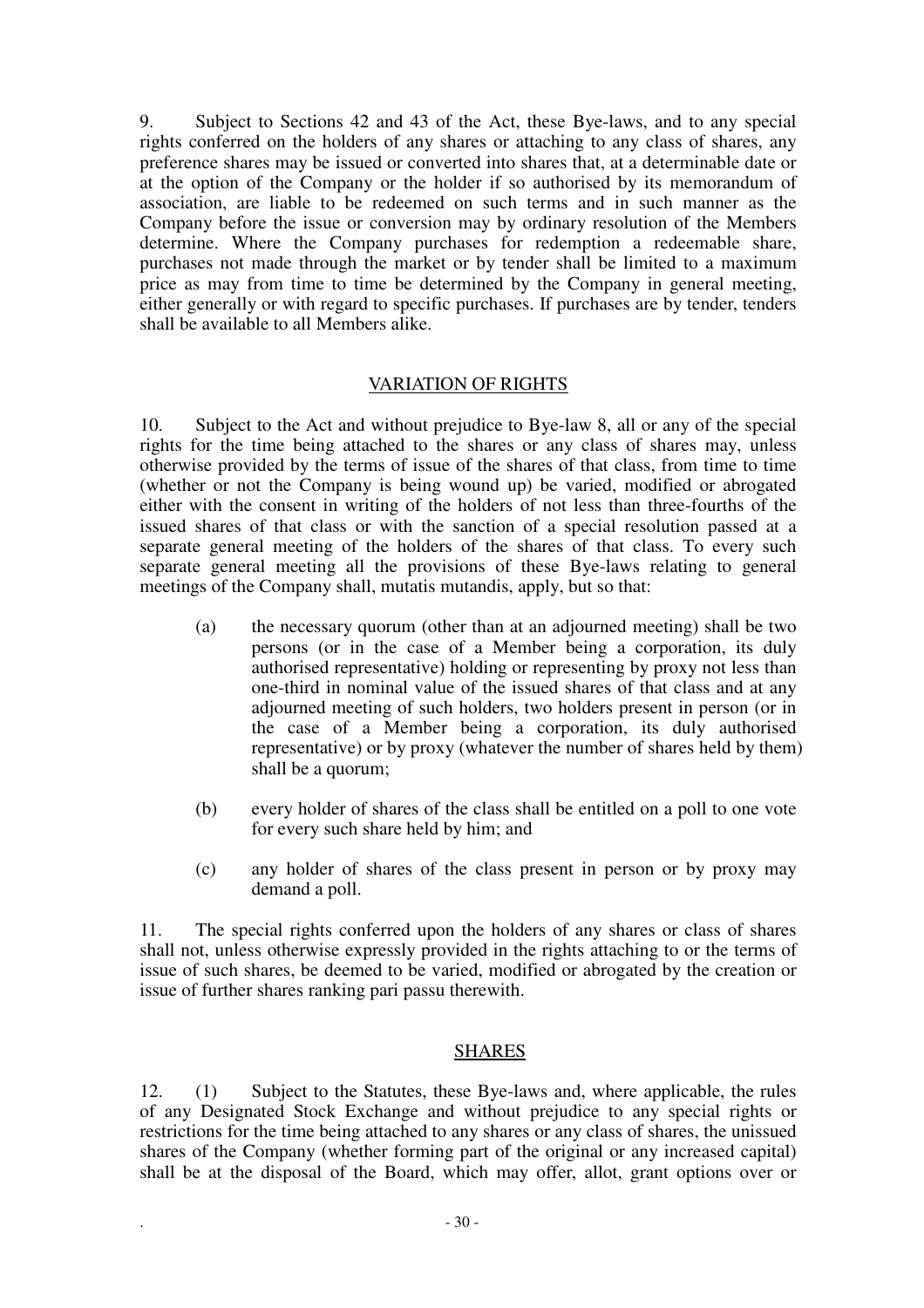otherwise dispose of them to such persons, at such times and for such consideration and upon such terms and conditions as the Board may in its absolute discretion determine but so that no shares shall be issued at a discount. The Directors shall, as regards any offer or allotment of shares, comply with the provisions of the Companies Act, if and so far as such provisions may be applicable thereto. Neither the Company nor the Board shall be obliged, when making or granting any allotment of, offer of, option over or disposal of shares, to make, or make available, any such offer, option or shares to Members or others with registered addresses in any particular territory or territories being a territory or territories where, in the absence of a registration statement or other special formalities, this would or might, in the opinion of the Board, be unlawful or impracticable. Members affected as a result of the foregoing sentence shall not be, or be deemed to be, a separate class of Members for any purpose whatsoever.

(2) The Board may issue warrants conferring the right upon the holders thereof to subscribe for any class of shares or securities in the capital of the Company on such terms as it may from time to time determine.

(3) The Company may by ordinary resolution, before the issue of any new shares, determine that the same, or any of them, shall be offered in the first instance, and either at par or at a premium, to all the existing holders of any class of shares in proportion as nearly as may be to the number of shares of such class held by them respectively, or make any other provisions as to the issue and allotment of such shares, but in default of any such determination or so far as the same shall not extend, such shares may be dealt with as if they formed part of the capital of the Company existing prior to the issue of the same.

13. The Company may in connection with the issue of any shares exercise all powers of paying commission and brokerage conferred or permitted by the Act. Subject to the Act, the commission may be satisfied by the payment of cash or by the allotment of fully or partly paid shares or partly in one way and partly in the other.

14. Except as required by law, no person shall be recognised by the Company as holding any share upon any trust and the Company shall not be bound by or required in any way to recognise (even when having notice thereof) any equitable, contingent, future or partial interest in any share or any fractional part of a share or (except only as otherwise provided by these Bye-laws or by law) any other rights in respect of any share except an absolute right to the entirety thereof in the registered holder.

15. Subject to the Act and these Bye-laws, the Board may at any time after the allotment of shares but before any person has been entered in the Register as the holder, recognise a renunciation thereof by the allottee in favour of some other person and may accord to any allottee of a share a right to effect such renunciation upon and subject to such terms and conditions as the Board considers fit to impose.

### SHARE CERTIFICATES

16. Every share certificate shall be issued under the Seal or a facsimile thereof and shall specify the number and class and distinguishing numbers (if any) of the shares to which it relates, and the amount paid up thereon and may otherwise be in such form as the Directors may from time to time determine. No certificate shall be issued representing shares of more than one class. The Board may by resolution determine, either generally or in any particular case or cases, that any signatures on any such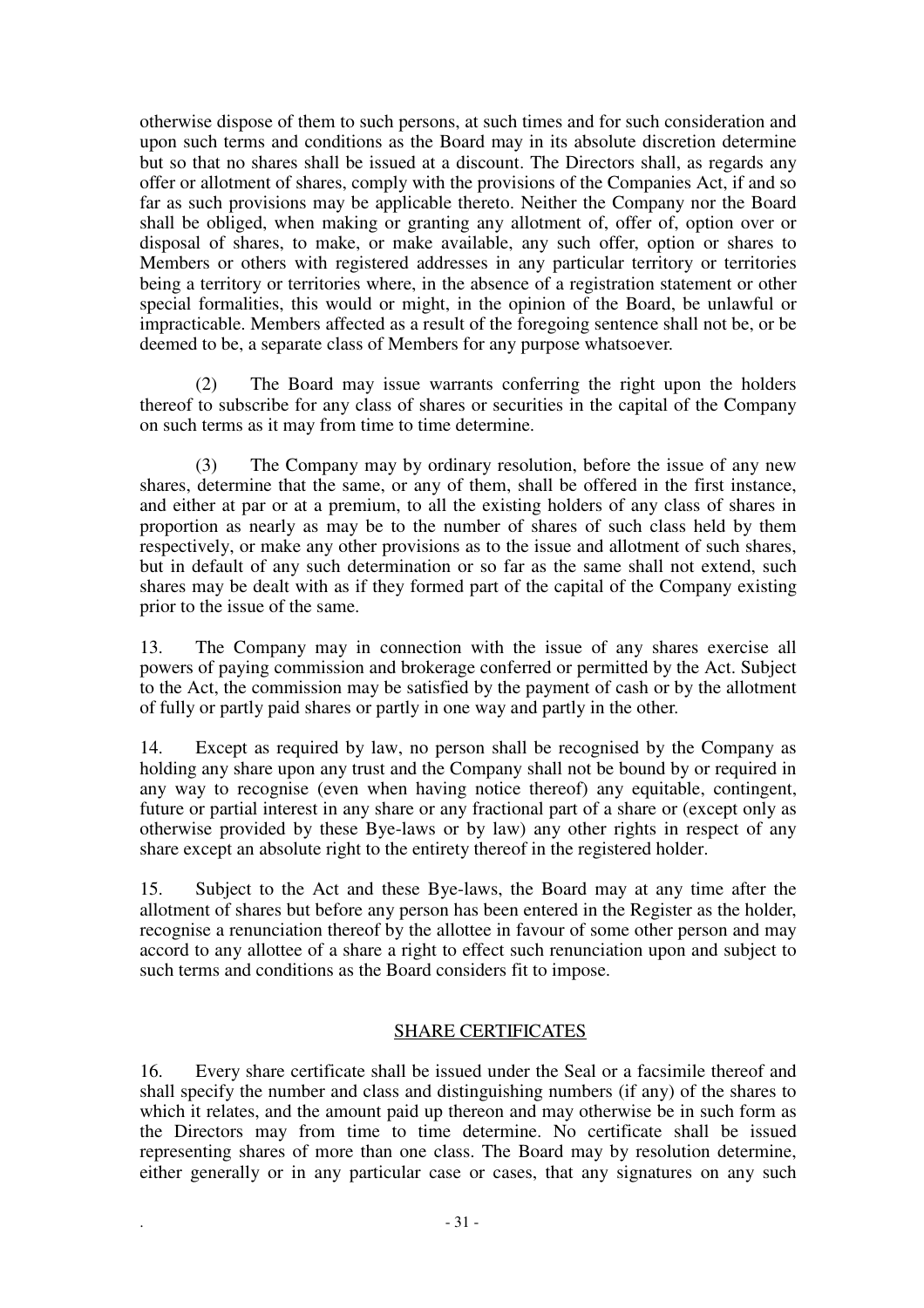certificates (or certificates in respect of other securities) need not be autographic but may be affixed to such certificate by some mechanical means or may be printed thereon or that such certificates need not be signed by any person.

17. (1) In the case of a share held jointly by several persons, the Company shall not be bound to issue more than one certificate therefor and delivery of a certificate to one of several joint holders shall be sufficient delivery to all such holders.

(2) Where a share stands in the names of two or more persons the person first named in the Register shall as regards service of notices and, subject to the provisions of these Bye-laws, all or any other matters connected with the Company, except the transfer of the share, be deemed the sole holder thereof.

18. Every person whose name is entered, upon an allotment of shares, as a Member in the Register shall be entitled, without payment, to receive one certificate for all such shares of any one class or several certificates each for one or more of such shares of such class upon payment for every certificate after the first of a sum equal to the relevant maximum amount as the Designated Stock Exchange may from time to time determine or such lesser sum as the Board from time to time determines.

19. Share certificates shall be issued within the relevant time limit as prescribed in the Act or as the Designated Stock Exchange may from time to time determine, whichever is the shorter, after allotment or, except in the case of a transfer which the Company is for the time being entitled to refuse to register and does not register, after lodgment of a transfer with the Company.

20. (1) Upon every transfer of shares the certificate held by the transferor shall be given up to be cancelled, and shall forthwith be cancelled accordingly, and a new certificate shall be issued to the transferee in respect of the shares transferred to him at such fee as is provided in paragraph (2) of this Bye-law. If any of the shares included in the certificate so given up shall be retained by the transferor a new certificate for the balance shall be issued to him at the aforesaid fee payable by the transferor to the Company in respect thereof.

(2) The fee referred to in paragraph (1) above shall be an amount not exceeding the relevant maximum amount as the Designated Stock Exchange may from time to time determine provided that the Board may at any time determine a lower amount for such fee.

21. If a share certificate shall be damaged or defaced or alleged to have been lost, stolen or destroyed a new certificate representing the same shares may be issued to the relevant Member upon request and on payment of such fee as the Designated Stock Exchange may determine to be the maximum fee payable or such lesser sum as the Board may determine and, subject to compliance with such terms (if any) as to evidence and indemnity and to payment of the costs and reasonable out-of-pocket expenses of the Company in investigating such evidence and preparing such indemnity as the Board may think fit and, in case of damage or defacement, on delivery of the old certificate to the Company provided always that where share warrants have been issued, no new share warrant shall be issued to replace one that has been lost unless the Directors are satisfied beyond reasonable doubt that the original has been destroyed.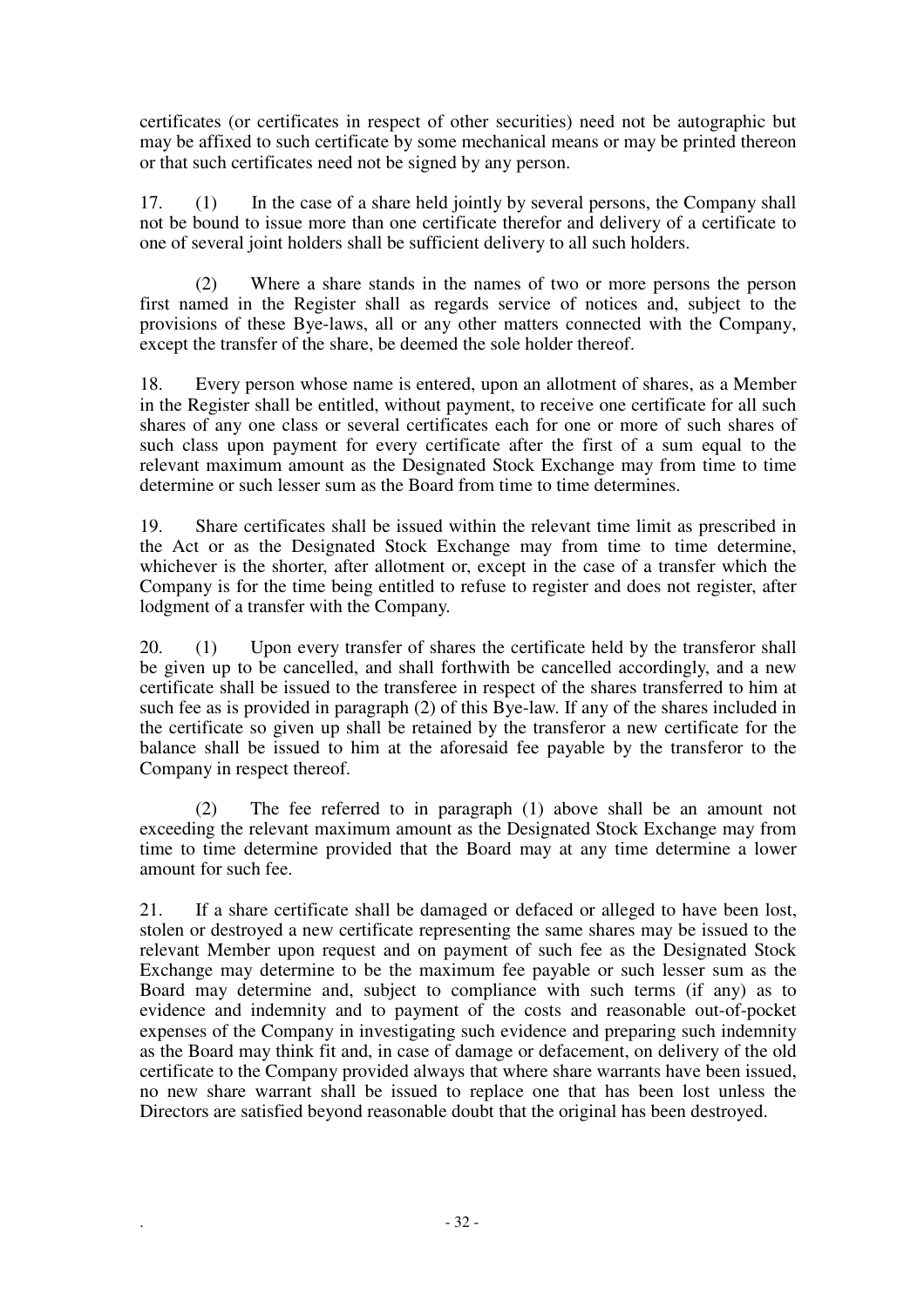#### LIEN

22. The Company shall have a first and paramount lien on every share (not being a fully paid share) for all moneys (whether presently payable or not) called or payable at a fixed time in respect of that share. The Company shall also have a first and paramount lien on every share (not being a fully paid share) registered in the name of a Member (whether or not jointly with other Members) for all amounts of money presently payable by such Member or his estate to the Company whether the same shall have been incurred before or after notice to the Company of any equitable or other interest of any person other than such member, and whether the period for the payment or discharge of the same shall have actually arrived or not, and notwithstanding that the same are joint debts or liabilities of such member or his estate and any other person, whether a member of the Company or not. The Company's lien on a share shall extend to all dividends or other moneys payable thereon or in respect thereof. The Board may at any time, generally or in any particular case, waive any lien that has arisen or declare any share exempt in whole or in part, from the provisions of this Bye-law.

23. Subject to these Bye-laws, the Company may sell in such manner as the Board determines any share on which the Company has a lien, but no sale shall be made unless some sum in respect of which the lien exists is presently payable, or the liability or engagement in respect of which such lien exists is liable to be presently fulfilled or discharged nor until the expiration of fourteen clear days after a notice in writing, stating and demanding payment of the sum presently payable, or specifying the liability or engagement and demanding fulfilment or discharge thereof and giving notice of the intention to sell in default, has been served on the registered holder for the time being of the share or the person entitled thereto by reason of his death or bankruptcy or winding up.

24. The net proceeds of the sale shall be received by the Company and applied in or towards payment or discharge of the debt or liability in respect of which the lien exists, so far as the same is presently payable, and any residue shall (subject to a like lien for debts or liabilities not presently payable as existed upon the share prior to the sale) be paid to the person entitled to the share at the time of the sale. To give effect to any such sale the Board may authorise some person to transfer the shares sold to the purchaser thereof. The purchaser shall be registered as the holder of the shares so transferred and he shall not be bound to see to the application of the purchase money, nor shall his title to the shares be affected by any irregularity or invalidity in the proceedings relating to the sale.

#### CALLS ON SHARES

25. (1) Subject to these Bye-laws and to the terms of allotment, the Board may from time to time make calls upon the Members in respect of any moneys unpaid on their shares (whether on account of the nominal value of the shares or by way of premium), and each Member shall (subject to being given at least fourteen (14) clear days' Notice specifying the time and place of payment) pay to the Company as required by such notice the amount called on his shares. A call may be extended, postponed or revoked in whole or in part as the Board determines but no member shall be entitled to any such extension, postponement or revocation except as a matter of grace and favour.

(2) In addition to the giving of notice in accordance with Bye-law  $25(1)$ , notice of the person appointed to receive payment of every call and of the times and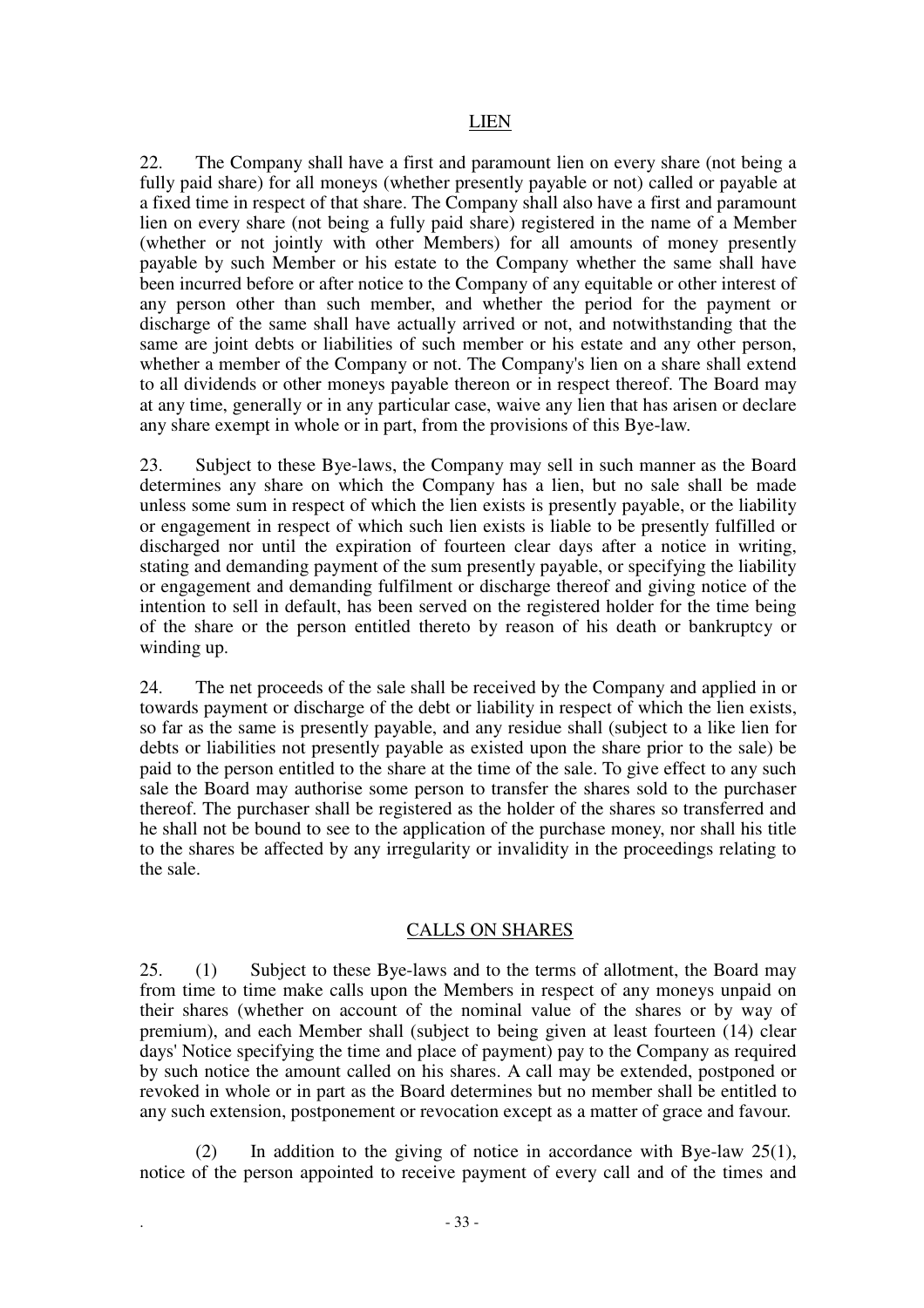places appointed for payment may be given to the Members by notice to be inserted in the Newspapers.

26. A call shall be deemed to have been made at the time when the resolution of the Board authorising the call was passed and may be made payable either in one lump sum or by instalments.

27. A person upon whom a call is made shall remain liable for calls made upon him notwithstanding the subsequent transfer of the shares in respect of which the call was made. The joint holders of a share shall be jointly and severally liable to pay all calls and instalments due in respect thereof or other moneys due in respect thereof.

28. If a sum called in respect of a share is not paid before or on the day appointed for payment thereof, the person from whom the sum is due shall pay interest on the amount unpaid from the day appointed for payment thereof to the time of actual payment at such rate (not exceeding twenty per cent. (20%) per annum) as the Board may agree to accept, but the Board may in its absolute discretion waive payment of such interest wholly or in part.

29. No Member shall be entitled to receive any dividend or bonus or to be present and vote (save as proxy for another Member) at any general meeting either personally or by proxy, or be reckoned in a quorum, or exercise any other privilege as a Member until all calls or instalments due by him to the Company, whether alone or jointly with any other person, together with interest and expenses (if any) shall have been paid.

30. On the trial or hearing of any action or other proceedings for the recovery of any money due for any call, it shall be sufficient to prove that the name of the Member sued is entered in the Register as the holder, or one of the holders, of the shares in respect of which such debt accrued, that the resolution making the call is duly recorded in the minute book, and that notice of such call was duly given to the Member sued, in pursuance of these Bye-laws; and it shall not be necessary to prove the appointment of the Directors who made such call, nor any other matters whatsoever, but the proof of the matters aforesaid shall be conclusive evidence of the debt.

31. Any amount payable in respect of a share upon allotment or at any fixed date, whether in respect of nominal value or premium or as an instalment of a call, shall be deemed to be a call duly made and payable on the date fixed for payment and if it is not paid the provisions of these Bye-laws shall apply as if that amount had become due and payable by virtue of a call duly made and notified.

32. On the issue of shares the Board may differentiate between the allottees or holders as to the amount of calls to be paid and the times of payment.

33. The Board may receive from any Member willing to advance the same, and either in money or money's worth, all or any part of the moneys uncalled and unpaid or instalments payable upon any shares held by him and upon all or any of the moneys so advanced (until the same would, but for such advance, become presently payable) pay interest at such rate (if any) not exceeding twenty per cent (20%) per annum as the Board may decide. The Board may at any time repay the amount so advanced upon giving to such Member not less than one month's Notice of its intention in that behalf, unless before the expiration of such notice the amount so advanced shall have been called up on the shares in respect of which it was advanced. Such payment in advance shall not entitle the holder of such share or shares to participate in respect thereof in a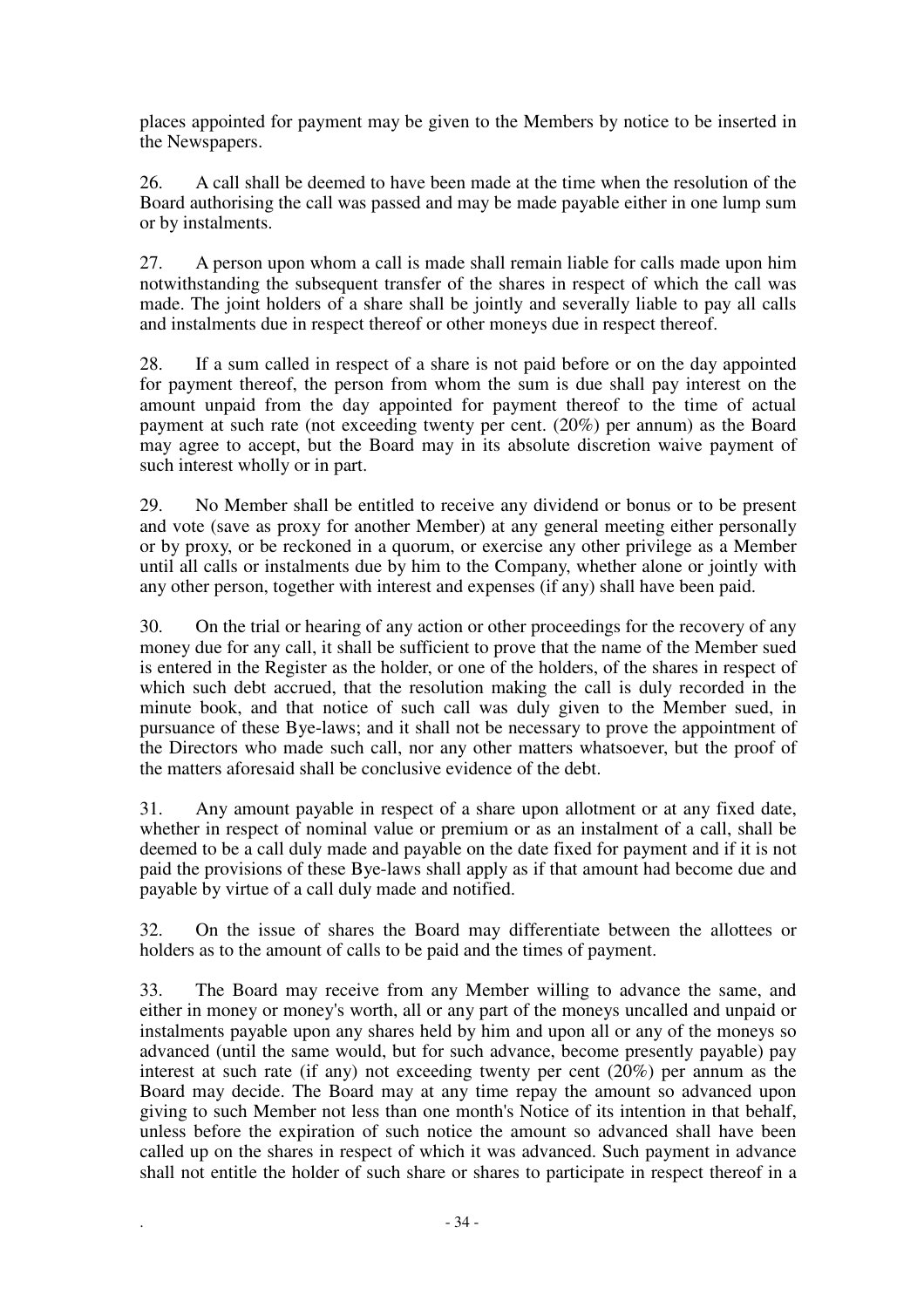dividend subsequently declared or to exercise any other rights or privileges as a Member in respect of the share or the due portion of the shares upon which payment has been advanced by such Member before it is called up.

### FORFEITURE OF SHARES

34. (1) If a call remains unpaid after it has become due and payable the Board may give to the person from whom it is due not less than fourteen (14) clear days' Notice:

- (a) requiring payment of the amount unpaid together with any interest which may have accrued and which may still accrue up to the date of actual payment; and
- (b) stating that if the Notice is not complied with the shares on which the call was made will be liable to be forfeited.

(2) If the requirements of any such Notice are not complied with, any share in respect of which such Notice has been given may at any time thereafter, before payment of all calls and interest due in respect thereof has been made, be forfeited by a resolution of the Board to that effect, and such forfeiture shall include all dividends and bonuses declared in respect of the forfeited share but not actually paid before the forfeiture.

35. When any share has been forfeited, notice of the forfeiture shall be served upon the person who was before forfeiture the holder of the share. No forfeiture shall be invalidated by any omission or neglect to give such Notice.

36. The Board may accept the surrender of any share liable to be forfeited hereunder and, in such case, references in these Bye-laws to forfeiture will include surrender.

37. Until cancelled in accordance with the requirements of the Act, a forfeited share shall be the property of the Company and may be sold, re-allotted or otherwise disposed of to such person, upon such terms and in such manner as the Board determines, and at any time before a sale, re-allotment or disposition the forfeiture may be annulled by the Board on such terms as the Board determines.

38. A person whose shares have been forfeited shall cease to be a Member in respect of the forfeited share but nevertheless shall remain liable to pay the Company all moneys which at the date of forfeiture were presently payable by him to the Company in respect of the share, with (if the Directors shall in their discretion so require) interest thereon from the date of forfeiture until payment at such rate (not exceeding twenty per cent (20%) per annum) as the Board determines. The Board may enforce payment thereof if it thinks fit, and without any deduction or allowance for the value of the forfeited share, at the date of forfeiture, but his liability shall cease if and when the Company shall have received payment in full of all such moneys in respect of the shares. For the purposes of this Bye-law any sum which, by the terms of issue of a share, is payable thereon at a fixed time which is subsequent to the date of forfeiture, whether on account of the nominal value of the share or by way of premium, shall notwithstanding that time has not yet arrived be deemed to be payable at the date of forfeiture, and the same shall become due and payable immediately upon the forfeiture, but interest thereon shall only be payable in respect of any period between the said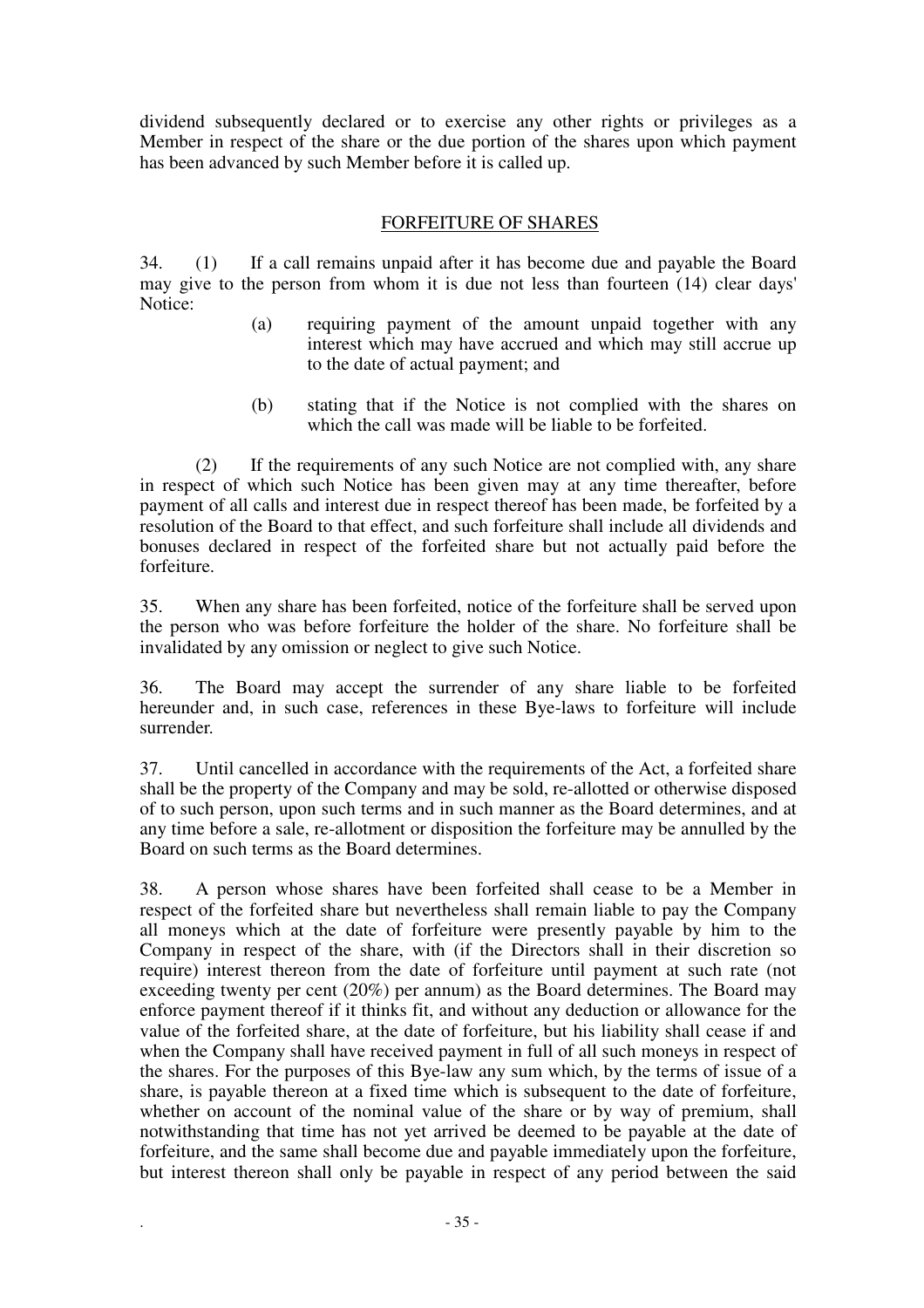fixed time and the date of actual payment.

39. A declaration by a Director or the Secretary that a share has been forfeited or surrendered on a specified date shall be conclusive evidence of the facts therein stated as against all persons claiming to be entitled to the share, and such declaration shall (subject to the execution of an instrument of transfer by the Company if necessary) constitute a good title to the share, and the person to whom the share is disposed of shall be registered as the holder of the share and shall not be bound to see to the application of the consideration (if any), nor shall his title to the share be affected by any irregularity in or invalidity of the proceedings in reference to the forfeiture, re-allotment sale or disposal of the share. When any share shall have been forfeited, notice of the declaration shall be given to the Member in whose name it stood immediately prior to the forfeiture, and an entry of the forfeiture, with the date thereof, shall forthwith be made in the register, but no forfeiture shall be in any manner invalidated by any omission or neglect to give such notice or make any such entry.

40. Notwithstanding any such forfeiture as aforesaid the Board may at any time, before any shares so forfeited shall have been sold, re-allotted or otherwise disposed of, permit the shares forfeited to be bought back upon the terms of payment of all calls and interest due upon and expenses incurred in respect of the share, and upon such further terms (if any) as it thinks fit.

41. The forfeiture of a share shall not prejudice the right of the Company to any call already made or instalment payable thereon.

42. The provisions of these Bye-laws as to forfeiture shall apply in the case of non-payment of any sum which, by the terms of issue of a share, becomes payable at a fixed time, whether on account of the nominal value of the share or by way of premium, as if the same had been payable by virtue of a call duly made and notified.

## REGISTER OF MEMBERS

43. (1) The Company shall keep in one or more books a Register of its Members and shall enter therein the following particulars, that is to say:

- (a) the name and address of each Member, the number and class of shares held by him and the amount paid or agreed to be considered as paid on such shares;
- (b) the date on which each person was entered in the Register; and
- (c) the date on which any person ceased to be a Member.

(2) Subject to the Act, the Company may keep an overseas or local or other branch register of Members resident in any place, and the Board may make and vary such regulations as it determines in respect of the keeping of any such register and maintaining a Registration Office in connection therewith.

44. The Register and branch register of Members, as the case may be, shall be open to inspection between 10 a.m. and 12 noon on every business day by Members without charge or by any other person, upon a maximum payment of five Bermuda dollars, at the Office or such other place in Bermuda at which the Register is kept in accordance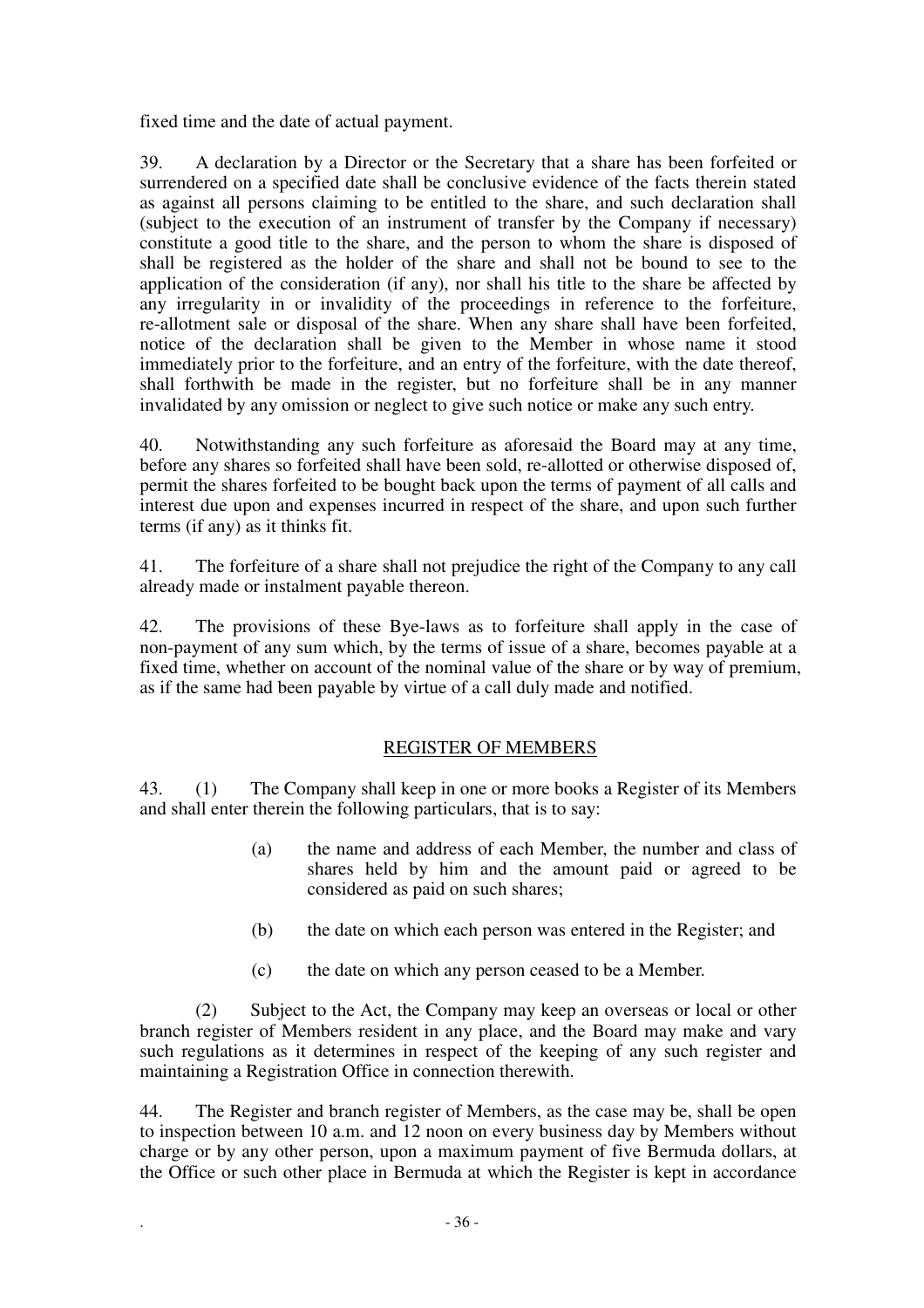with the Act or, if appropriate, upon a maximum payment of ten dollars at the Registration Office. The Register including any overseas or local or other branch register of Members may, after notice has been given by advertisement in an appointed newspaper and where applicable, the Newspapers in accordance with the requirements of any Designated Stock Exchange to that effect, be closed at such times or for such periods not exceeding in the whole thirty (30) days in each year as the Board may determine and either generally or in respect of any class of shares.

# RECORD DATES

45. Notwithstanding any other provision of these Bye-laws the Company or the Directors may fix any date as the record date for:

- (a) determining the Members entitled to receive any dividend, distribution, allotment or issue and such record date may be on, or at any time not more than thirty (30) days before or after, any date on which such dividend, distribution, allotment or issue is declared, paid or made;
- (b) determining the Members entitled to receive notice of and to vote at any general meeting of the Company.

# TRANSFER OF SHARES

46. Subject to these Bye-laws, any Member may transfer all or any of his shares by an instrument of transfer in the usual or common form or in any other form approved by the Board and which may be under hand or, if the transferor or transferee is a clearing house or its nominee(s), by hand or by machine imprinted signature or by such other manner of execution as the Board may approve from time to time.

47. The instrument of transfer shall be executed by or on behalf of the transferor and the transferee provided that the Board may dispense with the execution of the instrument of transfer by the transferee in any case which it thinks fit in its discretion to do so. Without prejudice to Bye-law 46, the Board may also resolve, either generally or in any particular case, upon request by either the transferor or transferee, to accept mechanically executed transfers. The transferor shall be deemed to remain the holder of the share until the name of the transferee is entered in the Register in respect thereof. Nothing in these Bye-laws shall preclude the Board from recognising a renunciation of the allotment or provisional allotment of any share by the allottee in favour of some other person.

48. (1) The Board may, in its absolute discretion, and without giving any reason therefor, refuse to register a transfer of any share (not being a fully paid up share) to a person of whom it does not approve, or any share issued under any share incentive scheme for employees upon which a restriction on transfer imposed thereby still subsists, and it may also, without prejudice to the foregoing generality, refuse to register a transfer of any share (whether fully paid or not) to more than four (4) joint holders or a transfer of any share (not being a fully paid up share) on which the Company has a lien.

(2) No transfer shall be made to an infant or to a person of unsound mind or under other legal disability.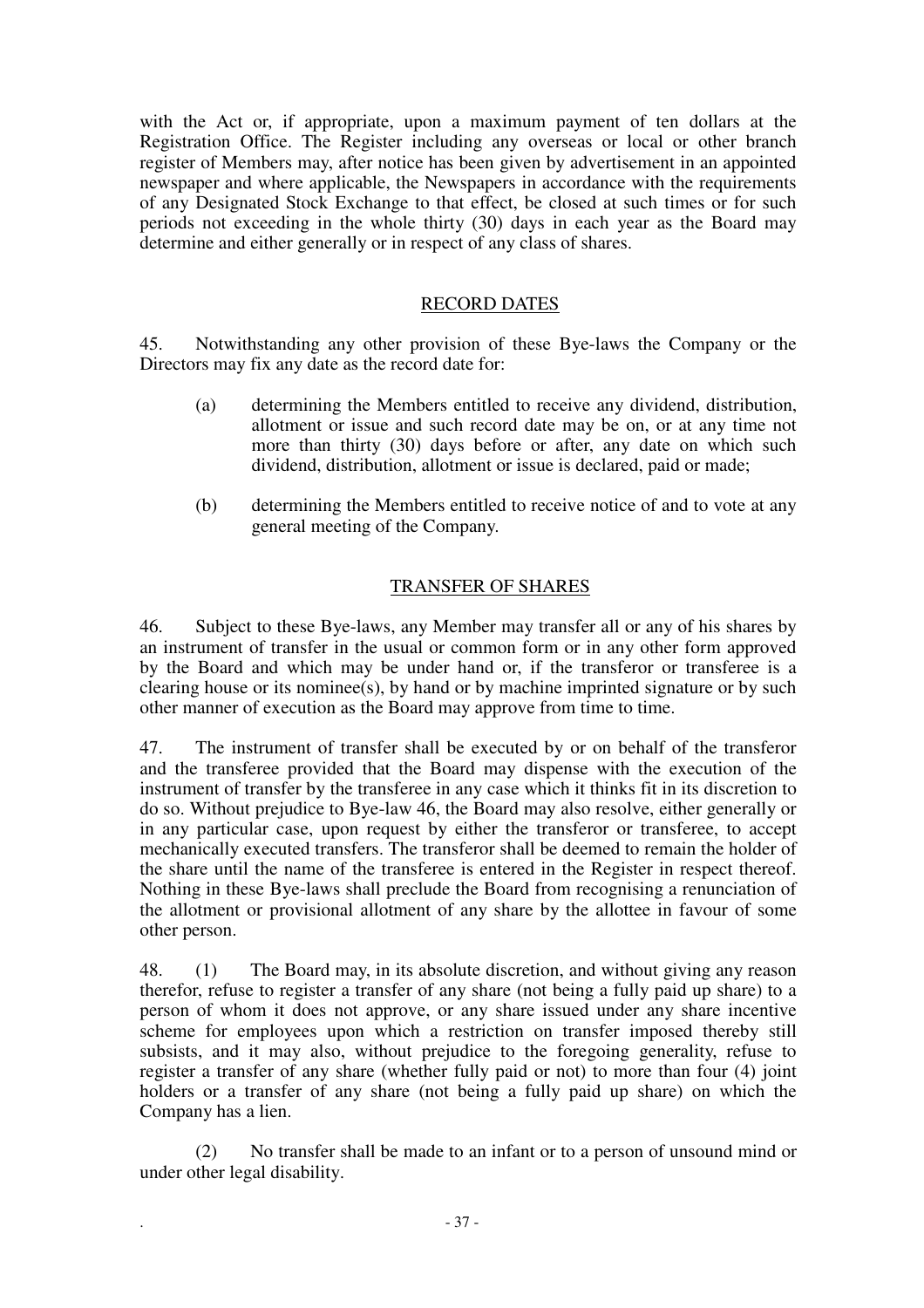(3) The Board in so far as permitted by any applicable law may, in its absolute discretion, at any time and from time to time transfer any share upon the Register to any branch register or any share on any branch register to the Register or any other branch register. In the event of any such transfer, the shareholder requesting such transfer shall bear the cost of effecting the transfer unless the Board otherwise determines.

(4) Unless the Board otherwise agrees (which agreement may be on such terms and subject to such conditions as the Board in its absolute discretion may from time to time determine, and which agreement it shall, without giving any reason therefor, be entitled in its absolute discretion to give or withhold), no shares upon the Register shall be transferred to any branch register nor shall shares on any branch register be transferred to the Register or any other branch register and all transfers and other documents of title shall be lodged for registration, and registered, in the case of any shares on a branch register, at the relevant Registration Office, and, in the case of any shares on the Register, at the Office or such other place in Bermuda at which the Register is kept in accordance with the Act.

49. Without limiting the generality of the last preceding Bye-law, the Board may decline to recognise any instrument of transfer unless:-

- (a) a fee of such maximum sum as the Designated Stock Exchange may determine to be payable or such lesser sum as the Board may from time to time require is paid to the Company in respect thereof;
- (b) the instrument of transfer is in respect of only one class of share;
- (c) the instrument of transfer is lodged at the Office or such other place in Bermuda at which the Register is kept in accordance with the Act or the Registration Office (as the case may be) accompanied by the relevant share certificate(s) and such other evidence as the Board may reasonably require to show the right of the transferor to make the transfer (and, if the instrument of transfer is executed by some other person on his behalf, the authority of that person so to do); and
- (d) if applicable, the instrument of transfer is duly and properly stamped.

50. If the Board refuses to register a transfer of any share, it shall, within two (2) months after the date on which the transfer was lodged with the Company, send to each of the transferor and transferee notice of the refusal.

51. The registration of transfers of shares or of any class of shares may, after notice has been given by advertisement in an appointed newspaper and in the Newspapers in accordance with the requirements of any Designated Stock Exchange to that effect be suspended at such times and for such periods (not exceeding in the whole thirty (30) days in any year) as the Board may determine.

# TRANSMISSION OF SHARES

52. If a Member dies, the survivor or survivors where the deceased was a joint holder, and his legal personal representatives where he was a sole or only surviving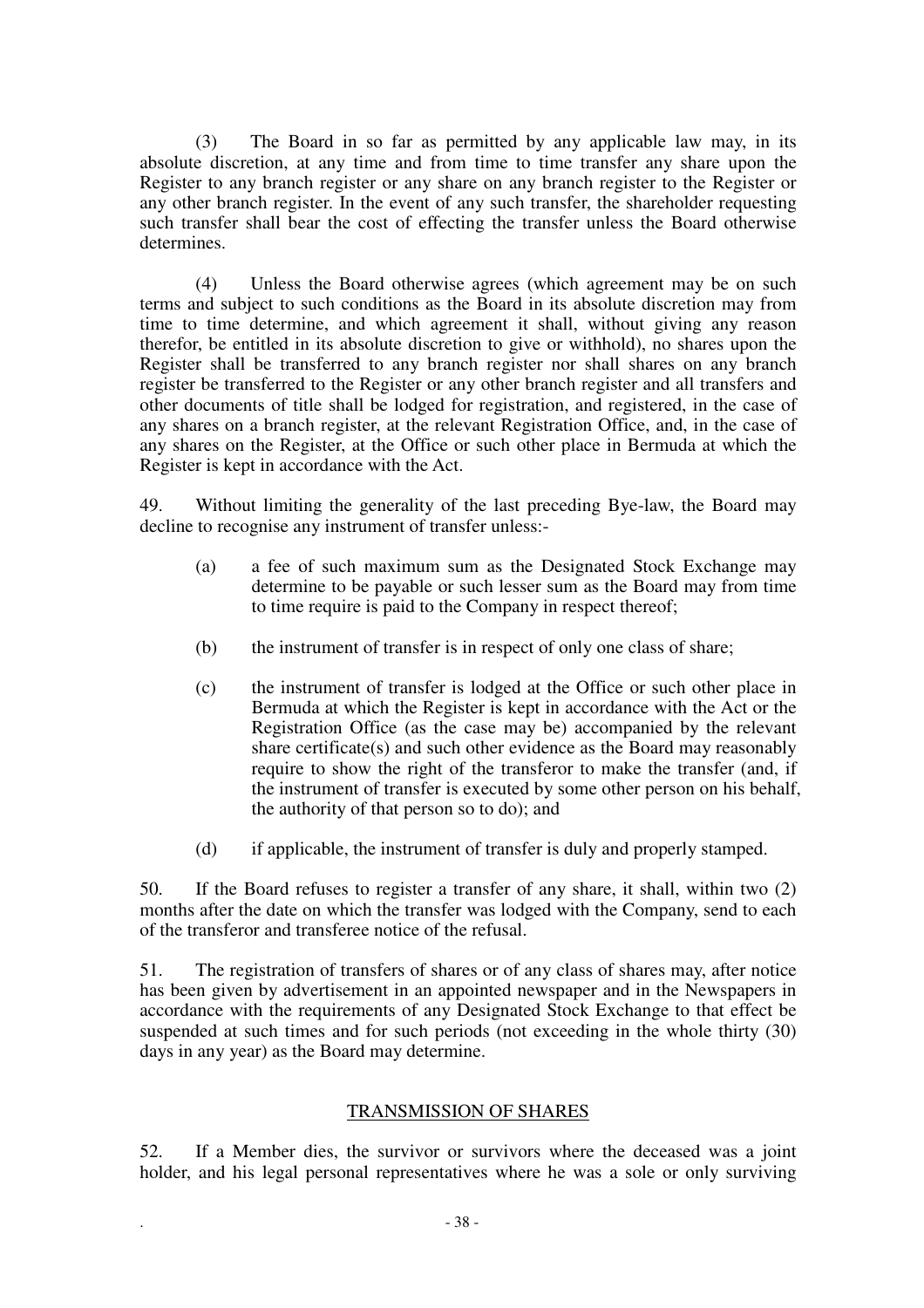holder, will be the only persons recognised by the Company as having any title to his interest in the shares; but nothing in this Bye-law will release the estate of a deceased Member (whether sole or joint) from any liability in respect of any share which had been solely or jointly held by him.

53. Subject to Section 52 of the Act, any person becoming entitled to a share in consequence of the death or bankruptcy or winding-up of a Member may, upon such evidence as to his title being produced as may be required by the Board, elect either to become the registered holder of the share or to have some person nominated by him registered as the transferee thereof. If he elects to become the registered holder he shall notify the Company in writing either at the Registration Office or Office, as the case may be, to that effect. If he elects to have another person registered he shall execute a transfer of the share in favour of that person. The provisions of these Bye-laws relating to the transfer and registration of transfers of shares shall apply to such notice or transfer as aforesaid as if the death or bankruptcy or winding up of the Member had not occurred and the notice or transfer were a transfer signed by such Member.

54. A person becoming entitled to a share by reason of the death or bankruptcy or winding-up of a Member shall be entitled to the same dividends and other advantages to which he would be entitled if he were the registered holder of the share. However, the Board may, if it thinks fit, withhold the payment of any dividend payable or other advantages in respect of such share until such person shall become the registered holder of the share or shall have effectually transferred such share, but, subject to the requirements of Bye-law 75(2) being met, such a person may vote at meetings.

# UNTRACEABLE MEMBERS

55. (1) Without prejudice to the rights of the Company under paragraph (2) of this Bye-law, the Company may cease sending cheques for dividend entitlements or dividend warrants by post if such cheques or warrants have been left uncashed on two consecutive occasions. However, the Company may exercise the power to cease sending cheques for dividend entitlements or dividend warrants after the first occasion on which such a cheque or warrant is returned undelivered.

(2) The Company shall have the power to sell, in such manner as the Board thinks fit, any shares of a Member who is untraceable, but no such sale shall be made unless:

- (a) all cheques or warrants in respect of dividends of the shares in question, being not less than three in total number, for any sum payable in cash to the holder of such shares in respect of them sent during the relevant period in the manner authorised by the Bye-laws of the Company have remained uncashed;
- (b) so far as it is aware at the end of the relevant period, the Company has not at any time during the relevant period received any indication of the existence of the Member who is the holder of such shares or of a person entitled to such shares by death, bankruptcy or operation of law; and
- (c) the Company, if so required by the rules governing the listing of shares on the Designated Stock Exchange, has given notice to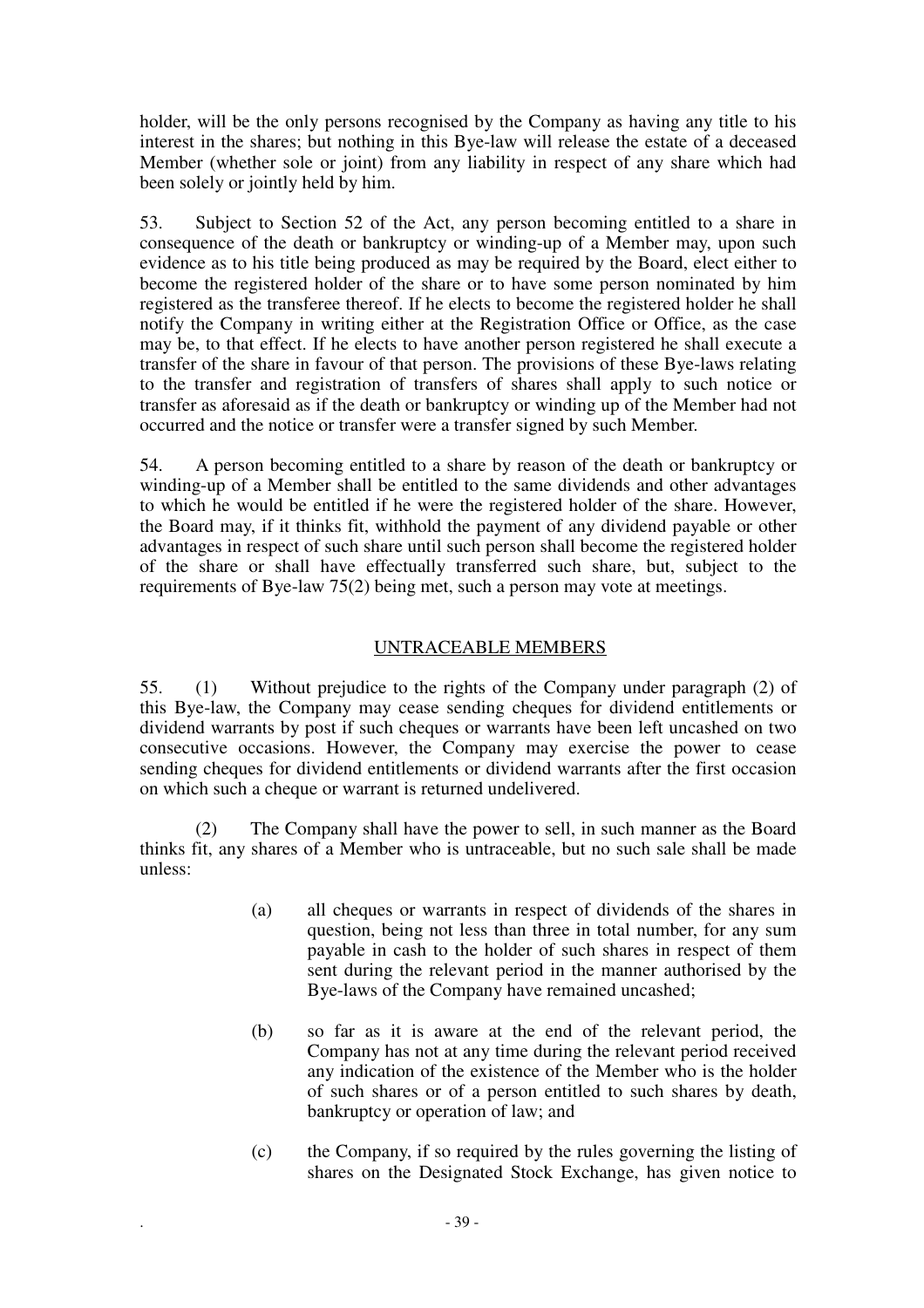and caused advertisement in the Newspapers in accordance with the requirements of the Designated Stock Exchange to be made of its intention to sell such shares in the manner required by the Designated Stock Exchange, and a period of three (3) months or such shorter period as may be allowed by the Designated Stock Exchange has elapsed since the date of such advertisement.

For the purpose of the foregoing, the "relevant period" means the period commencing twelve years before the date of publication of the advertisement referred to in paragraph (c) of this Bye-law and ending at the expiry of the period referred to in that paragraph.

(3) To give effect to any such sale the Board may authorise some person to transfer the said shares and an instrument of transfer signed or otherwise executed by or on behalf of such person shall be as effective as if it had been executed by the registered holder or the person entitled by transmission to such shares, and the purchaser shall not be bound to see to the application of the purchase money nor shall his title to the shares be affected by any irregularity or invalidity in the proceedings relating to the sale. The net proceeds of the sale will belong to the Company and upon receipt by the Company of such net proceeds it shall become indebted to the former Member for an amount equal to such net proceeds. No trust shall be created in respect of such debt and no interest shall be payable in respect of it and the Company shall not be required to account for any money earned from the net proceeds which may be employed in the business of the Company or as it thinks fit. Any sale under this Bye-law shall be valid and effective notwithstanding that the Member holding the shares sold is dead, bankrupt or otherwise under any legal disability or incapacity.

# GENERAL MEETINGS

56. An annual general meeting of the Company shall be held in each year other than the year in which its statutory meeting is convened at such time (within a period of not more than fifteen (15) months after the holding of the last preceding annual general meeting unless a longer period would not infringe the rules of the Designated Stock Exchange, if any) and place as may be determined by the Board.

57. Each general meeting, other than an annual general meeting, shall be called a special general meeting. General meetings may be held in any part of the world as may be determined by the Board.

58. The Board may whenever it thinks fit call special general meetings, and Members holding at the date of deposit of the requisition not less than one-tenth of the paid up capital of the Company carrying the right of voting at general meetings of the Company shall at all times have the right, by written requisition to the Board or the Secretary of the Company, to require a special general meeting to be called by the Board for the transaction of any business specified in such requisition; and such meeting shall be held within two (2) months after the deposit of such requisition. If within twenty-one (21) days of such deposit the Board fails to proceed to convene such meeting the requisitionists themselves may do so in accordance with the provisions of Section 74(3) of the Act.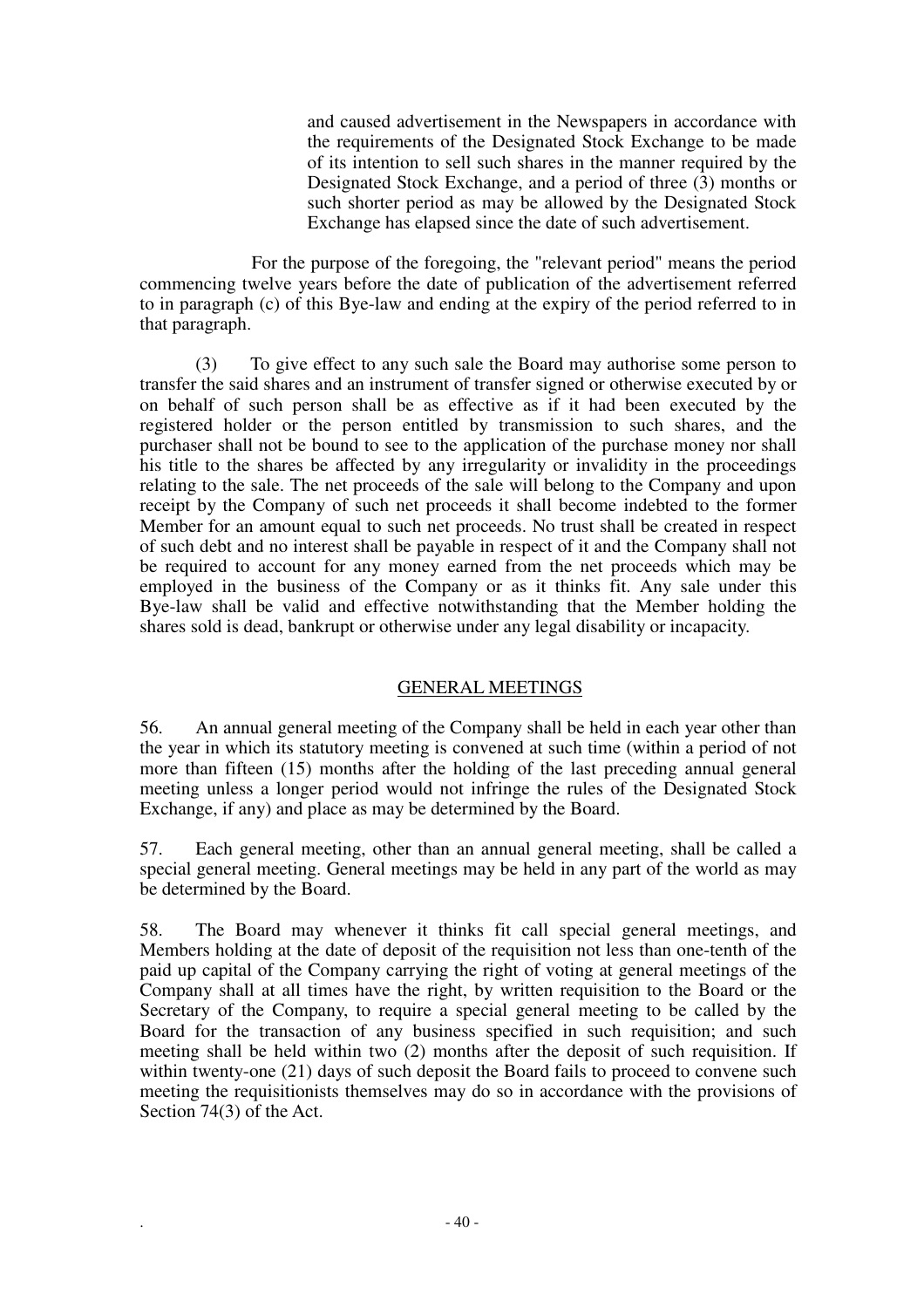## NOTICE OF GENERAL MEETINGS

59. (1) An annual general meeting and any special general meeting at which the passing of a special resolution is to be considered shall be called by not less than twenty-one (21) clear days' Notice. All other special general meetings may be called by not less than fourteen (14) clear days' Notice but a general meeting may be called by shorter notice if it is so agreed:

- (a) in the case of a meeting called as an annual general meeting, by all the Members entitled to attend and vote thereat; and
- (b) in the case of any other meeting, by a majority in number of the Members having the right to attend and vote at the meeting, being a majority together holding not less than ninety-five per cent. (95%) in nominal value of the issued shares giving that right.

(2) The Notice shall specify the time and place of the meeting and, in case of special business, the general nature of the business. The Notice convening an annual general meeting shall specify the meeting as such. Notice of every general meeting shall be given to all Members other than to such Members as, under the provisions of these Bye-laws or the terms of issue of the shares they hold, are not entitled to receive such notices from the Company, to all persons entitled to a share in consequence of the death or bankruptcy or winding-up of a Member and to each of the Directors and the Auditors.

60. The accidental omission to give Notice of a meeting or (in cases where instruments of proxy are sent out with the Notice) to send such instrument of proxy to, or the non-receipt of such Notice or such instrument of proxy by, any person entitled to receive such Notice shall not invalidate any resolution passed or the proceedings at that meeting.

## PROCEEDINGS AT GENERAL MEETINGS

61. (1) All business shall be deemed special that is transacted at a special general meeting, and also all business that is transacted at an annual general meeting, with the exception of sanctioning dividends, the reading, considering and adopting of the accounts and balance sheet and the reports of the Directors and Auditors and other documents required to be annexed to the balance sheet, the election of Directors and appointment of Auditors and other officers in the place of those retiring, the fixing of the remuneration of the Auditors, and the voting of remuneration or extra remuneration to the Directors.

(2) No business shall be transacted at any general meeting unless a quorum is present at the commencement of the business. Two (2) Members entitled to vote and present in person (or in the case of a Member being a corporation by its duly authorised representative) or by proxy shall form a quorum for all purposes.

62. If within thirty (30) minutes (or such longer time not exceeding one hour as the chairman of the meeting may determine to wait) after the time appointed for the meeting a quorum is not present, the meeting, if convened on the requisition of Members, shall be dissolved. In any other case it shall stand adjourned to the same day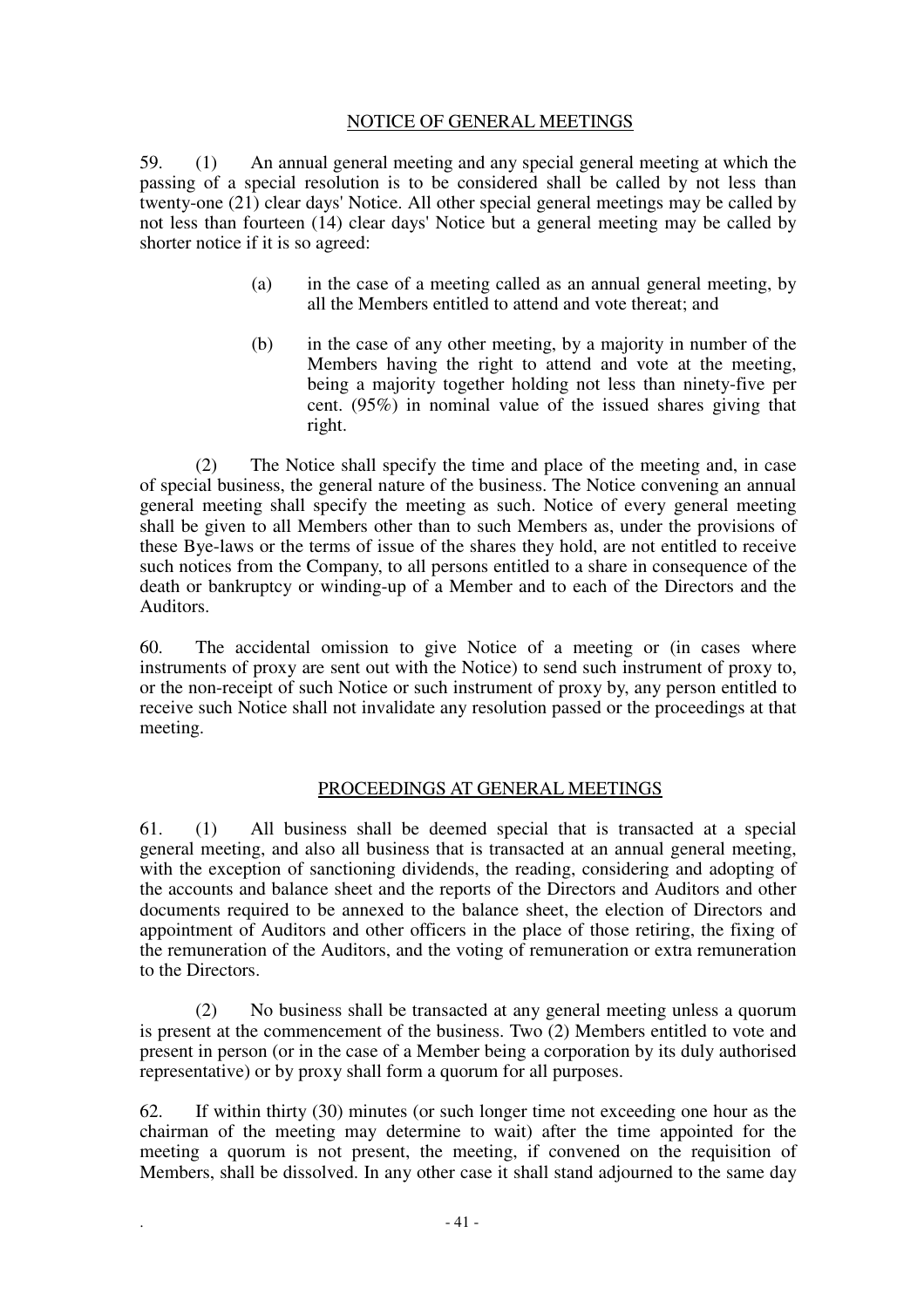in the next week at the same time and place or to such time and place as the Board may determine. If at such adjourned meeting a quorum is not present within half an hour from the time appointed for holding the meeting, the meeting shall be dissolved.

63. The president of the Company or the chairman shall preside as chairman at every general meeting. If at any meeting the president or the chairman, as the case may be, is not present within fifteen (15) minutes after the time appointed for holding the meeting, or if neither of them is willing to act as chairman, the Directors present shall choose one of their number to act, or if one Director only is present he shall preside as chairman if willing to act. If no Director is present, or if each of the Directors present declines to take the chair, or if the chairman chosen shall retire from the chair, the Members present and entitled to vote shall elect one of their number to be chairman.

64. The chairman may, with the consent of any meeting at which a quorum is present (and shall if so directed by the meeting), adjourn the meeting from time to time and from place to place as the meeting shall determine, but no business shall be transacted at any adjourned meeting other than the business which might lawfully have been transacted at the meeting had the adjournment not taken place. When a meeting is adjourned for fourteen (14) days or more, at least seven (7) clear days' Notice of the adjourned meeting shall be given specifying the time and place of the adjourned meeting but it shall not be necessary to specify in such notice the nature of the business to be transacted at the adjourned meeting and the general nature of the business to be transacted. Save as aforesaid, it shall be unnecessary to give Notice of an adjournment.

65. If an amendment is proposed to any resolution under consideration but is in good faith ruled out of order by the chairman of the meeting, the proceedings on the substantive resolution shall not be invalidated by any error in such ruling. In the case of a resolution duly proposed as a special resolution, no amendment thereto (other than a mere clerical amendment to correct a patent error) may in any event be considered or voted upon.

# VOTING

66. Subject to any special rights or restrictions as to voting for the time being attached to any shares by or in accordance with these Bye-laws, at any general meeting on a show of hands every Member present in person (or being a corporation, is present by a representative duly authorised under Section 78 of the Act), or by proxy shall have one vote and on a poll every Member present in person or by proxy or, in the case of a Member being a corporation, by its duly authorised representative shall have one vote for every fully paid share of which he is the holder but so that no amount paid up or credited as paid up on a share in advance of calls or instalments is treated for the foregoing purposes as paid up on the share. A resolution put to the vote of a general meeting shall be decided on a show of hands unless (before or on the declaration of the result of the show of hands or on the withdrawal of any other demand for a poll) a poll is demanded:

- (a) by the chairman of such meeting; or
- (b) by at least three Members present in person (or in the case of a Member being a corporation by its duly authorised representative) or by proxy for the time being entitled to vote at the meeting; or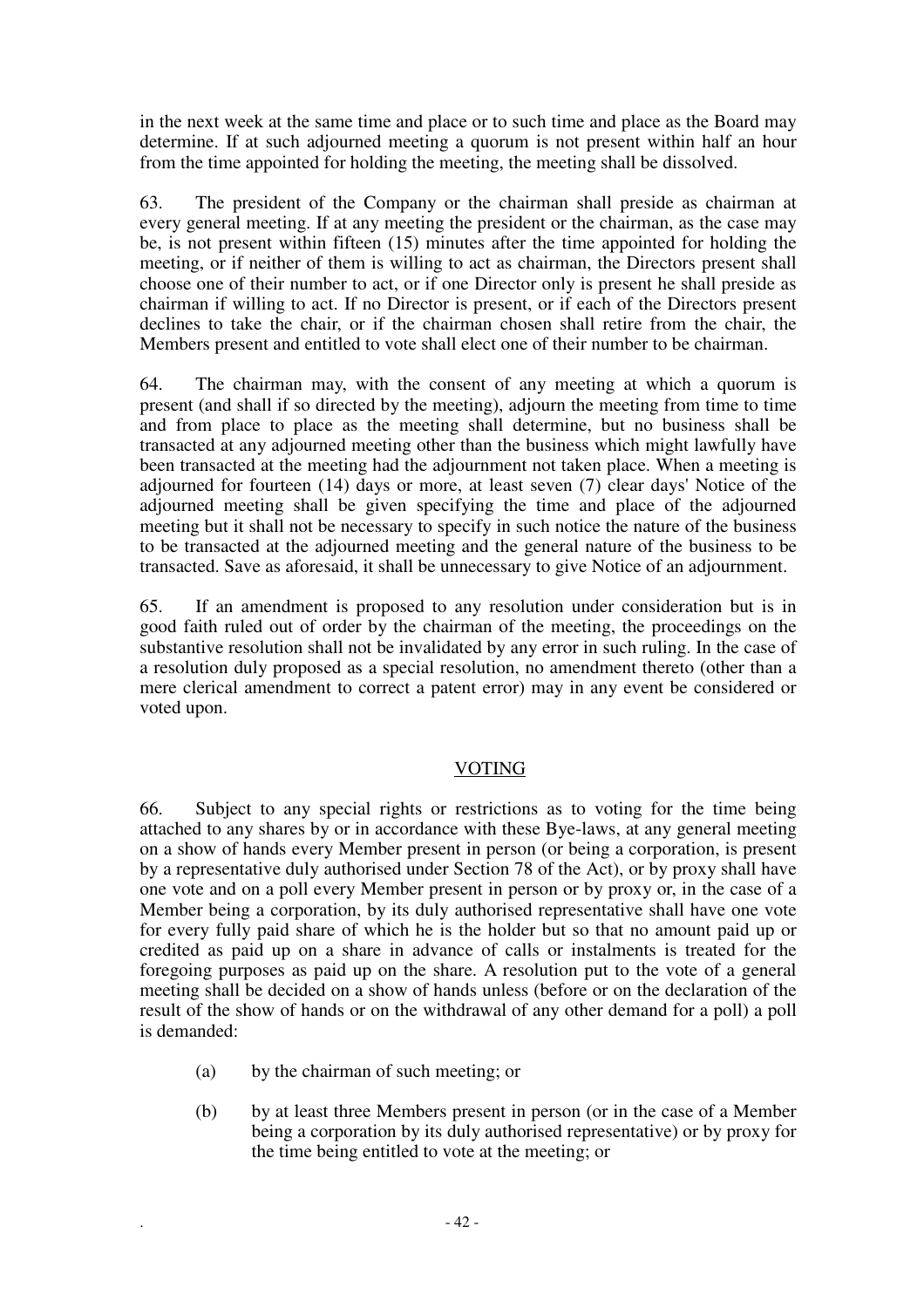- (c) by a Member or Members present in person (or in the case of a Member being a corporation by its duly authorised representative) or by proxy and representing not less than one-tenth of the total voting rights of all Members having the right to vote at the meeting; or
- (d) by a Member or Members present in person (or in the case of a Member being a corporation by its duly authorised representative) or by proxy and holding shares in the Company conferring a right to vote at the meeting being shares on which an aggregate sum has been paid up equal to not less than one-tenth of the total sum paid up on all shares conferring that right.

A demand by a person as proxy for a Member or in the case of a Member being a corporation by its duly authorised representative shall be deemed to be the same as a demand by the Member.

67. Unless a poll is duly demanded and the demand is not withdrawn, a declaration by the chairman that a resolution has been carried, or carried unanimously, or by a particular majority, or not carried by a particular majority, or lost, and an entry to that effect made in the minute book of the Company, shall be conclusive evidence of the fact without proof of the number or proportion of the votes recorded for or against the resolution.

68. If a poll is duly demanded the result of the poll shall be deemed to be the resolution of the meeting at which the poll was demanded. There shall be no requirement for the chairman to disclose the voting figures on a poll.

69. A poll demanded on the election of a chairman, or on a question of adjournment, shall be taken forthwith. A poll demanded on any other question shall be taken in such manner (including the use of ballot or voting papers or tickets) and either forthwith or at such time (being not later than thirty (30) days after the date of the demand) and place as the chairman directs. It shall not be necessary (unless the chairman otherwise directs) for notice to be given of a poll not taken immediately.

70. The demand for a poll shall not prevent the continuance of a meeting or the transaction of any business other than the question on which the poll has been demanded, and, with the consent of the chairman, it may be withdrawn at any time before the close of the meeting or the taking of the poll, whichever is the earlier.

71. On a poll votes may be given either personally or by proxy.

72. A person entitled to more than one vote on a poll need not use all his votes or cast all the votes he uses in the same way.

73. In the case of an equality of votes, whether on a show of hands or on a poll, the chairman of such meeting shall be entitled to a second or casting vote in addition to any other vote he may have.

74. Where there are joint holders of any share any one of such joint holders may vote, either in person or by proxy, in respect of such share as if he were solely entitled thereto, but if more than one of such joint holders be present at any meeting the vote of the senior who tenders a vote, whether in person or by proxy, shall be accepted to the exclusion of the votes of the other joint holders, and for this purpose seniority shall be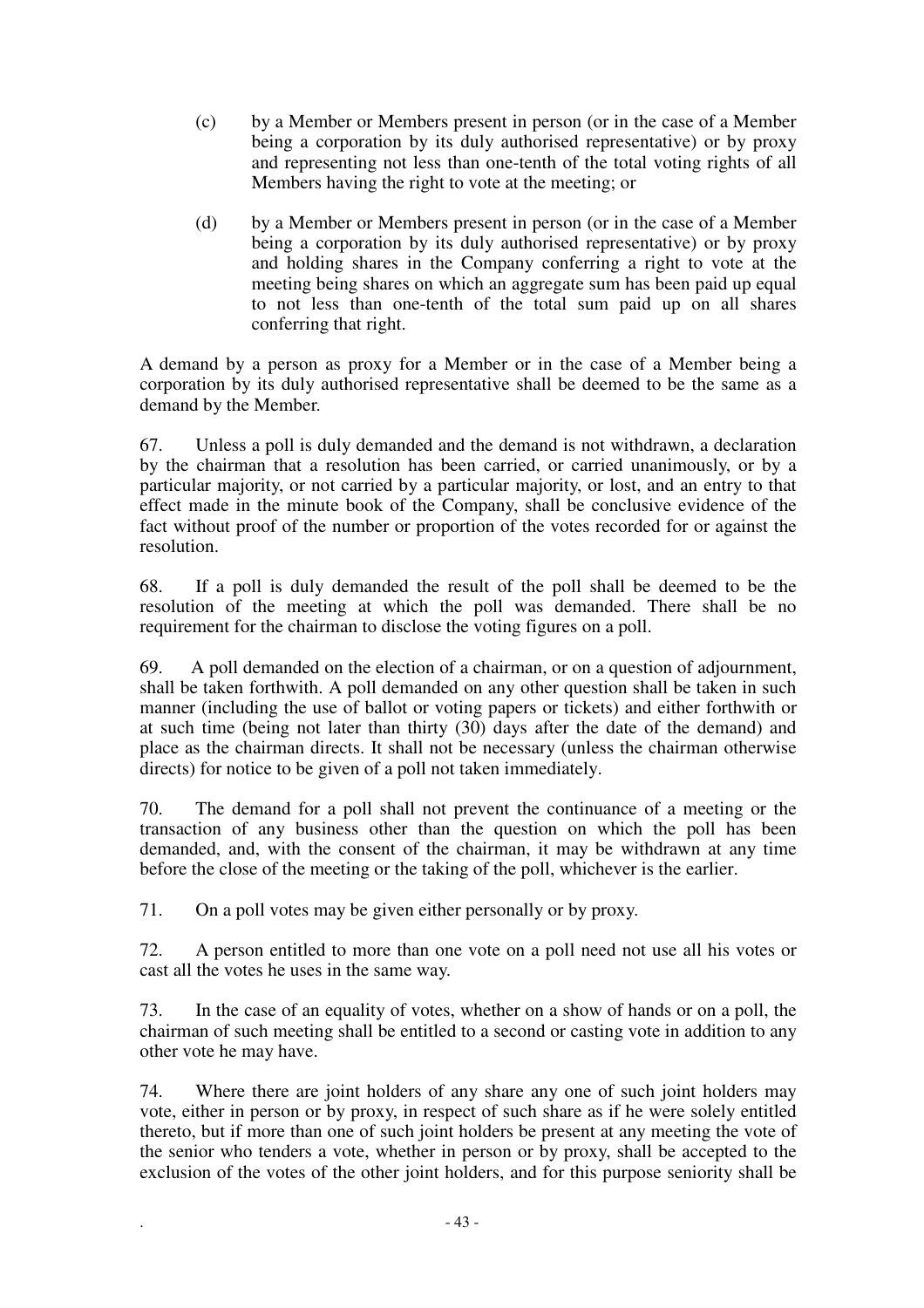determined by the order in which the names stand in the Register in respect of the joint holding. Several executors or administrators of a deceased Member in whose name any share stands shall for the purposes of this Bye-law be deemed joint holders thereof.

75. (1) A Member who is a patient for any purpose relating to mental health or in respect of whom an order has been made by any court having jurisdiction for the protection or management of the affairs of persons incapable of managing their own affairs may vote, whether on a show of hands or on a poll, by his receiver, committee, curator bonis or other person in the nature of a receiver, committee or curator bonis appointed by such court, and such receiver, committee, curator bonis or other person may vote on a poll by proxy, and may otherwise act and be treated as such Member for the purposes of general meetings, provided that such evidence as the Board may require of the authority of the person claiming to vote shall have been deposited at the Office, head office or Registration Office, as appropriate, not less than forty-eight (48) hours before the time appointed for holding the meeting, or adjourned meeting or poll, as the case may be.

(2) Any person entitled under Bye-law 53 to be registered as the holder of any shares may vote at any general meeting in respect thereof in the same manner as if he were the registered holder of such shares, provided that forty-eight (48) hours at least before the time of the holding of the meeting or adjourned meeting, as the case may be, at which he proposes to vote, he shall satisfy the Board of his entitlement to such shares, or the Board shall have previously admitted his right to vote at such meeting in respect thereof.

76. No Member shall, unless the Board otherwise determines, be entitled to attend and vote and to be reckoned in a quorum at any general meeting unless he is duly registered and all calls or other sums presently payable by him in respect of shares in the Company have been paid.

- \*77. Subject to Bye-law 77A, if:
	- (a) any objection shall be raised to the qualification of any voter; or
	- (b) any votes have been counted which ought not to have been counted or which might have been rejected; or
	- (c) any votes are not counted which ought to have been counted;

the objection or error shall not vitiate the decision of the meeting or adjourned meeting on any resolution unless the same is raised or pointed out at the meeting or, as the case may be, the adjourned meeting at which the vote objected to is given or tendered or at which the error occurs. Any objection or error shall be referred to the chairman of the meeting and shall only vitiate the decision of the meeting on any resolution if the chairman decides that the same may have affected the decision of the meeting. The decision of the chairman on such matters shall be final and conclusive.

\*77A. Where any Member is, under the rules of any Designated Stock Exchange, required to abstain from voting on any particular resolution or restricted to voting only for or only against any particular resolution, any votes cast by or on behalf of such Member in contravention of such requirement or restriction shall not be counted.

 $\overline{a}$  $*$  As adopted by the special resolution passed on  $20<sup>th</sup>$  May 2004.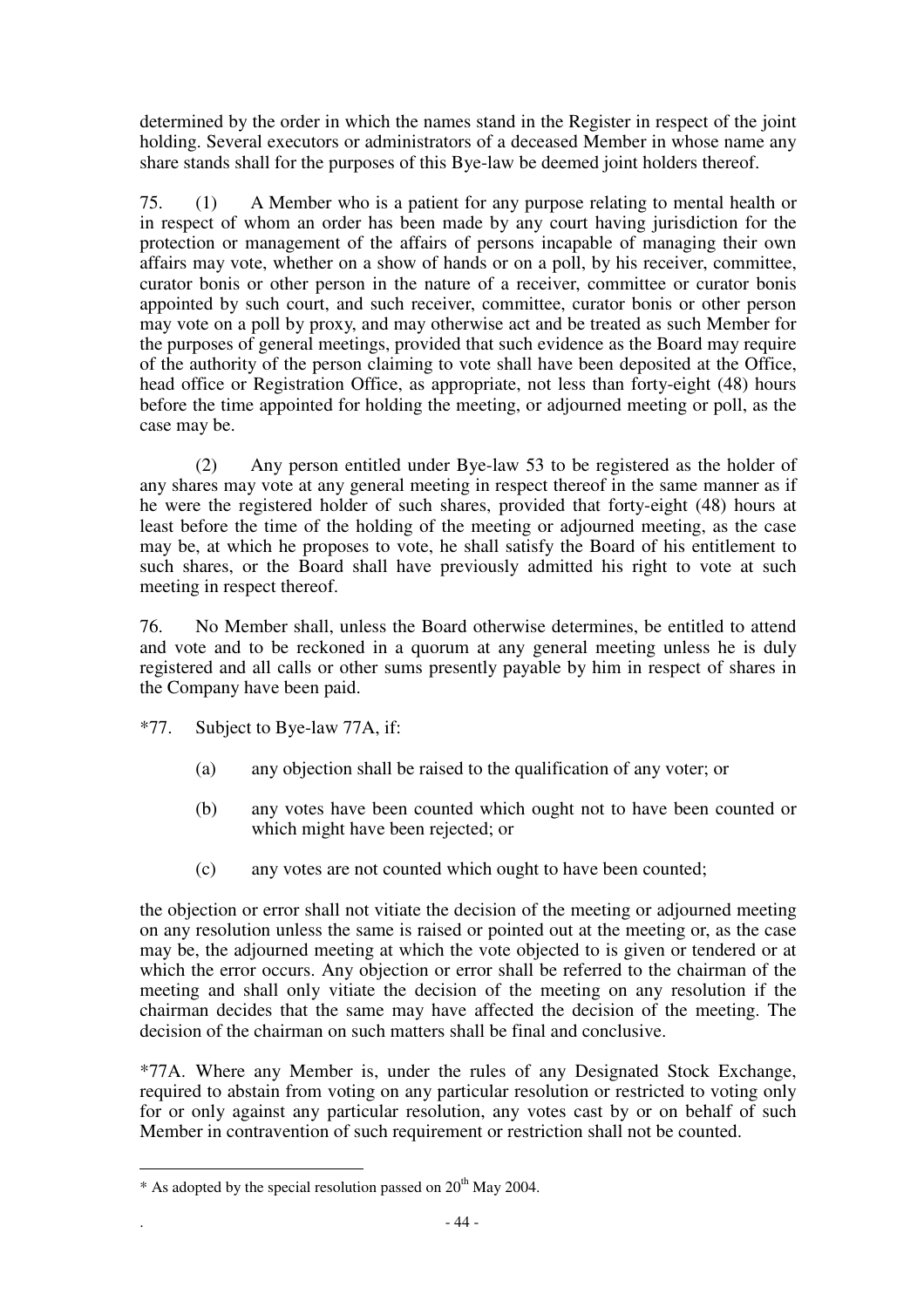## PROXIES

78. Any Member entitled to attend and vote at a meeting of the Company shall be entitled to appoint another person as his proxy to attend and vote instead of him. A Member who is the holder of two or more shares may appoint more than one proxy to represent him and vote on his behalf at a general meeting of the Company or at a class meeting. A proxy need not be a Member. In addition, a proxy or proxies representing either a Member who is an individual or a Member which is a corporation shall be entitled to exercise the same powers on behalf of the Member which he or they represent as such Member could exercise.

79. The instrument appointing a proxy shall be in writing under the hand of the appointor or of his attorney duly authorised in writing or, if the appointor is a corporation, either under its seal or under the hand of an officer, attorney or other person authorised to sign the same. In the case of an instrument of proxy purporting to be signed on behalf of a corporation by an officer thereof it shall be assumed, unless the contrary appears, that such officer was duly authorised to sign such instrument of proxy on behalf of the corporation without further evidence of the fact.

80. The instrument appointing a proxy and (if required by the Board) the power of attorney or other authority (if any) under which it is signed, or a notarially certified copy of such power or authority, shall be delivered to such place or one of such places (if any) as may be specified for that purpose in or by way of note to or in any document accompanying the notice convening the meeting (or, if no place is so specified, at the Registration Office or the Office, as may be appropriate) not less than forty-eight (48) hours before the time appointed for holding the meeting or adjourned meeting at which the person named in the instrument proposes to vote or, in the case of a poll taken subsequently to the date of a meeting or adjourned meeting, not less than twenty-four (24) hours before the time appointed for the taking of the poll and in default the instrument of proxy shall not be treated as valid. No instrument appointing a proxy shall be valid after the expiration of twelve (12) months from the date named in it as the date of its execution, except at an adjourned meeting or on a poll demanded at a meeting or an adjourned meeting in cases where the meeting was originally held within twelve (12) months from such date. Delivery of an instrument appointing a proxy shall not preclude a Member from attending and voting in person at the meeting convened and in such event, the instrument appointing a proxy shall be deemed to be revoked.

81. Instruments of proxy shall be in any common form or in such other form as the Board may approve (provided that this shall not preclude the use of the two-way form) and the Board may, if it thinks fit, send out with the notice of any meeting forms of instrument of proxy for use at the meeting. The instrument of proxy shall be deemed to confer authority to demand or join in demanding a poll and to vote on any amendment of a resolution put to the meeting for which it is given as the proxy thinks fit. The instrument of proxy shall, unless the contrary is stated therein, be valid as well for any adjournment of the meeting as for the meeting to which it relates.

82. A vote given in accordance with the terms of an instrument of proxy shall be valid notwithstanding the previous death or insanity of the principal, or revocation of the instrument of proxy or of the authority under which it was executed, provided that no intimation in writing of such death, insanity or revocation shall have been received by the Company at the Office or the Registration Office (or such other place as may be specified for the delivery of instruments of proxy in the notice convening the meeting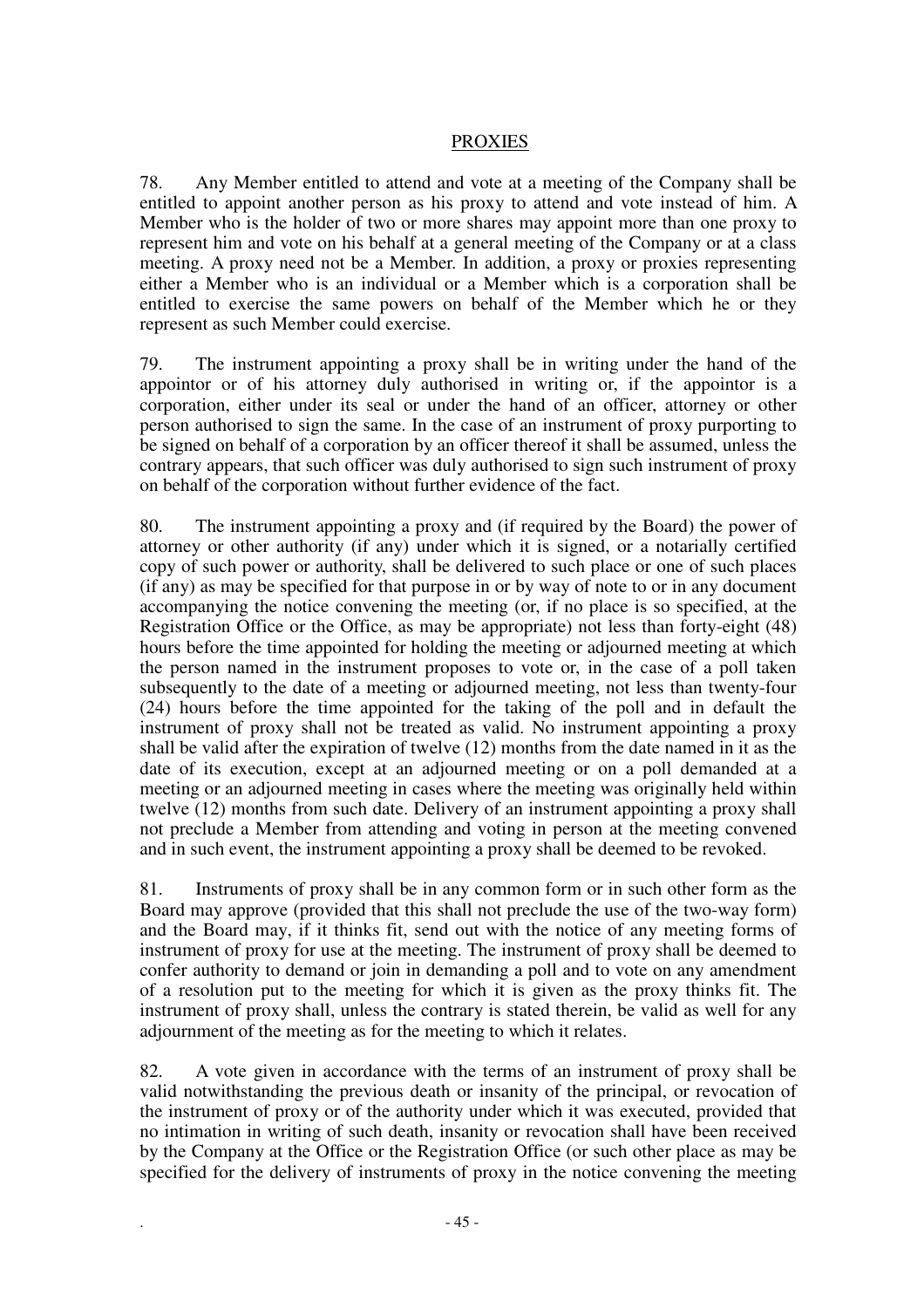or other document sent therewith) two (2) hours at least before the commencement of the meeting or adjourned meeting, or the taking of the poll, at which the instrument of proxy is used.

83. Anything which under these Bye-laws a Member may do by proxy he may likewise do by his duly appointed attorney and the provisions of these Bye-laws relating to proxies and instruments appointing proxies shall apply mutatis mutandis in relation to any such attorney and the instrument under which such attorney is appointed.

# CORPORATIONS ACTING BY REPRESENTATIVES

84. (1) Any corporation which is a Member may by resolution of its directors or other governing body authorise such person as it thinks fit to act as its representative at any meeting of the Company or at any meeting of any class of Members. The person so authorised shall be entitled to exercise the same powers on behalf of such corporation as the corporation could exercise if it were an individual Member and such corporation shall for the purposes of these Bye-laws be deemed to be present in person at any such meeting if a person so authorised is present thereat.

(2) If permitted by the Act, a clearing house (or its nominee) if a corporation being a Member, may authorise such persons as it thinks fit to act as its representatives at any meeting of the Company or at any meeting of any class of Members provided that the authorisation shall specify the number and class of shares in respect of which each such representative is so authorised. Each person so authorised under the provisions of this Bye-law shall be entitled to exercise the same rights and powers as if such person was the registered holder of the shares of the Company held by the clearing house (or its nominee).

(3) Any reference in these Bye-laws to a duly authorised representative of a Member being a corporation shall mean a representative authorised under the provisions of this Bye-law.

## WRITTEN RESOLUTIONS OF MEMBERS

85. (1) Subject to the Act, a resolution in writing signed (in such manner as to indicate, expressly or impliedly, unconditional approval) by or on behalf of all persons for the time being entitled to receive notice of and to attend and vote at general meetings of the Company shall, for the purposes of these Bye-laws, be treated as a resolution duly passed at a general meeting of the Company and, where relevant, as a special resolution so passed. Any such resolution shall be deemed to have been passed at a meeting held on the date on which it was signed by the last Member to sign, and where the resolution states a date as being the date of his signature thereof by any Member the statement shall be prima facie evidence that it was signed by him on that date. Such a resolution may consist of several documents in the like form, each signed by one or more relevant Members.

(2) Notwithstanding any provisions contained in these Bye-laws, a resolution in writing shall not be passed for the purpose of removing a Director before the expiration of his term of office under Bye-law 86(4) or for the purposes set out in Bye-law 154(3) relating to the removal and appointment of the Auditor.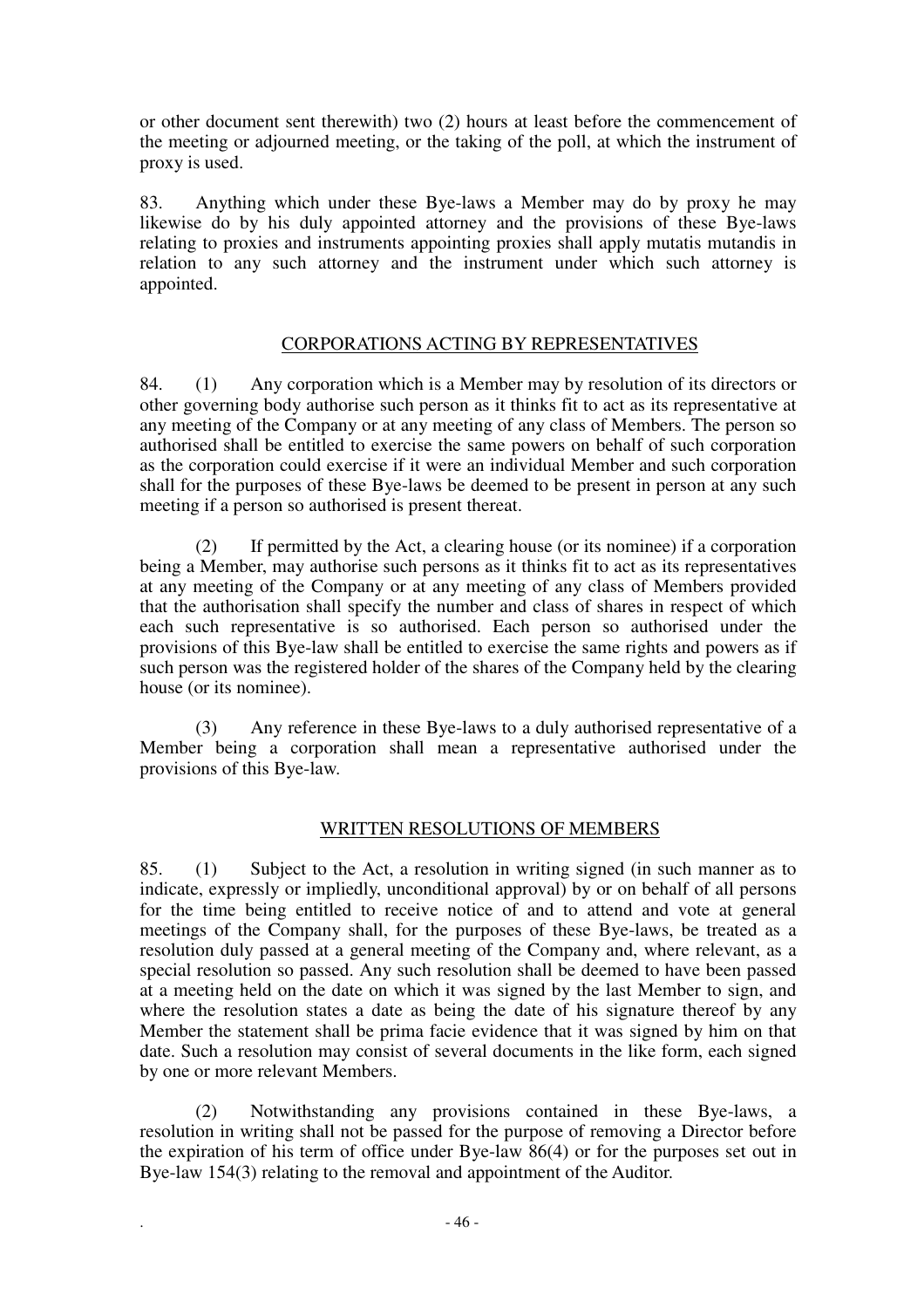## BOARD OF DIRECTORS

86. (1) Unless otherwise determined by the Company in general meeting, the number of Directors shall not be less than two (2). There shall be no maximum number of Directors unless otherwise determined from time to time by the Members in general meeting. The Directors shall be elected or appointed in the first place at the statutory meeting of Members and thereafter in accordance with Bye-law 87 and shall hold office until the next appointment of Directors or until their successors are elected or appointed. Any general meeting may authorise the Board to fill any vacancy in their number left unfilled at a general meeting.

(2) The Directors shall have the power from time to time and at any time to appoint any person as a Director either to fill a casual vacancy on the Board or, subject to authorization by the Members in general meeting, as an addition to the existing Board but so that the number of Directors so appointed shall not exceed any maximum number determined from time to time by the Members in general meeting. Any Director so appointed by the Board shall hold office only until the next following annual general meeting of the Company and shall then be eligible for re-election at that meeting.

(3) Neither a Director nor an alternate Director shall be required to hold any shares of the Company by way of qualification and a Director or alternate Director (as the case may be) who is not a Member shall be entitled to receive notice of and to attend and speak at any general meeting of the Company and of all classes of shares of the Company.

(4) Subject to any provision to the contrary in these Bye-laws the Members may, at any general meeting convened and held in accordance with these Bye-laws, by special resolution remove a Director (including a managing director or other executive director) at any time before the expiration of his period of office notwithstanding anything in these Bye-laws or in any agreement between the Company and such Director (but without prejudice to any claim for damages under any such agreement) provided that the Notice of any such meeting convened for the purpose of removing a Director shall contain a statement of the intention so to do and be served on such Director not less than fourteen (14) days before the meeting and at such meeting such Director shall be entitled to be heard on the motion for his removal.

(5) A vacancy on the Board created by the removal of a Director under the provisions of subparagraph (4) above may be filled by the election or appointment of the Members at the meeting at which such Director is removed to hold office until their successors are elected or appointed or until the next following annual general meeting of the Company and shall then be eligible for re-election or, in the absence of such election or appointment such general meeting may authorise the Board to fill any vacancy in the number left unfilled.

(6) The Company may from time to time in general meeting by ordinary resolution increase or reduce the number of Directors but so that the number of Directors shall never be less than two (2).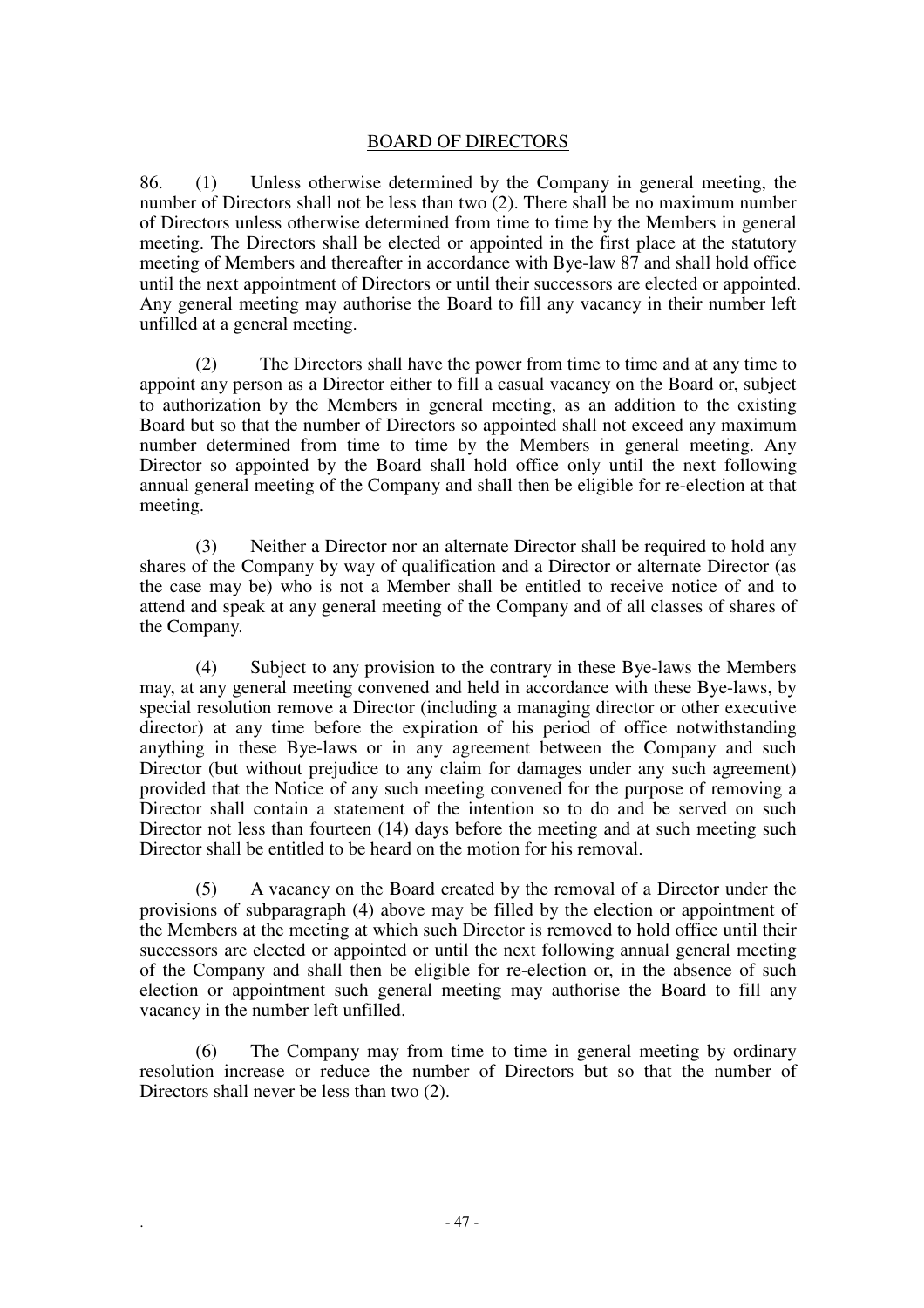## RETIREMENT OF DIRECTORS

\*\*\*87. (1) Every Director, including those appointed for a specific term, shall be subject to retirement by rotation at least once every three years.

\*\*\* (2) A retiring Director shall be eligible for re-election.

\*88. No person other than a Director retiring at the meeting shall, unless recommended by the Directors for election, be eligible for election as a Director at any general meeting unless there shall have been lodged at the Registration Office or at the head office a Notice signed by a Member (other than the person to be proposed) duly qualified to attend and vote at the meeting for which such notice is given of his intention to propose such person for election and also a Notice signed by the person to be proposed of his willingness to be elected. The length of period, during which the aforesaid Notice(s) may be given, will be at least seven (7) days commencing no earlier than the day after the despatch of the Notice of the general meeting appointed for such election and ending no later than seven (7) days prior to the date of such general meeting.

## DISQUALIFICATION OF DIRECTORS

89A. The office of a Director shall be vacated if the Director:

(1) resigns his office by notice in writing delivered to the Company at the Office or tendered at a meeting of the Board whereupon the Board resolves to accept such resignation;

(2) becomes of unsound mind or dies;

(3) without special leave of absence from the Board, is absent from meetings of the Board for six consecutive months, and his alternate Director, if any, shall not during such period have attended in his stead and the Board resolves that his office be vacated; or

(4) becomes bankrupt or has a receiving order made against him or suspends payment or compounds with his creditors;

(5) is prohibited by law from being a Director;

(6) ceases to be a Director by virtue of any provision of the Statutes or is removed from office pursuant to these Bye-laws; or

(7) is convicted in any jurisdiction of a criminal offence involving dishonesty.

89B. No director shall be required to vacate office or be ineligible for re-election or re-appointment as a Director, and no person shall be ineligible for appointment as a Director by reason only of his having attained any particular age.

 $\overline{a}$ 

<sup>\*\*\*</sup> As adopted by the special resolution passed on  $18<sup>th</sup>$  May 2006.

<sup>\*</sup> As adopted by the special resolution passed on  $20<sup>th</sup>$  May 2004.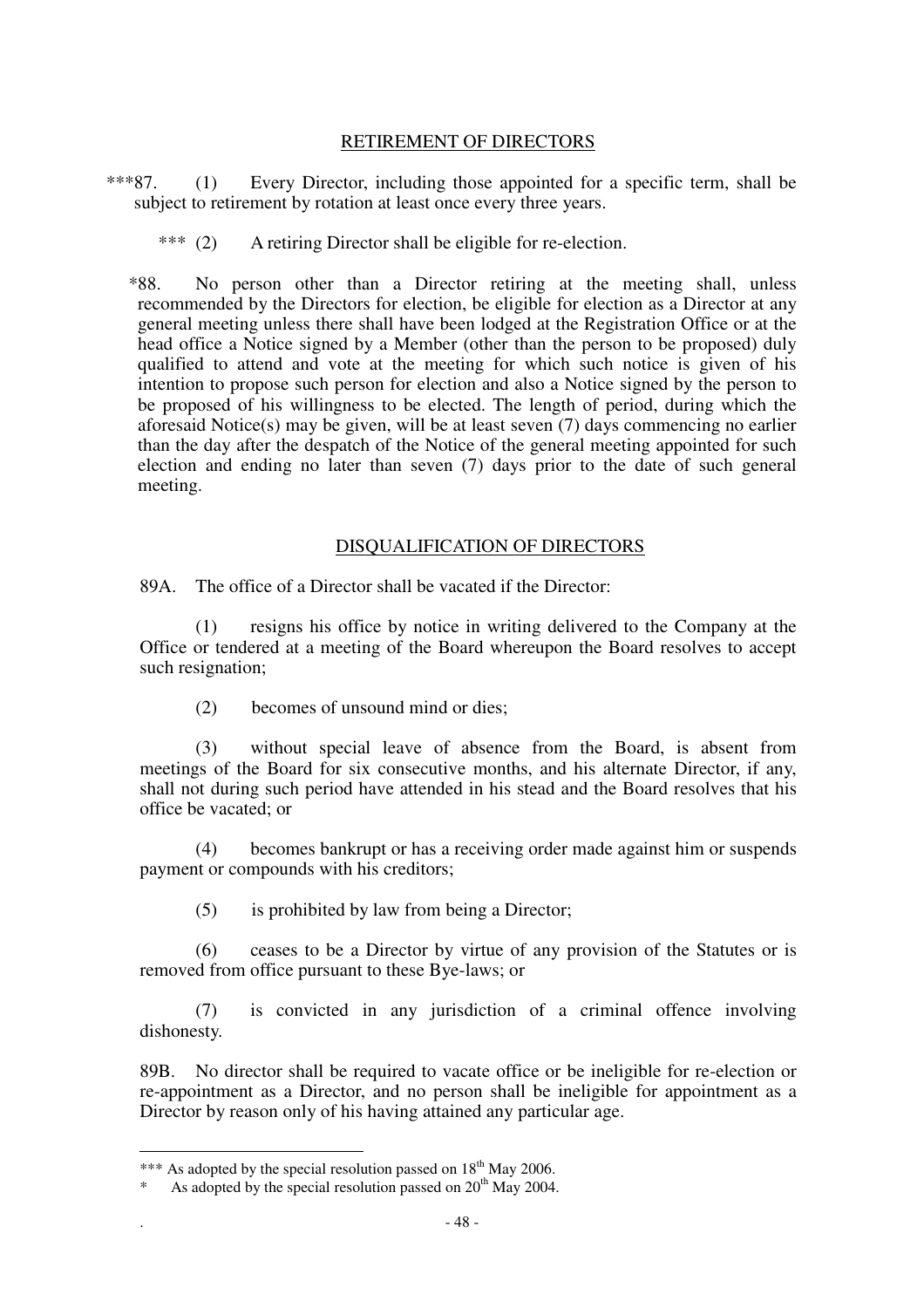# EXECUTIVE DIRECTORS

90. The Board may from time to time appoint any one or more of its body to be a managing director, joint managing director or deputy managing director or to hold any other employment or executive office with the Company for such period (subject to their continuance as Directors) and upon such terms as the Board may determine and the Board may revoke or terminate any of such appointments. Any such revocation or termination as aforesaid shall be without prejudice to any claim for damages that such Director may have against the Company or the Company may have against such Director. A Director appointed to an office under this Bye-law shall be subject to the same provisions as to resignation and removal as the other Directors of the Company, and he shall (subject to the provisions of any contract between him and the Company) ipso facto and immediately cease to hold such office if he shall cease to hold the office of Director for any cause.

91. Notwithstanding Bye-laws 96, 97, 98 and 99, an executive director appointed to an office under Bye-law 90 hereof shall receive such remuneration (whether by way of salary, commission, participation in profits or otherwise or by all or any of those modes) and such other benefits (including pension and/or gratuity and/or other benefits on retirement) and allowances as the Board may from time to time determine, and either in addition to or in lieu of his remuneration as a Director.

## ALTERNATE DIRECTORS

92. Any Director may at any time by Notice delivered to the Office or head office or at a meeting of the Directors appoint any person to be his alternate Director. Any person so appointed shall have all the rights and powers of the Director or Directors for whom such person is appointed in the alternative provided that such person shall not be counted more than once in determining whether or not a quorum is present. An alternate Director may be removed at any time by the person or body which appointed him and, subject thereto, the office of alternate Director shall continue until the next annual election of Directors or, if earlier, the date on which the relevant Director ceases to be a Director. Any appointment or removal of an alternate Director shall be effected by Notice signed by the appointor and delivered to the Office or head office or tendered at a meeting of the Board. An alternate Director may also be a Director in his own right and may act as alternate to more than one Director. An alternate Director shall, if his appointor so requests, be entitled to receive notices of meetings of the Board or of committees of the Board to the same extent as and in addition to the Director appointing him and shall be entitled to such extent to attend and vote as a Director at any such meeting at which the Director appointing him is not personally present and generally at such meeting to exercise and discharge all the functions, powers and duties of his appointor as a Director and for the purposes of the proceedings at such meeting the provisions of these Bye-laws shall apply as if he were a Director save that as an alternate for more than one Director his voting rights shall be cumulative.

93. An alternate Director shall only be a Director for the purposes of the Act and shall only be subject to the provisions of the Act insofar as they relate to the duties and obligations of a Director when performing the functions of the Director for whom he is appointed in the alternative and shall alone be responsible to the Company for his acts and defaults and shall not be deemed to be the agent of or for the Director appointing him. An alternate Director shall be entitled to contract and be interested in and benefit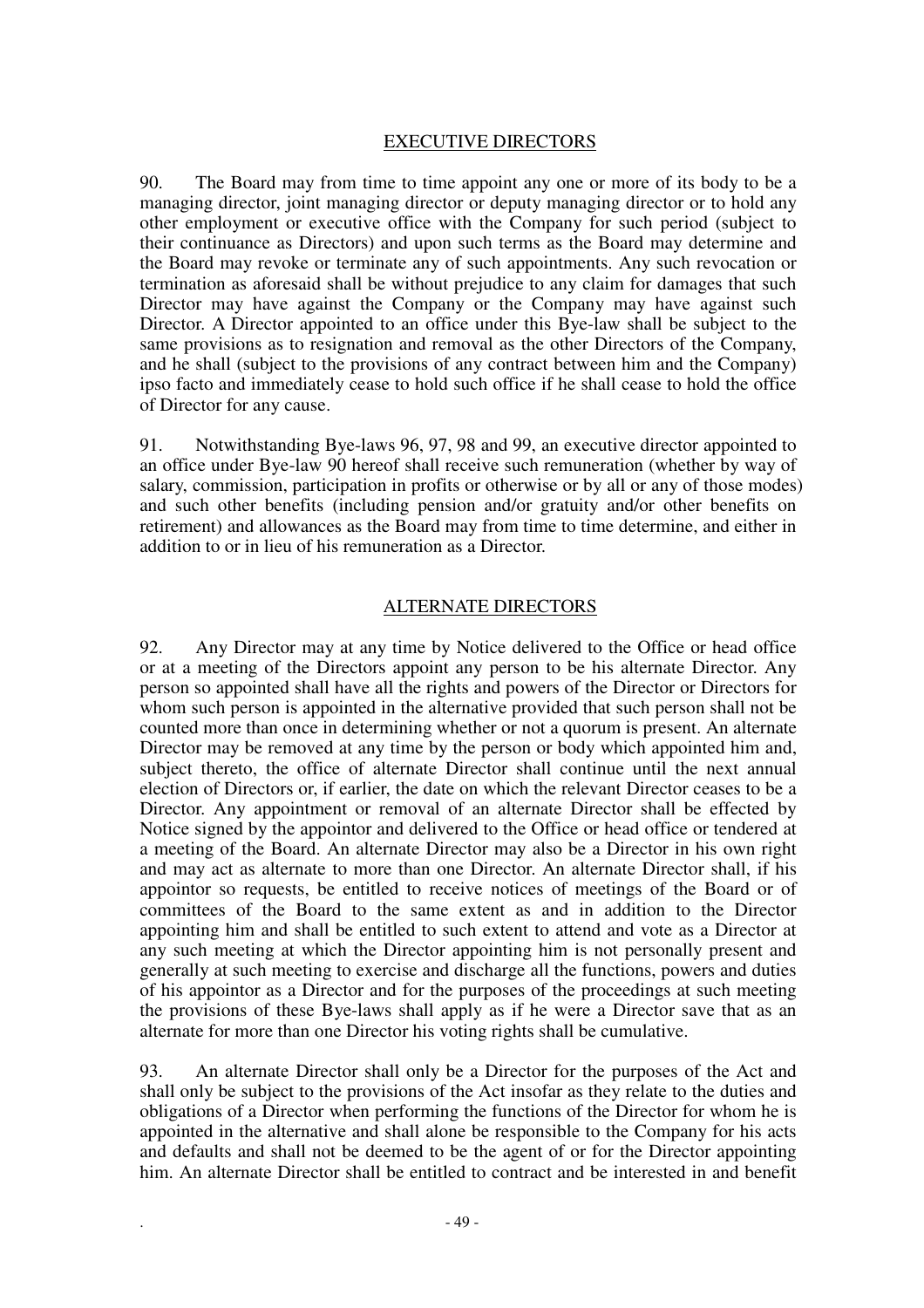from contracts or arrangements or transactions and to be repaid expenses and to be indemnified by the Company to the same extent mutatis mutandis as if he were a Director but he shall not be entitled to receive from the Company any fee in his capacity as an alternate Director except only such part, if any, of the remuneration otherwise payable to his appointor as such appointor may by Notice to the Company from time to time direct.

94. Every person acting as an alternate Director shall have one vote for each Director for whom he acts as alternate (in addition to his own vote if he is also a Director). If his appointor is for the time being absent from Hong Kong or otherwise not available or unable to act, the signature of an alternate Director to any resolution in writing of the Board or a committee of the Board of which his appointor is a member shall, unless the notice of his appointment provides to the contrary, be as effective as the signature of his appointor.

95. An alternate Director shall ipso facto cease to be an alternate Director if his appointor ceases for any reason to be a Director, however, such alternate Director or any other person may be re-appointed by the Directors to serve as an alternate Director PROVIDED always that, if at any meeting any Director retires but is re-elected at the same meeting, any appointment of such alternate Director pursuant to these Bye-laws which was in force immediately before his retirement shall remain in force as though he had not retired.

# DIRECTORS' FEES AND EXPENSES

96. The ordinary remuneration of the Directors shall from time to time be determined by the Company in general meeting and shall (unless otherwise directed by the resolution by which it is voted) be divided amongst the Board in such proportions and in such manner as it may agree or, failing agreement, equally, except that any Director who shall hold office for part only of the period in respect of which such remuneration is payable shall be entitled only to rank in such division for a proportion of remuneration related to the period during which he has held office. Such remuneration shall be deemed to accrue from day to day.

97. Each Director shall be entitled to be prepaid or repaid all travelling, hotel and incidental expenses reasonably expected to be incurred or reasonably incurred by him in attending meetings of the Board or committees of the Board or general meetings or separate meetings of any class of shares or of debentures of the Company or otherwise in connection with the discharge of his duties as a Director.

98. Any Director who, by request, goes or resides abroad for any purpose of the Company or who performs services which in the opinion of the Board go beyond the ordinary duties of a Director may be paid such extra remuneration (whether by way of salary, commission, participation in profits or otherwise) as the Board may determine and such extra remuneration shall be in addition to or in substitution for any ordinary remuneration provided for by or pursuant to any other Bye-law.

99. The Board shall obtain the approval of the Company in general meeting before making any payment to any Director or past Director of the Company by way of compensation for loss of office, or as consideration for or in connection with his retirement from office (not being payment to which the Director is contractually entitled).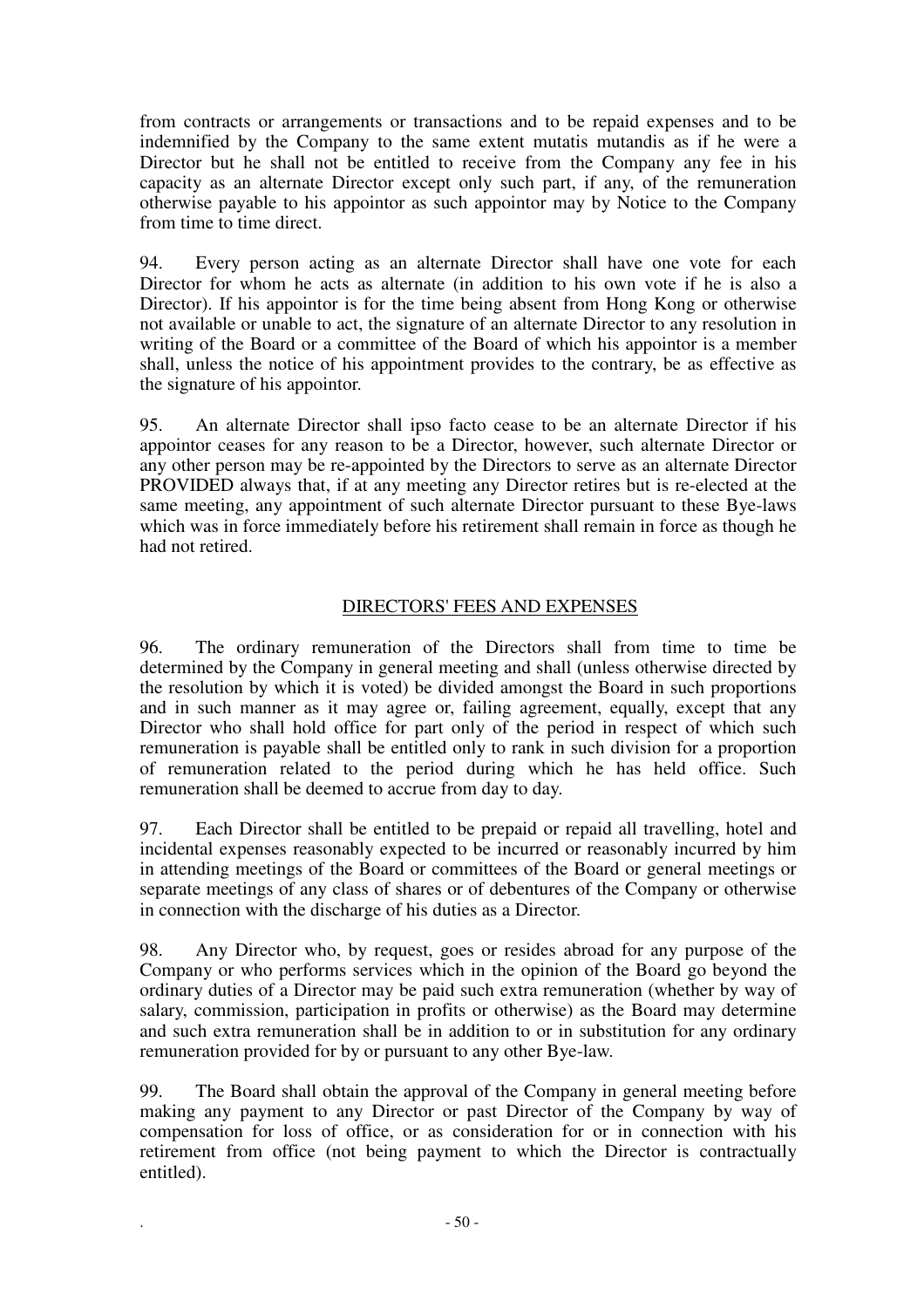# 100. A Director may:

- (a) hold any other office or place of profit with the Company (except that of Auditor) in conjunction with his office of Director for such period and, subject to the relevant provisions of the Act, upon such terms as the Board may determine. Any remuneration (whether by way of salary, commission, participation in profits or otherwise) paid to any Director in respect of any such other office or place of profit shall be in addition to any remuneration provided for by or pursuant to any other Bye-law;
- (b) act by himself or his firm in a professional capacity for the Company (otherwise than as Auditor) and he or his firm may be remunerated for professional services as if he were not a Director;
- (c) continue to be or become a director, managing director, joint managing director, deputy managing director, executive director, manager or other officer or member of any other company promoted by the Company or in which the Company may be interested as a vendor, shareholder or otherwise and (unless otherwise agreed) no such Director shall be accountable for any remuneration, profits or other benefits received by him as a director, managing director, joint managing director, deputy managing director, executive director, manager or other officer or member of or from his interests in any such other company. Subject as otherwise provided by these Bye-laws the Directors may exercise or cause to be exercised the voting powers conferred by the shares in any other company held or owned by the Company, or exercisable by them as directors of such other company in such manner in all respects as they think fit including the exercise thereof in favour of any resolution appointing themselves or any of them directors, managing directors, joint managing directors, deputy managing directors, executive directors, managers or other officers of such company or voting or providing for the payment of remuneration to the director, managing director, joint managing director, deputy managing director, executive director, manager or other officers of such other company and any Director of the Company may vote in favour of the exercise of such voting rights in manner aforesaid notwithstanding that he may be, or about to be, appointed a director, managing director, joint managing director, deputy managing director, executive director, manager or other officer of such a company, and that as such he is or may become interested in the exercise of such voting rights in manner aforesaid.
- (d) A Director shall not vote or be counted in the quorum on any resolution of the Board concerning his own appointment as the holder of any office or place of profit with the Company or any other company in which the Company is interested (including the arrangement or variation of the terms thereof, or the termination thereof).

101. Subject to the Act and to these Bye-laws, no Director or proposed or intending Director shall be disqualified by his office from contracting with the Company, either with regard to his tenure of any office or place of profit or as vendor, purchaser or in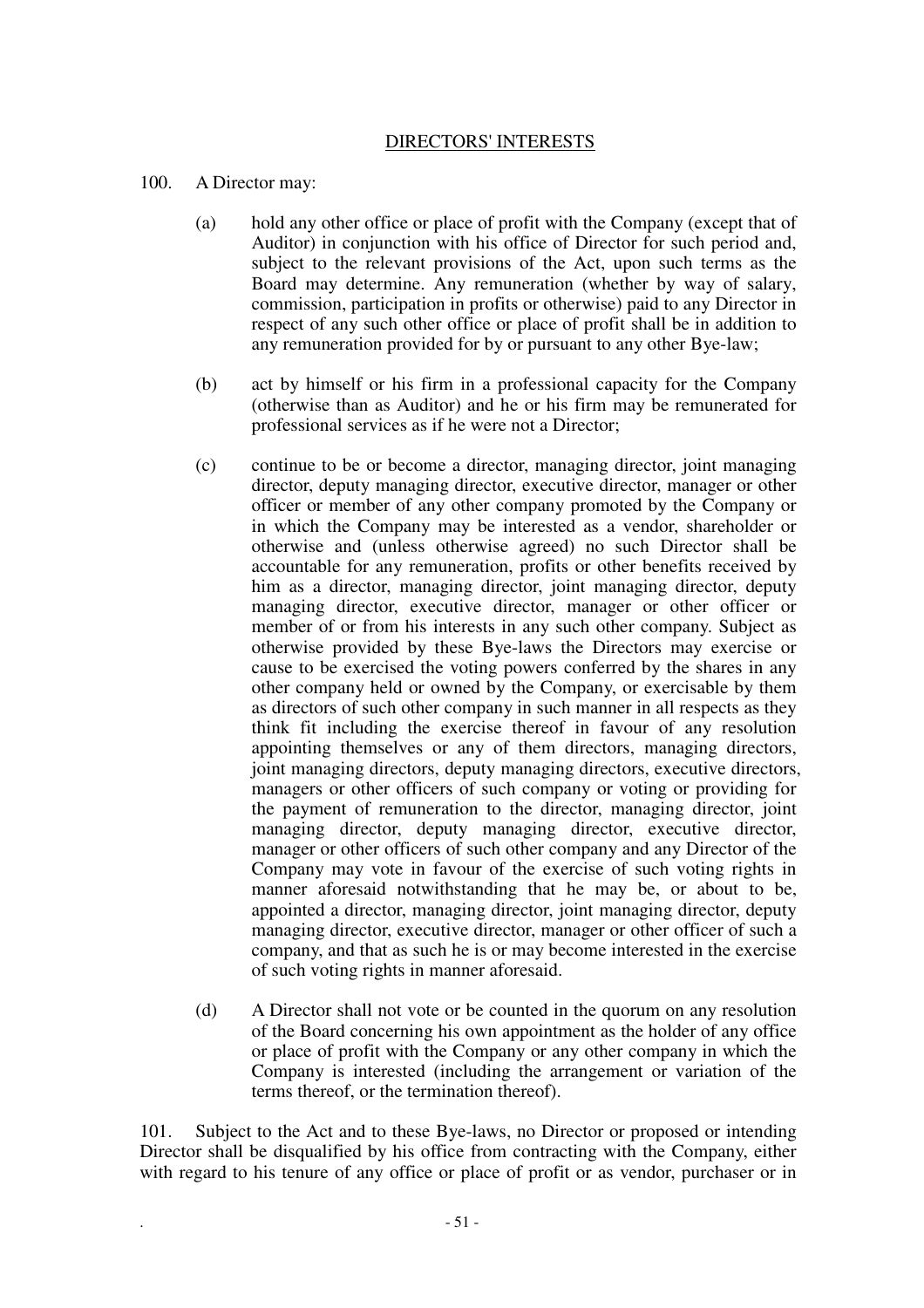any other manner whatever, nor shall any such contract or any other contract or arrangement in which any Director is in any way interested be liable to be avoided, nor shall any Director so contracting or being so interested be liable to account to the Company or the Members for any remuneration, profit or other benefits realised by any such contract or arrangement by reason of such Director holding that office or of the fiduciary relationship thereby established provided that such Director shall disclose the nature of his interest in any contract or arrangement in which he is interested in accordance with Bye-law 102 herein.

102. A Director who to his knowledge is in any way, whether directly or indirectly, interested in a contract or arrangement or proposed contract or arrangement with the Company shall declare the nature of his interest at the meeting of the Board at which the question of entering into the contract or arrangement is first considered, if he knows his interest then exists, or in any other case at the first meeting of the Board after he knows that he is or has become so interested. For the purposes of this Bye-law, a general Notice to the Board by a Director to the effect that:

- (a) he is a member or officer of a specified company or firm and is to be regarded as interested in any contract or arrangement which may after the date of the Notice be made with that company or firm; or
- (b) he is to be regarded as interested in any contract or arrangement which may after the date of the Notice be made with a specified person who is connected with him;

shall be deemed to be a sufficient declaration of interest under this Bye-law in relation to any such contract or arrangement, provided that no such Notice shall be effective unless either it is given at a meeting of the Board or the Director takes reasonable steps to secure that it is brought up and read at the next Board meeting after it is given.

\*103. (1) A Director shall not vote (nor be counted in the quorum) on any resolution of the Board approving of any contract or arrangement or any other proposal in which he or his associate(s) is materially interested, and if he shall do so his vote shall not be counted and he shall not be counted in the quorum of such resolution of the Board but this prohibition shall not apply to any of the following matters namely:

- (i) any contract or arrangement for the giving by the Company or any of its subsidiaries of any security or indemnity to the Director or his associate(s) in respect of money lent by him or his associate(s) or obligations incurred or undertaken by him or his associate(s) at the request of or for the benefit of the Company or any of its subsidiaries;
- (ii) any contract or arrangement for the giving by the Company or any of its subsidiaries of any security or indemnity to a third party in respect of a debt or obligation of the Company or any of its subsidiaries for which the Director or his associate(s) has himself/themselves assumed responsibility in whole or in part whether alone or jointly under a guarantee or indemnity or by the giving of security;

 $\overline{a}$ 

 $*$  As adopted by the special resolution passed on  $20<sup>th</sup>$  May 2004.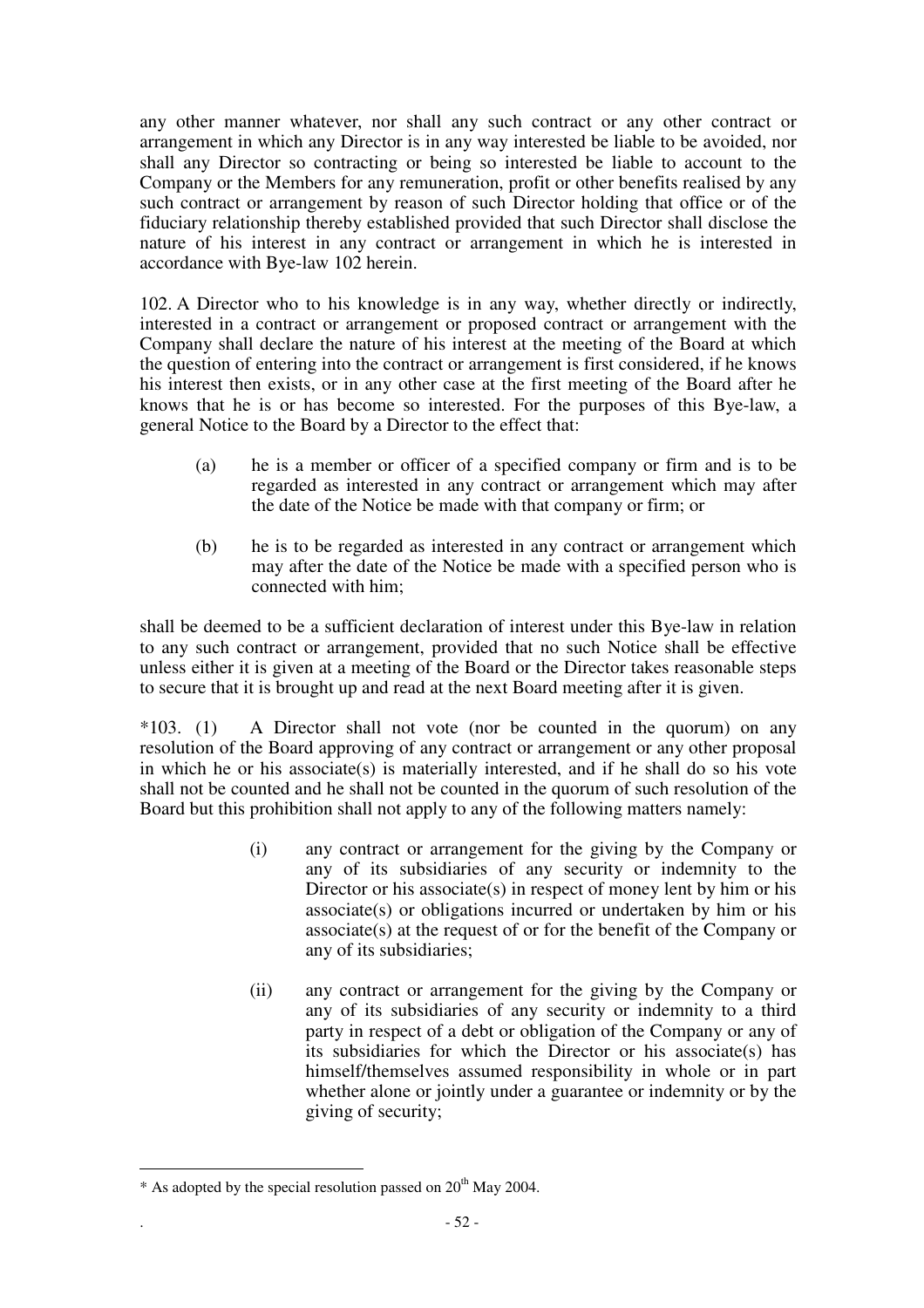- (iii) any contract or arrangement by a Director or his associate(s) to subscribe for shares or debentures or other securities of the Company or any of its subsidiaries to be issued pursuant to any offer or invitation to the members or debenture holders or to the public which does not provide the Director or his associate(s) any privilege not accorded to any other members or debenture holders or to the public;
- (iv) any contract, arrangement or proposal concerning an offer of the shares or debentures or other securities of or by the Company or any other company which the Company may promote or be interested in for subscription or purchase where the Director or his associate(s) is/are or is/are to be interested as a participant in the underwriting or sub-underwriting of the offer;
- (v) any contract or arrangement in which the Director or his associate(s) is/are interested in the same manner as other holders of shares or debentures or other securities of the Company or any of its subsidiaries by virtue only of his/their interest in shares or debentures or other securities of the Company or any of its subsidiaries;
- (vi) any contract, arrangement or proposal concerning any company in which the Director or his associate(s) is/are interested only, whether directly or indirectly, as an officer or executive or a shareholder or in which the Director or his associate(s) is/are beneficially interested in shares of that company provided that the Director and his associate(s) are not in aggregate beneficially interested in 5% or more of the issued shares or of the voting rights of any class of shares of such company or any third company through which his interest or that of his associate(s) is derived;
- (vii) any proposal or arrangement for the benefit of employees of the Company or its subsidiaries or its associated companies including the adoption, modification or operation of a pension fund or retirement, death or disability benefit scheme which relates both to directors, their associates and employees of the Company or of any of its subsidiaries or its associated companies and does not give the Director or his associate(s) any privilege or advantage not generally accorded to the class of persons to which such scheme or fund relates; or
- (viii) any proposal concerning the adoption, modification or operation of any share scheme involving the issue or grant of options over shares or other securities by the Company to, or for the benefit of the employees of the Company or its subsidiaries or its associated companies under which the Director or his associate(s) may benefit.

(2) A company shall be deemed to be a company in which a Director together with his associate(s) has an interest of 5% or more if and so long as (but only if and so long as) he and his associate(s), (either directly or indirectly) are the holders of or beneficially interested in 5% or more of the issued shares of any class of the equity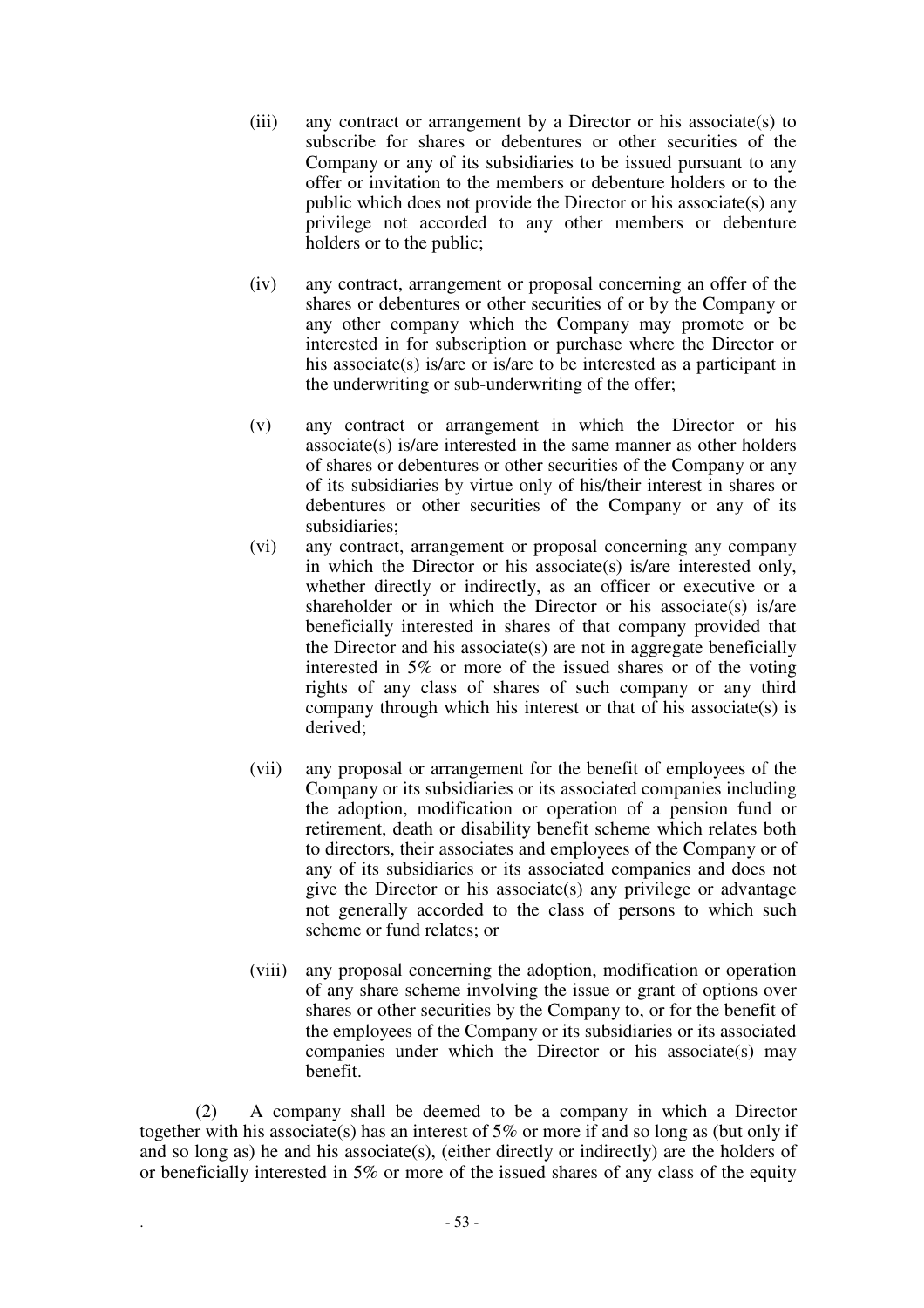share capital of such company or of the voting rights available to members of such company (or of any third company through which his/their interest or that of his associate(s) is derived). For the purpose of this paragraph there shall be disregarded any shares held by a Director or his associate(s) as bare or custodian trustee and in which he or any of them has no beneficial interest, any shares comprised in a trust in which the interest of the Director or his associate(s) is/are in reversion or remainder if and so long as some other person is entitled to receive the income thereof, and any shares comprised in an authorised unit trust scheme in which the Director is interested only as a unit holder and any shares which carry no voting right at general meetings and very restrictive dividend and return of capital right.

(3) Where a company in which a Director together with his associate(s) has an interest of 5% or more is materially interested in a transaction, then that Director and/or his associate(s) shall also be deemed materially interested in such transaction.

 (4) If any question shall arise at any meeting of the Board as to the materiality of the interest of a Director (other than the chairman of the meeting) or his associate(s) or as to the entitlement of any Director (other than such chairman) to vote or be counted in the quorum and such question is not resolved by his voluntarily agreeing to abstain from voting or not to be counted in the quorum, such question shall be referred to the chairman of the meeting and his ruling in relation to such other Director shall be final and conclusive except in a case where the nature or extent of the interest of the Director and/or his associate(s) concerned as known to such Director has not been fairly disclosed to the Board. If any question as aforesaid shall arise in respect of the chairman of the meeting such question shall be decided by a resolution of the Board (for which purpose such chairman shall not vote thereon) and such resolution shall be final and conclusive except in a case where the nature or extent of the interest of such chairman as known to such chairman has not been fairly disclosed to the Board.

 (5) The Company may by ordinary resolution ratify any transaction not duly authorised by reason of a contravention of this Bye-law provided that no Director who is materially interested in such transaction, together with his associate(s), shall vote upon such ordinary resolution in respect of any shares in the Company in which they are interested.

# GENERAL POWERS OF THE DIRECTORS

104. (1) The business of the Company shall be managed and conducted by the Board, which may pay all expenses incurred in forming and registering the Company and may exercise all powers of the Company (whether relating to the management of the business of the Company or otherwise) which are not by the Statutes or by these Bye-laws required to be exercised by the Company in general meeting, subject nevertheless to the provisions of the Statutes and of these Bye-laws and to such regulations being not inconsistent with such provisions, as may be prescribed by the Company in general meeting, but no regulations made by the Company in general meeting shall invalidate any prior act of the Board which would have been valid if such regulations had not been made. The general powers given by this Bye-law shall not be limited or restricted by any special authority or power given to the Board by any other Bye-law.

 (2) Any person contracting or dealing with the Company in the ordinary course of business shall be entitled to rely on any written or oral contract or agreement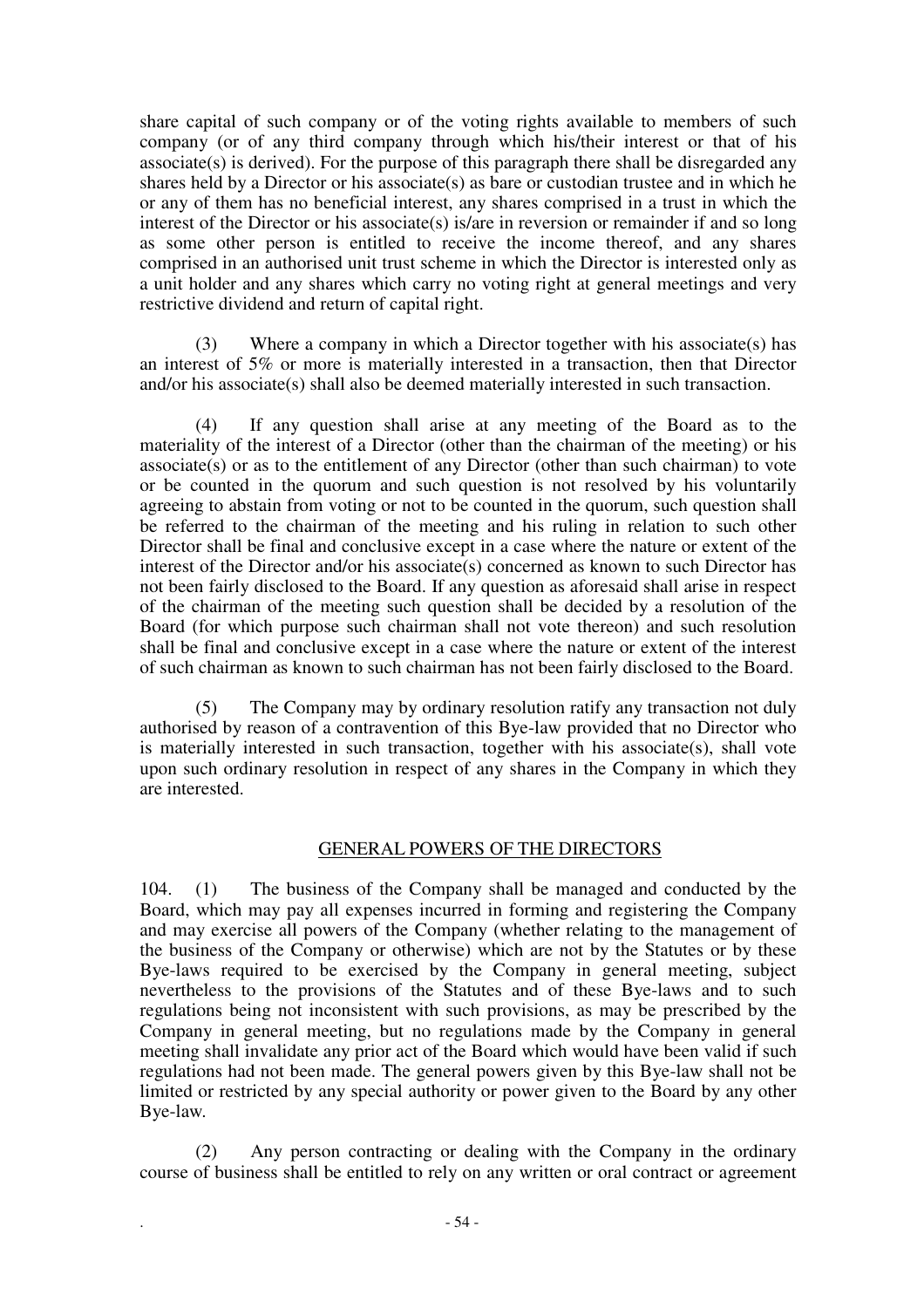or deed, document or instrument entered into or executed as the case may be by any two of the Directors acting jointly on behalf of the Company and the same shall be deemed to be validly entered into or executed by the Company as the case may be and shall, subject to any rule of law, be binding on the Company.

(3) Without prejudice to the general powers conferred by these Bye-laws it is hereby expressly declared that the Board shall have the following powers:

- (a) To give to any person the right or option of requiring at a future date that an allotment shall be made to him of any share at par or at such premium as may be agreed.
- (b) To give to any Directors, officers or servants of the Company an interest in any particular business or transaction or participation in the profits thereof or in the general profits of the Company either in addition to or in substitution for a salary or other remuneration.
- (c) To resolve that the Company be discontinued in Bermuda and continued in a named country or jurisdiction outside Bermuda subject to the provisions of the Act.

105. The Board may establish any regional or local boards or agencies for managing any of the affairs of the Company in any place, and may appoint any persons to be members of such local boards, or any managers or agents, and may fix their remuneration (either by way of salary or by commission or by conferring the right to participation in the profits of the Company or by a combination of two or more of these modes) and pay the working expenses of any staff employed by them upon the business of the Company. The Board may delegate to any local board, manager or agent any of the powers, authorities and discretions vested in or exercisable by the Board (other than its powers to make calls and forfeit shares), with power to sub-delegate, and may authorise the members of any local board or any of them to fill any vacancies therein and to act notwithstanding vacancies. Any such appointment or delegation may be made upon such terms and subject to such conditions as the Board may think fit, and the Board may remove any person appointed as aforesaid, and may revoke or vary such delegation, but no person dealing in good faith and without notice of any such revocation or variation shall be affected thereby.

106. The Board may by power of attorney appoint under the Seal any company, firm or person or any fluctuating body of persons, whether nominated directly or indirectly by the Board, to be the attorney or attorneys of the Company for such purposes and with such powers, authorities and discretions (not exceeding those vested in or exercisable by the Board under these Bye-laws) and for such period and subject to such conditions as it may think fit, and any such power of attorney may contain such provisions for the protection and convenience of persons dealing with any such attorney as the Board may think fit, and may also authorise any such attorney to sub-delegate all or any of the powers, authorities and discretions vested in him. Such attorney or attorneys may, if so authorised under the Seal of the Company, execute any deed or instrument under their personal seal with the same effect as the affixation of the Company's Seal.

107. The Board may entrust to and confer upon a managing director, joint managing director, deputy managing director, an executive director or any Director any of the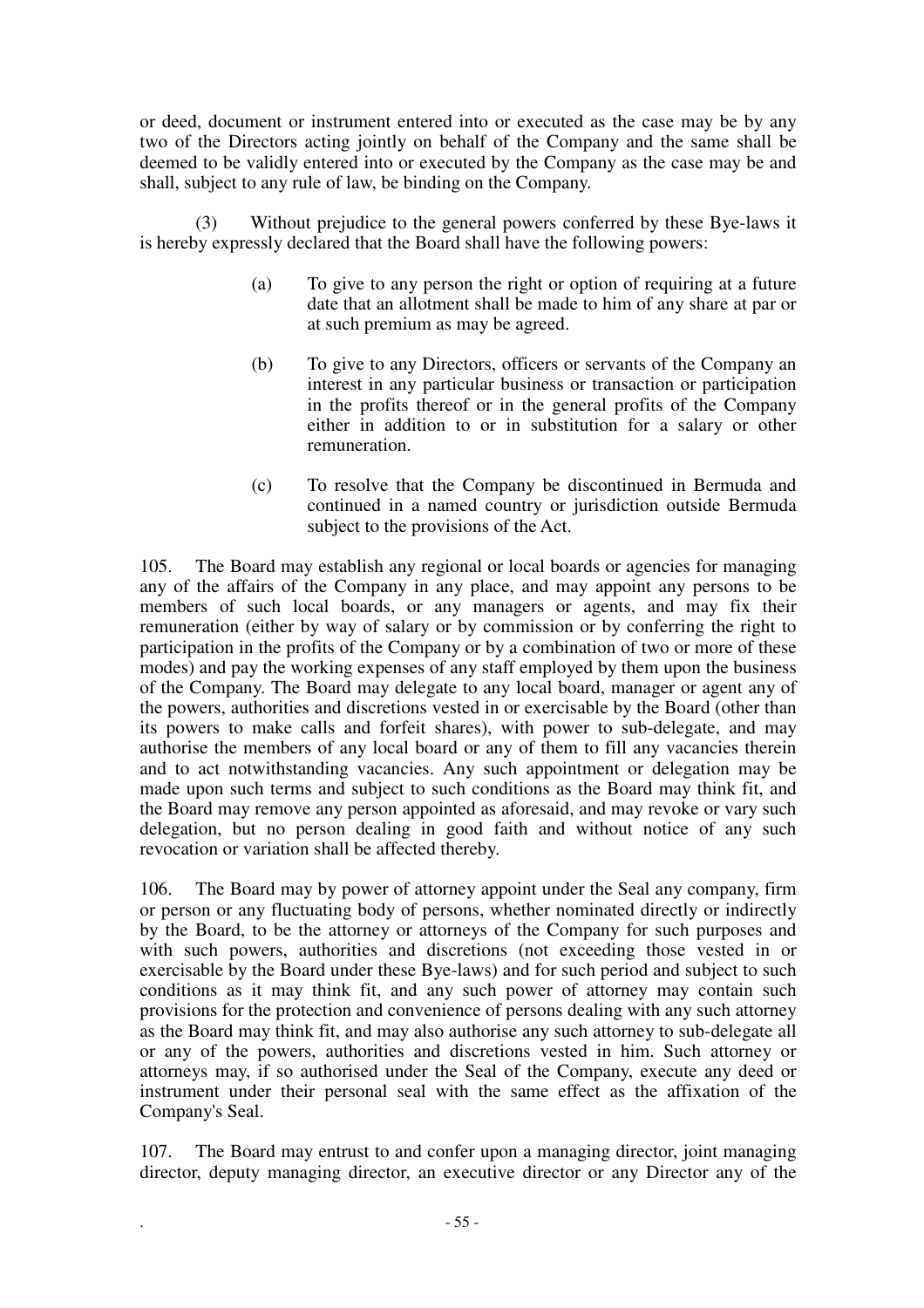powers exercisable by it upon such terms and conditions and with such restrictions as it thinks fit, and either collaterally with, or to the exclusion of, its own powers, and may from time to time revoke or vary all or any of such powers but no person dealing in good faith and without notice of such revocation or variation shall be affected thereby.

108. All cheques, promissory notes, drafts, bills of exchange and other instruments, whether negotiable or transferable or not, and all receipts for moneys paid to the Company shall be signed, drawn, accepted, endorsed or otherwise executed, as the case may be, in such manner as the Board shall from time to time by resolution determine. The Company's banking accounts shall be kept with such banker or bankers as the Board shall from time to time determine.

109. (1) The Board may establish or concur or join with other companies (being subsidiary companies of the Company or companies with which it is associated in business) in establishing and making contributions out of the Company's moneys to any schemes or funds for providing pensions, sickness or compassionate allowances, life assurance or other benefits for employees (which expression as used in this and the following paragraph shall include any Director or ex-Director who may hold or have held any executive office or any office of profit under the Company or any of its subsidiary companies) and ex-employees of the Company and their dependants or any class or classes of such person.

(2) The Board may pay, enter into agreements to pay or make grants of revocable or irrevocable, and either subject or not subject to any terms or conditions, pensions or other benefits to employees and ex-employees and their dependants, or to any of such persons, including pensions or benefits additional to those, if any, to which such employees or ex-employees or their dependants are or may become entitled under any such scheme or fund as mentioned in the last preceding paragraph. Any such pension or benefit may, as the Board considers desirable, be granted to an employee either before and in anticipation of or upon or at any time after his actual retirement.

# BORROWING POWERS

110. The Board may exercise all the powers of the Company to raise or borrow money and to mortgage or charge all or any part of the undertaking, property and assets (present and future) and uncalled capital of the Company and, subject to the Act, to issue debentures, bonds and other securities, whether outright or as collateral security for any debt, liability or obligation of the Company or of any third party.

111. Debentures, bonds and other securities may be made assignable free from any equities between the Company and the person to whom the same may be issued.

112. Any debentures, bonds or other securities may be issued at a discount (other than shares), premium or otherwise and with any special privileges as to redemption, surrender, drawings, allotment of shares, attending and voting at general meetings of the Company, appointment of Directors and otherwise.

113. (1) Where any uncalled capital of the Company is charged, all persons taking any subsequent charge thereon shall take the same subject to such prior charge, and shall not be entitled, by notice to the Members or otherwise, to obtain priority over such prior charge.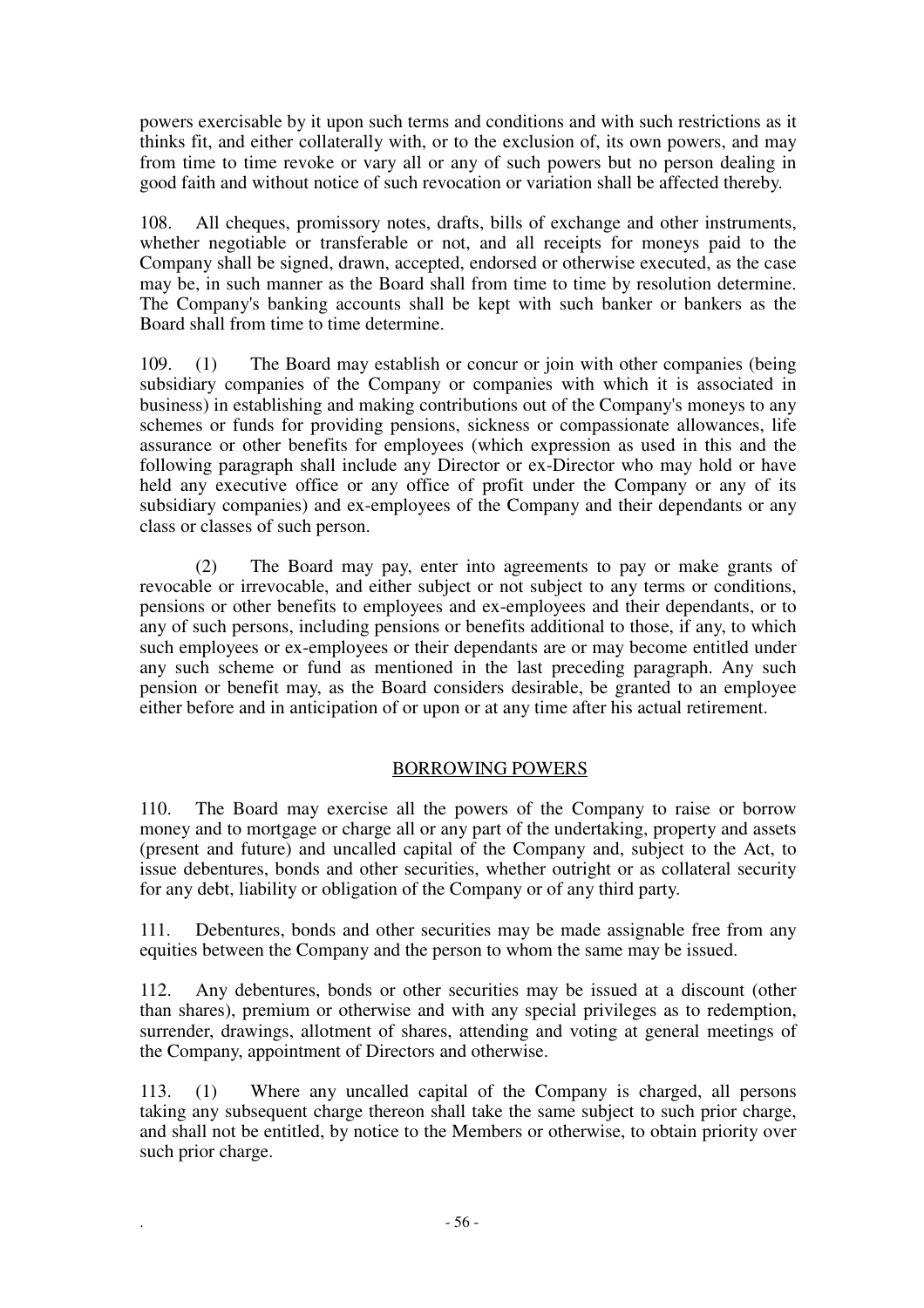(2) The Board shall cause a proper register to be kept, in accordance with the provisions of the Act, of all charges specifically affecting the property of the Company and of any series of debentures issued by the Company and shall duly comply with the requirements of the Act in regard to the registration of charges and debentures therein specified and otherwise.

# PROCEEDINGS OF THE DIRECTORS

114. The Board may meet for the despatch of business, adjourn and otherwise regulate its meetings as it considers appropriate. Questions arising at any meeting shall be determined by a majority of votes. In the case of any equality of votes the chairman of the meeting shall have an additional or casting vote.

115. A meeting of the Board may be convened by the Secretary on request of a Director or by any Director. The Secretary shall convene a meeting of the Board of which notice may be given in writing or by telephone or in such other manner as the Board may from time to time determine whenever he shall be required so to do by the president or chairman, as the case may be, or any Director.

116. (1) The quorum necessary for the transaction of the business of the Board may be fixed by the Board and, unless so fixed at any other number, shall be two (2). An alternate Director shall be counted in a quorum in the case of the absence of a Director for whom he is the alternate provided that he shall not be counted more than once for the purpose of determining whether or not a quorum is present.

(2) Directors may participate in any meeting of the Board by means of a conference telephone or other communications equipment through which all persons participating in the meeting can communicate with each other simultaneously and instantaneously and, for the purpose of counting a quorum, such participation shall constitute presence at a meeting as if those participating were present in person.

(3) Any Director who ceases to be a Director at a Board meeting may continue to be present and to act as a Director and be counted in the quorum until the termination of such Board meeting if no other Director objects and if otherwise a quorum of Directors would not be present.

117. The continuing Directors or a sole continuing Director may act notwithstanding any vacancy in the Board but, if and so long as the number of Directors is reduced below the minimum number fixed by or in accordance with these Bye-laws, the continuing Directors or Director, notwithstanding that the number of Directors is below the number fixed by or in accordance with these Bye-laws as the quorum or that there is only one continuing Director, may act for the purpose of filling vacancies in the Board or of summoning general meetings of the Company but not for any other purpose.

118. The Board may elect a chairman and one or more deputy chairmen of its meetings and determine the period for which they are respectively to hold such office. If no chairman or deputy chairman is elected, or if at any meeting neither the chairman nor any deputy chairman is present within five (5) minutes after the time appointed for holding the same, the Directors present may choose one of their number to be chairman of the meeting.

119. A meeting of the Board at which a quorum is present shall be competent to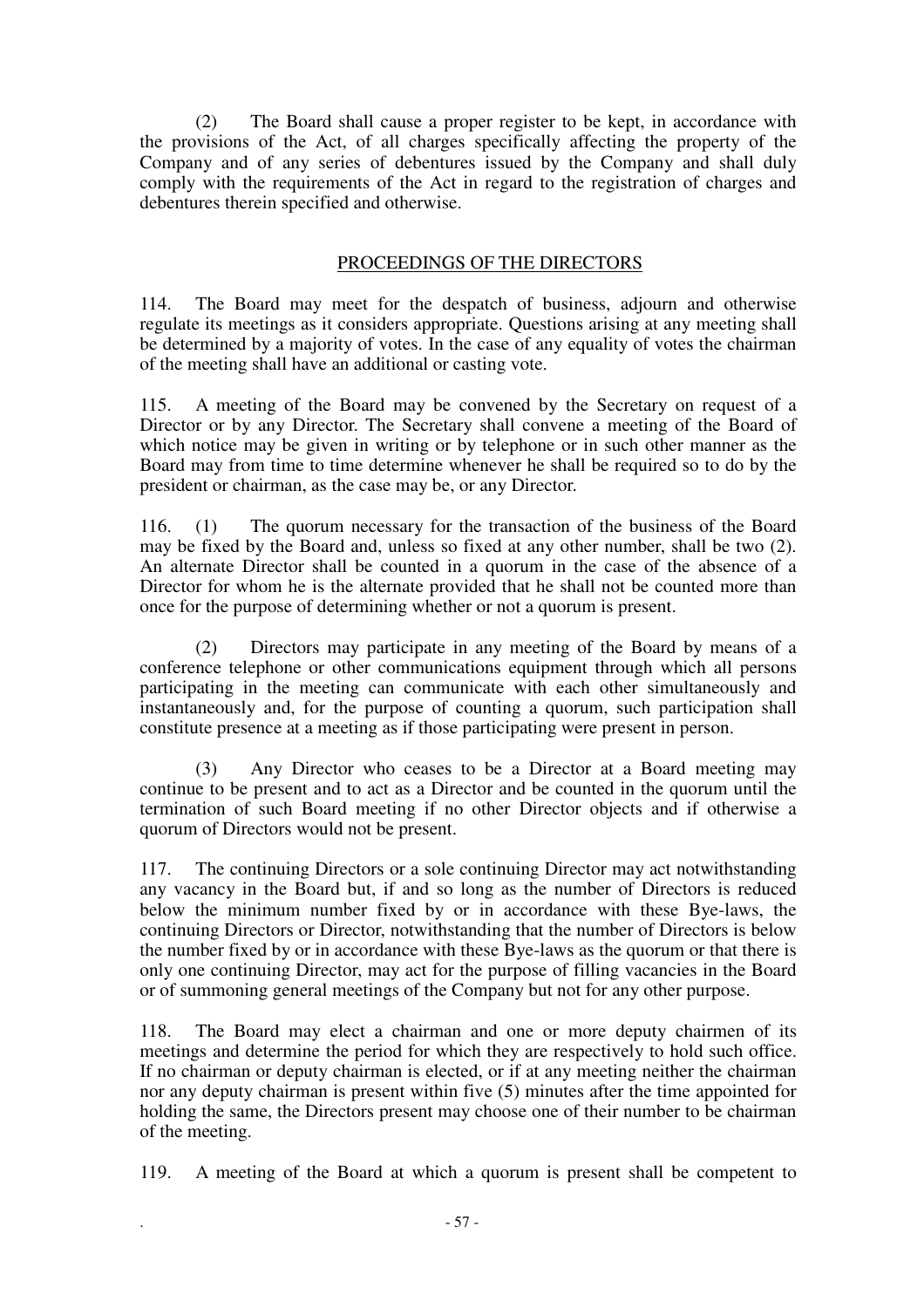exercise all the powers, authorities and discretions for the time being vested in or exercisable by the Board.

120. (1) The Board may delegate any of its powers, authorities and discretions to committees, consisting of such Director or Directors and other persons as it thinks fit, and they may, from time to time, revoke such delegation or revoke the appointment of and discharge any such committees either wholly or in part, and either as to persons or purposes. Any committee so formed shall, in the exercise of the powers, authorities and discretions so delegated, conform to any regulations which may be imposed on it by the Board.

(2) All acts done by any such committee in conformity with such regulations, and in fulfilment of the purposes for which it was appointed, but not otherwise, shall have like force and effect as if done by the Board, and the Board shall have power, with the consent of the Company in general meeting, to remunerate the members of any such committee, and charge such remuneration to the current expenses of the Company.

121. The meetings and proceedings of any committee consisting of two or more members shall be governed by the provisions contained in these Bye-laws for regulating the meetings and proceedings of the Board so far as the same are applicable and are not superseded by any regulations imposed by the Board under the last preceding Bye-law.

122. A resolution in writing signed by all the Directors except such as are temporarily unable to act through ill-health or disability, and all the alternate Directors, if appropriate, whose appointors are temporarily unable to act as aforesaid shall be as valid and effectual as if a resolution had been passed at a meeting of the Board duly convened and held provided that such number is sufficient to constitute a quorum and that a copy of such resolution has been given or the contents thereof communicated to all the Directors for the time being entitled to receive notices of Board meetings in the same manner as notices of meetings are required to be given by these Bye-laws and further provided that no Director is aware of or has received any objection to the resolution from any Director. Such resolution may be contained in one document or in several documents in like form each signed by one or more of the Directors or alternate Directors and for this purpose a facsimile signature of a Director or an alternate Director shall be treated as valid provided that the document containing the original signature of the Director or alternate Director is deposited with the Secretary within ten (10) days from the date of the facsimile.

123. All acts bona fide done by the Board or by any committee or by any person acting as a Director or members of a committee, shall, notwithstanding that it is afterwards discovered that there was some defect in the appointment of any member of the Board or such committee or person acting as aforesaid or that they or any of them were disqualified or had vacated office, be as valid as if every such person had been duly appointed and was qualified and had continued to be a Director or member of such committee.

## MANAGERS

124. The Board may from time to time appoint a general manager, a manager or managers of the Company and may fix his or their remuneration either by way of salary or commission or by conferring the right to participation in the profits of the Company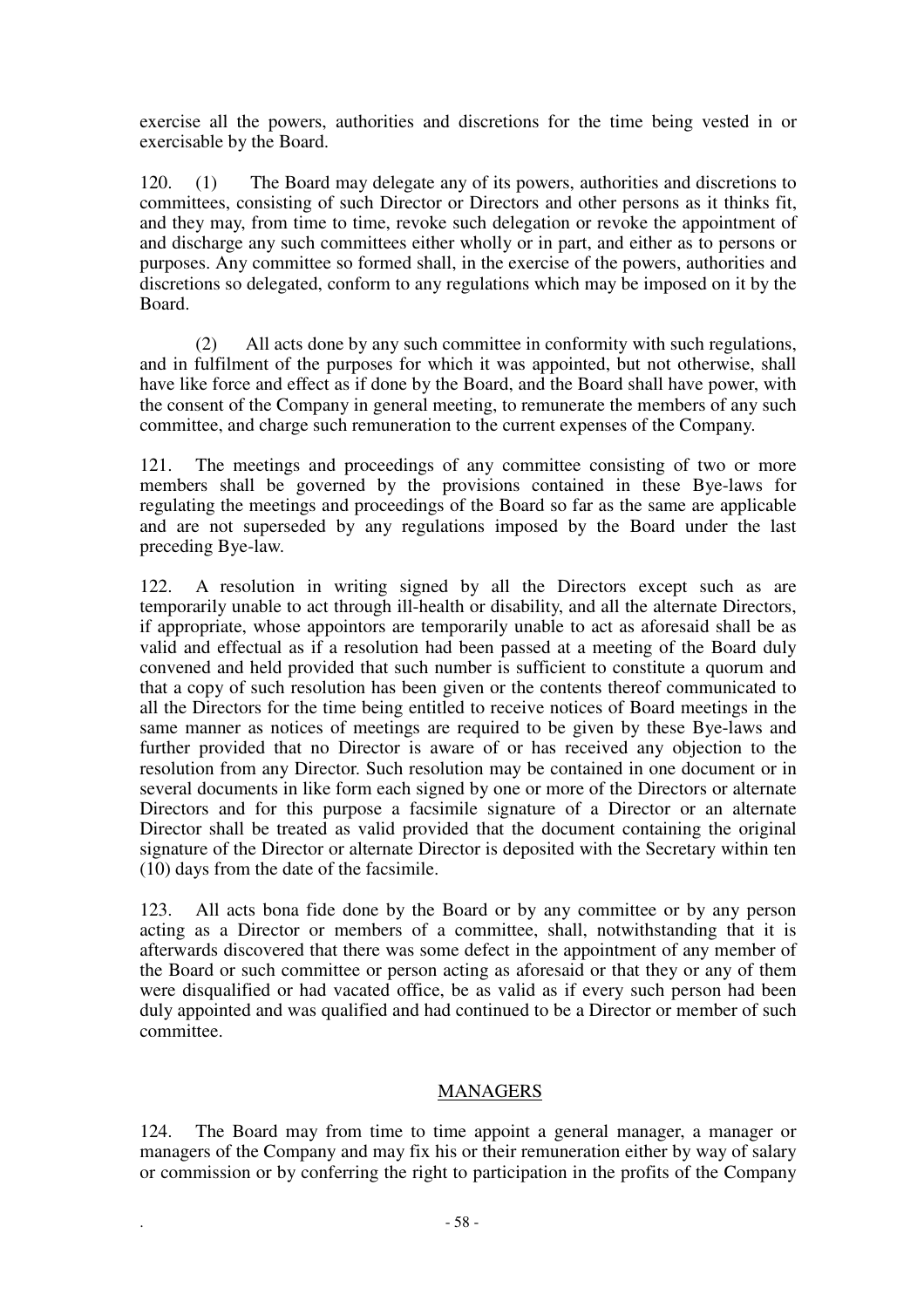or by a combination of two or more of these modes and pay the working expenses of any of the staff of the general manager, manager or managers who may be employed by him or them upon the business of the Company.

125. The appointment of such general manager, manager or managers may be for such period as the Board may decide, and the Board may confer upon him or them all or any of the powers of the Board as they may think fit.

126. The Board may enter into such agreement or agreements with any such general manager, manager or managers upon such terms and conditions in all respects as the Board may in their absolute discretion think fit, including a power for such general manager, manager or managers to appoint an assistant manager or managers or other employees whatsoever under them for the purpose of carrying on the business of the Company.

# **OFFICERS**

127. (1) The officers of the Company shall consist of a president and vice-president or chairman and deputy chairman, the Directors and Secretary and such additional officers (who may or may not be Directors) as the Board may from time to time determine, all of whom shall be deemed to be officers for the purposes of the Act and these Bye-laws.

(2) The Directors shall, as soon as may be after each appointment or election of Directors, elect amongst the Directors a president and a vice-president or a chairman and a deputy chairman; and if more than one (1) Director is proposed for either of these offices, the election to such office shall take place in such manner as the Directors may determine.

(3) The officers shall receive such remuneration as the Directors may from time to time determine.

(4) Where the Company appoints and maintains a resident representative ordinarily resident in Bermuda in accordance with the Act, the resident representative shall comply with the provisions of the Act.

The Company shall provide the resident representative with such documents and information as the resident representative may require in order to be able to comply with the provisions of the Act.

The resident representative shall be entitled to have notice of, attend and be heard at all meetings of the Directors or of any committee of such Directors or general meeting of the Company.

128. (1) The Secretary and additional officers, if any, shall be appointed by the Board and shall hold office on such terms and for such period as the Board may determine. If thought fit, two (2) or more persons may be appointed as joint Secretaries. The Board may also appoint from time to time on such terms as it thinks fit one or more assistant or deputy Secretaries.

(2) The Secretary shall attend all meetings of the Members and shall keep correct minutes of such meetings and enter the same in the proper books provided for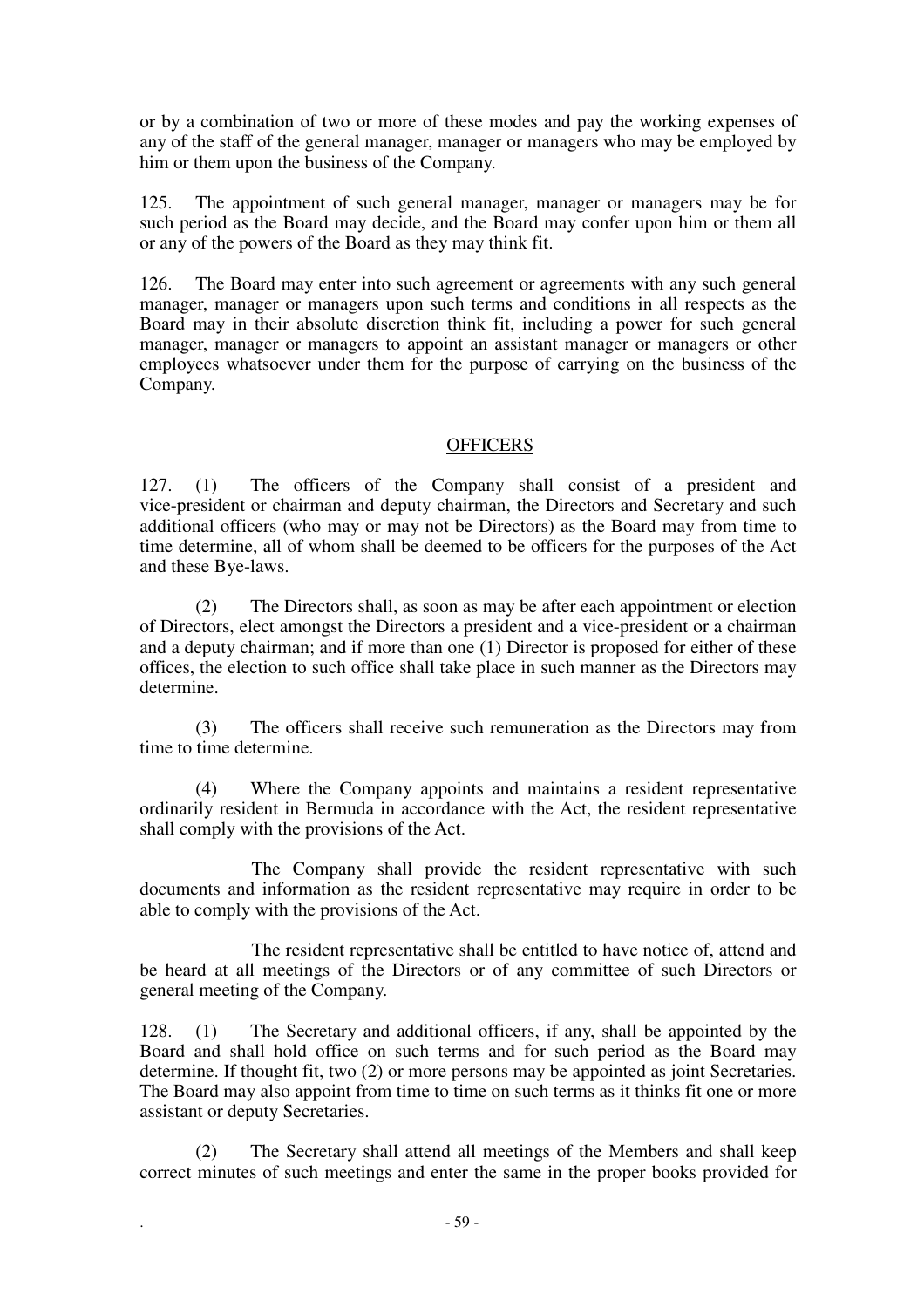the purpose. He shall perform such other duties as are prescribed by the Act or these Bye-laws or as may be prescribed by the Board.

129. The president or the chairman, as the case may be, shall act as chairman at all meetings of the Members and of the Directors at which he is present. In his absence a chairman shall be appointed or elected by those present at the meeting.

130. The officers of the Company shall have such powers and perform such duties in the management, business and affairs of the Company as may be delegated to them by the Directors from time to time.

131. A provision of the Act or of these Bye-laws requiring or authorising a thing to be done by or to a Director and the Secretary shall not be satisfied by its being done by or to the same person acting both as Director and as or in place of the Secretary.

## REGISTER OF DIRECTORS AND OFFICERS

132. (1) The Board shall cause to be kept in one or more books at its Office a Register of Directors and Officers and shall enter therein the following particulars with respect to each Director and Officer, that is to say:

- (a) in the case of an individual, his or her present first name, surname and address; and
- (b) in the case of a company, its name and registered office.

 (2) The Board shall within a period of fourteen (14) days from the occurrence of:

- (a) any change among its Directors and Officers; or
- (b) any change in the particulars contained in the Register of Directors and Officers,

cause to be entered on the Register of Directors and Officers the particulars of such change and of the date on which it occurred.

(3) The Register of Directors and Officers shall be open to inspection by members of the public without charge at the Office between 10:00 a.m. and 12:00 noon on every business day.

(4) In this Bye-law "Officer" has the meaning ascribed to it in Section 92A(7) of the Act.

#### **MINUTES**

133. (1) The Board shall cause Minutes to be duly entered in books provided for the purpose:

(a) of all elections and appointments of officers;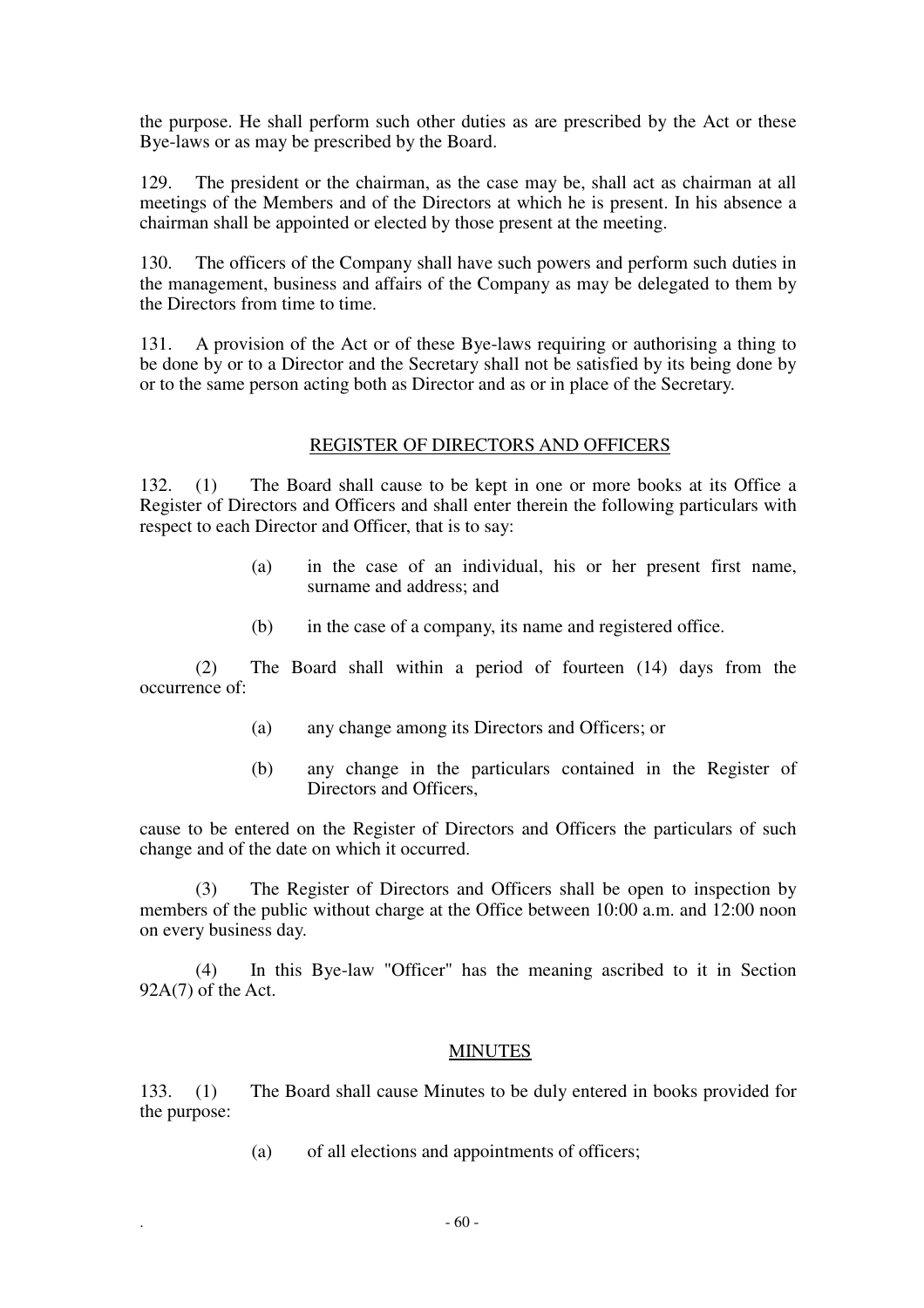- (b) of the names of the Directors present at each meeting of the Directors and of any committee of the Directors;
- (c) of all resolutions and proceedings of each general meeting of the Members, meetings of the Board and meetings of committees of the Board and where there are managers, of all proceedings of meetings of the managers.

(2) Minutes prepared in accordance with the Act and these Bye-laws shall be kept by the Secretary at the Office.

#### SEAL

134. (1) The Company shall have one or more Seals, as the Board may determine. For the purpose of sealing documents creating or evidencing securities issued by the Company, the Company may have a securities seal which is a facsimile of the Seal of the Company with the addition of the words "Securities Seal" on its face or in such other form as the Board may approve. The Board shall provide for the custody of each Seal and no Seal shall be used without the authority of the Board or of a committee of the Board authorised by the Board in that behalf. Subject as otherwise provided in these Bye-laws, any instrument to which a Seal is affixed shall be signed autographically by one Director and the Secretary or by two Directors or by such other person (including a Director) or persons as the Board may appoint, either generally or in any particular case, save that as regards any certificates for shares or debentures or other securities of the Company the Board may by resolution determine that such signatures or either of them shall be dispensed with or affixed by some method or system of mechanical signature. Every instrument executed in the manner provided by this Bye-law shall be deemed to be sealed and executed with the authority of the Board previously given.

Where the Company has a Seal for use abroad, the Board may by writing under the Seal appoint any agent or committee abroad to be the duly authorised agent of the Company for the purpose of affixing and using such Seal and the Board may impose restrictions on the use thereof as may be thought fit. Wherever in these Bye-laws reference is made to the Seal, the reference shall, when and so far as may be applicable, be deemed to include any such other Seal as aforesaid.

## AUTHENTICATION OF DOCUMENTS

135. Any Director or the Secretary or any person appointed by the Board for the purpose may authenticate any documents affecting the constitution of the Company and any resolution passed by the Company or the Board or any committee, and any books, records, documents and accounts relating to the business of the Company, and to certify copies thereof or extracts therefrom as true copies or extracts, and if any books, records, documents or accounts are elsewhere than at the Office or the head office the local manager or other officer of the Company having the custody thereof shall be deemed to be a person so appointed by the Board. A document purporting to be a copy of a resolution, or an extract from the minutes of a meeting, of the Company or of the Board or any committee which is so certified shall be conclusive evidence in favour of all persons dealing with the Company upon the faith thereof that such resolution has been duly passed or, as the case may be, that such minutes or extract is a true and accurate record of proceedings at a duly constituted meeting.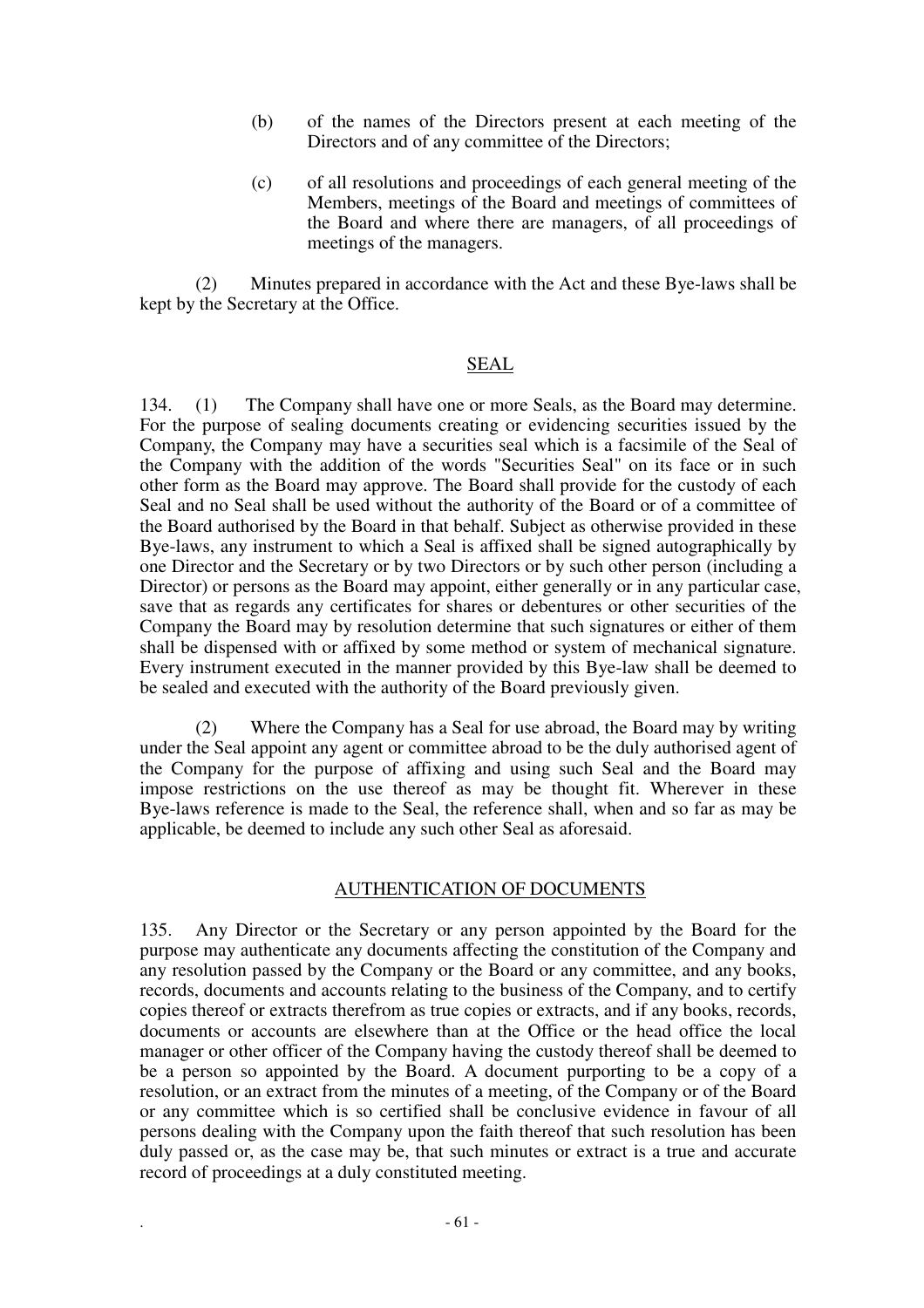# DESTRUCTION OF DOCUMENTS

136. The Company shall be entitled to destroy the following documents at the following times:

- (a) any share certificate which has been cancelled at any time after the expiry of one (1) year from the date of such cancellation;
- (b) any dividend mandate or any variation or cancellation thereof or any notification of change of name or address at any time after the expiry of two (2) years from the date such mandate variation cancellation or notification was recorded by the Company;
- (c) any instrument of transfer of shares which has been registered at any time after the expiry of six (6) years from the date of registration;
- (d) any allotment letters after the expiry of six (6) years from the date of issue thereof;
- (e) copies of powers of attorney, grants of probate and letters of administration at any time after the expiry of six (6) years after the account to which the relevant power of attorney, grant of probate or letters of administration related has been closed; and
- (f) any other document, on the basis of which any entry in the register is made, at any time after the expiry of six (6) years from the date on which an entry in the register was first made in respect of it;

and it shall conclusively be presumed in favour of the Company that every entry in the Register purporting to be made on the basis of any such documents so destroyed was duly and properly made and every share certificate so destroyed was a valid certificate duly and properly cancelled and that every instrument of transfer so destroyed was a valid and effective instrument duly and properly registered and that every other document destroyed hereunder was a valid and effective document in accordance with the recorded particulars thereof in the books or records of the Company. Provided always that: (1) the foregoing provisions of this Bye-law shall apply only to the destruction of a document in good faith and without express notice to the Company that the preservation of such document was relevant to a claim; (2) nothing contained in this Bye-law shall be construed as imposing upon the Company any liability in respect of the destruction of any such document earlier than as aforesaid or in any case where the conditions of proviso (1) above are not fulfilled; and (3) references in this Bye-law to the destruction of any document include references to its disposal in any manner.

# DIVIDENDS AND OTHER PAYMENTS

137. Subject to the Act, the Company in general meeting may from time to time declare dividends in any currency to be paid to the Members, but no dividend shall be declared in excess of the amount recommended by the Board. The Company in general meeting may also make a distribution to the Members out of any contributed surplus (as ascertained in accordance with the Act).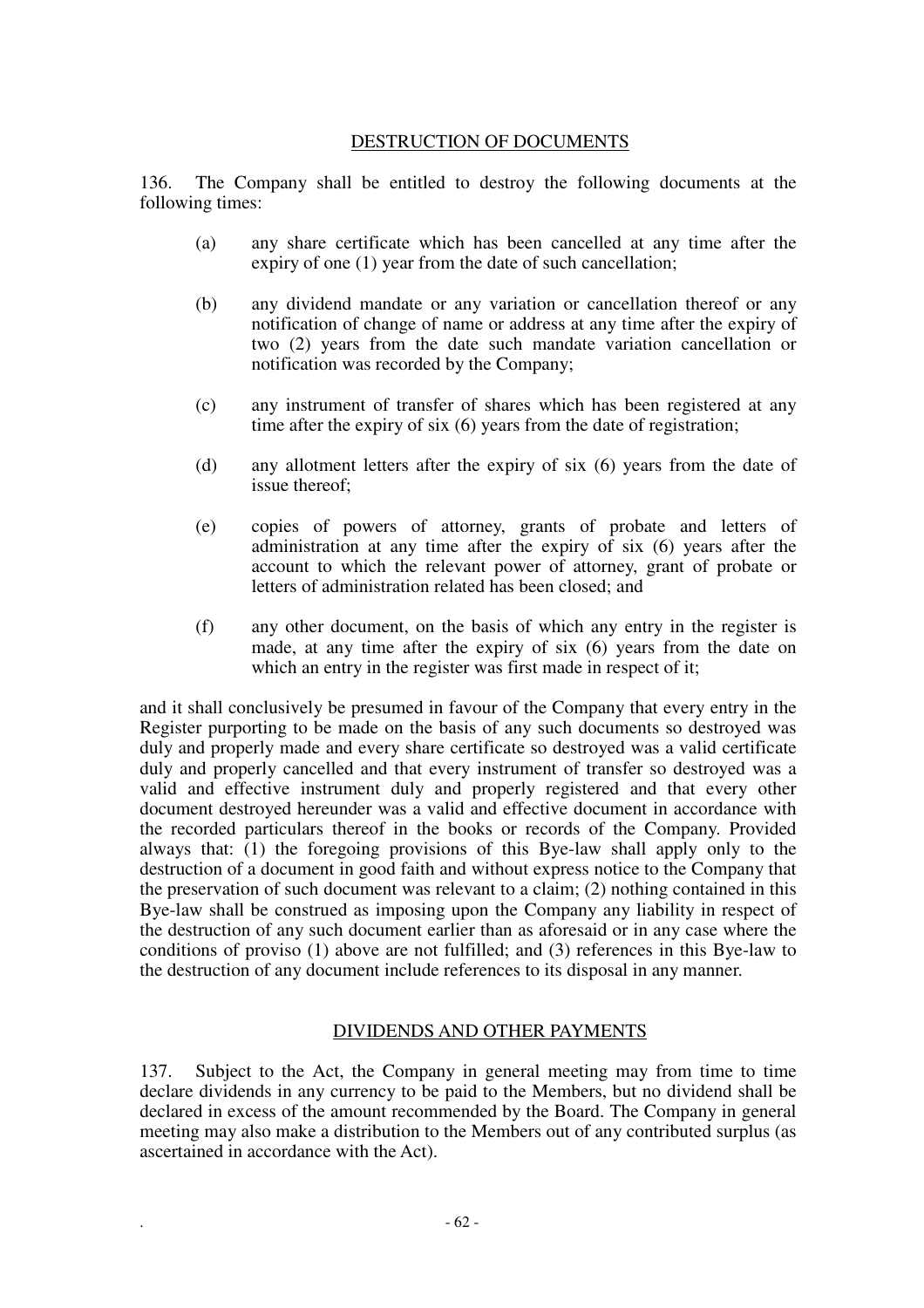138. No dividend shall be paid or distribution made out of contributed surplus if to do so would render the Company unable to pay its liabilities as they become due or the realisable value of its assets would thereby become less than the aggregate of its liabilities and its issued share capital and share premium accounts.

139. Except in so far as the rights attaching to, or the terms of issue of, any share otherwise provide:

- (a) all dividends shall be declared and paid according to the amounts paid up on the shares in respect of which the dividend is paid, but no amount paid up on a share in advance of calls shall be treated for the purposes of this Bye-law as paid up on the share; and
- (b) all dividends shall be apportioned and paid pro rata according to the amounts paid up on the shares during any portion or portions of the period in respect of which the dividend is paid.

140. The Board may from time to time pay to the Members such interim dividends as appear to the Board to be justified by the profits of the Company and in particular (but without prejudice to the generality of the foregoing) if at any time the share capital of the Company is divided into different classes, the Board may pay such interim dividends in respect of those shares in the capital of the Company which confer on the holders thereof deferred or non-preferential rights as well as in respect of those shares which confer on the holders thereof preferential rights with regard to dividend and provided that the Board acts bona fide the Board shall not incur any responsibility to the holders of shares conferring any preference for any damage that they may suffer by reason of the payment of an interim dividend on any shares having deferred or non-preferential rights and may also pay any fixed dividend which is payable on any shares of the Company half-yearly or on any other dates, whenever such profits, in the opinion of the Board, justifies such payment.

141. The Board may deduct from any dividend or other moneys payable to a Member by the Company on or in respect of any shares all sums of money (if any) presently payable by him to the Company on account of calls or otherwise.

142. No dividend or other moneys payable by the Company on or in respect of any share shall bear interest against the Company.

143. Any dividend, interest or other sum payable in cash to the holder of shares may be paid by cheque or warrant sent through the post addressed to the holder at his registered address or, in the case of joint holders, addressed to the holder whose name stands first in the Register in respect of the shares at his address as appearing in the Register or addressed to such person and at such address as the holder or joint holders may in writing direct. Every such cheque or warrant shall, unless the holder or joint holders otherwise direct, be made payable to the order of the holder or, in the case of joint holders, to the order of the holder whose name stands first on the Register in respect of such shares, and shall be sent at his or their risk and payment of the cheque or warrant by the bank on which it is drawn shall constitute a good discharge to the Company notwithstanding that it may subsequently appear that the same has been stolen or that any endorsement thereon has been forged. Any one of two or more joint holders may give effectual receipts for any dividends or other moneys payable or property distributable in respect of the shares held by such joint holders.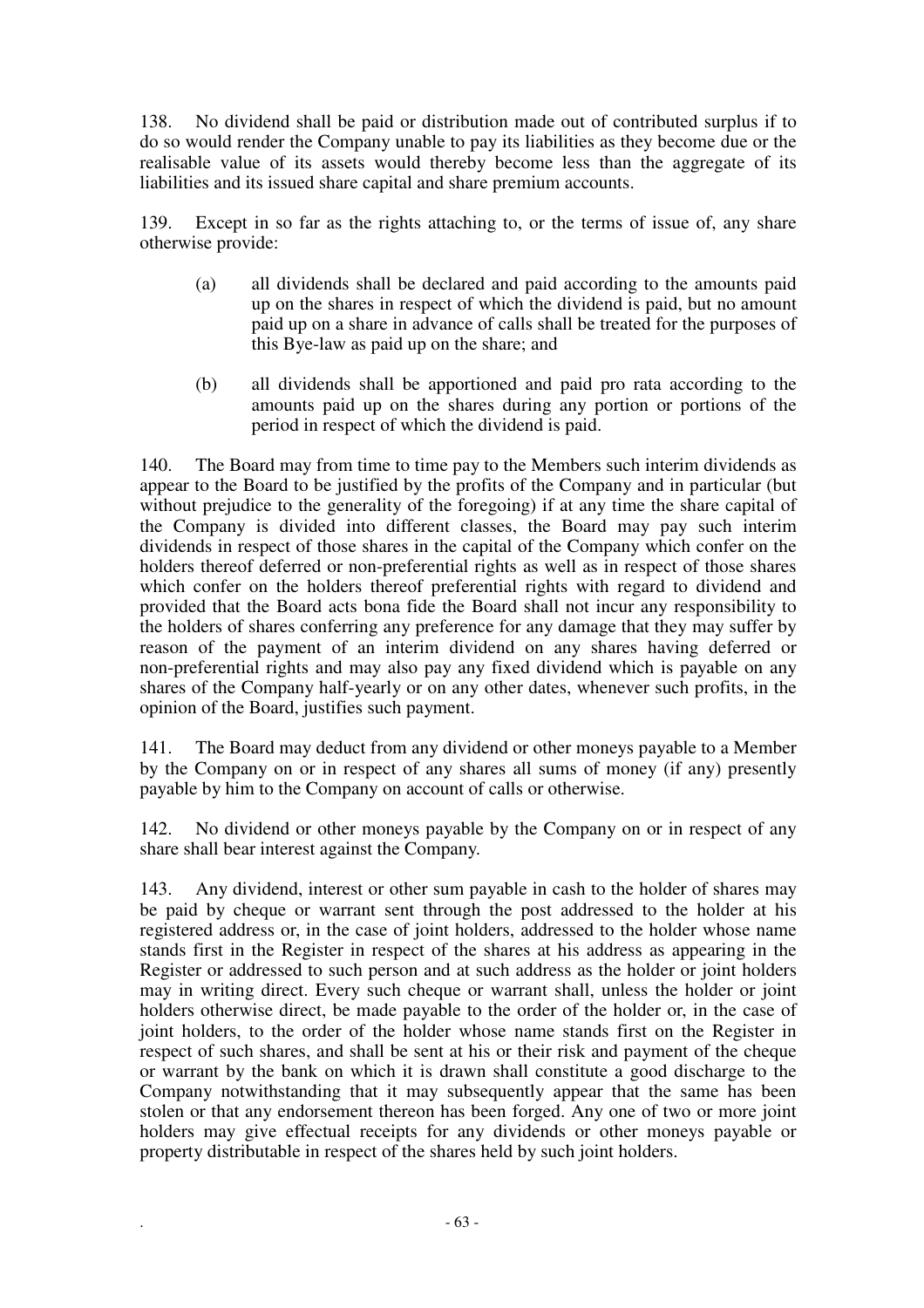144. All dividends or bonuses unclaimed for one (1) year after having been declared may be invested or otherwise made use of by the Board for the benefit of the Company until claimed. Any dividend or bonuses unclaimed after a period of six (6) years from the date of declaration shall be forfeited and shall revert to the Company. The payment by the Board of any unclaimed dividend or other sums payable on or in respect of a share into a separate account shall not constitute the Company a trustee in respect thereof.

145. Whenever the Board or the Company in general meeting has resolved that a dividend be paid or declared, the Board may further resolve that such dividend be satisfied wholly or in part by the distribution of specific assets of any kind and in particular of paid up shares, debentures or warrants to subscribe securities of the Company or any other company, or in any one or more of such ways, with or without offering any rights to Members to elect to receive such dividend in cash, and where any difficulty arises in regard to the distribution the Board may settle the same as it thinks expedient, and in particular may issue certificates in respect of fractions of shares, disregard fractional entitlements or round the same up or down, and may fix the value for distribution of such specific assets, or any part thereof, and may determine that cash payments shall be made to any Members upon the footing of the value so fixed in order to adjust the rights of all parties, and may determine that fractional entitlements shall be aggregated and sold and the benefit shall accrue to the Company rather than to the Members concerned, and vest any such specific assets in trustees as may seem expedient to the Board and may appoint any person to sign any requisite instruments of transfer and other documents on behalf of the persons entitled to the dividend, and such appointment shall be effective. The Board may resolve that no such assets shall be made available to Members with registered addresses in any particular territory or territories being a territory or territories where, in the absence of a registration statement or other special formalities, this would or might, in the opinion of the Board, be unlawful or impracticable and in such event the only entitlement of the Members aforesaid shall be to receive cash payments as aforesaid. Members affected as a result of the foregoing sentence shall not be or be deemed to be a separate class of Members for any purpose whatsoever.

146. (1) Whenever the Board or the Company in general meeting has resolved that a dividend be paid or declared on the share capital of the Company, the Board may further resolve either:

- (a) that such dividend be satisfied wholly or in part in the form of an allotment of shares credited as fully paid up, provided that the shareholders entitled thereto will be entitled to elect to receive such dividend (or part thereof) in cash in lieu of such allotment. In such case, the following provisions shall apply:
	- (i) the basis of any such allotment shall be determined by the Board;
	- (ii) the Board, after determining the basis of allotment, shall give not less than two (2) weeks' Notice to the holders of the relevant shares of the right of election accorded to them and shall send with such notice forms of election and specify the procedure to be followed and the place at which and the latest date and time by which duly completed forms of election must be lodged in order to be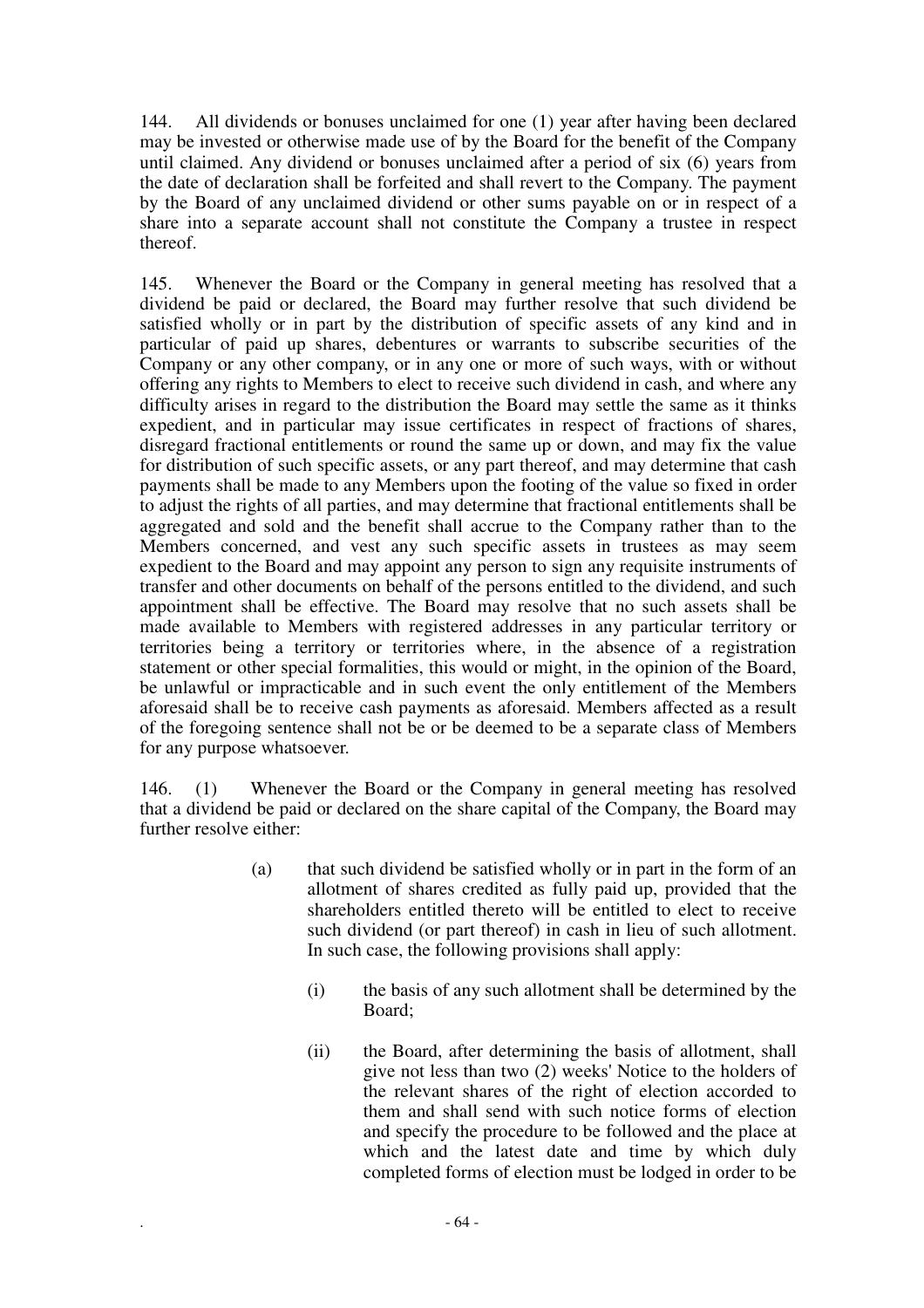effective;

- (iii) the right of election may be exercised in respect of the whole or part of that portion of the dividend in respect of which the right of election has been accorded; and
- (iv) the dividend (or that part of the dividend to be satisfied by the allotment of shares as aforesaid) shall not be payable in cash on shares in respect whereof the cash election has not been duly exercised ("the non-elected shares") and in satisfaction thereof shares shall be allotted credited as fully paid up to the holders of the non-elected shares on the basis of allotment determined as aforesaid and for such purpose the Board shall capitalise and apply out of any part of the undivided profits of the Company (including profits carried and standing to the credit of any reserves or other special account other than the Subscription Rights Reserve) as the Board may determine, such sum as may be required to pay up in full the appropriate number of shares for allotment and distribution to and amongst the holders of the non-elected shares on such basis; or
- (b) that the shareholders entitled to such dividend shall be entitled to elect to receive an allotment of shares credited as fully paid up in lieu of the whole or such part of the dividend as the Board may think fit. In such case, the following provisions shall apply:
	- (i) the basis of any such allotment shall be determined by the Board;
	- (ii) the Board, after determining the basis of allotment, shall give not less than two (2) weeks' notice in writing to the holders of the relevant shares of the right of election accorded to them and shall send with such notice forms of election and specify the procedure to be followed and the place at which and the latest date and time by which duly completed forms of election must be lodged in order to be effective;
	- (iii) the right of election may be exercised in respect of the whole or part of that portion of the dividend in respect of which the right of election has been accorded; and
	- (iv) the dividend (or that part of the dividend in respect of which a right of election has been accorded) shall not be payable in cash on shares in respect whereof the share election has been duly exercised ("the elected shares") and in lieu thereof shares shall be allotted credited as fully paid up to the holders of the elected shares on the basis of allotment determined as aforesaid and for such purpose the Board shall capitalise and apply out of any part of the undivided profits of the Company (including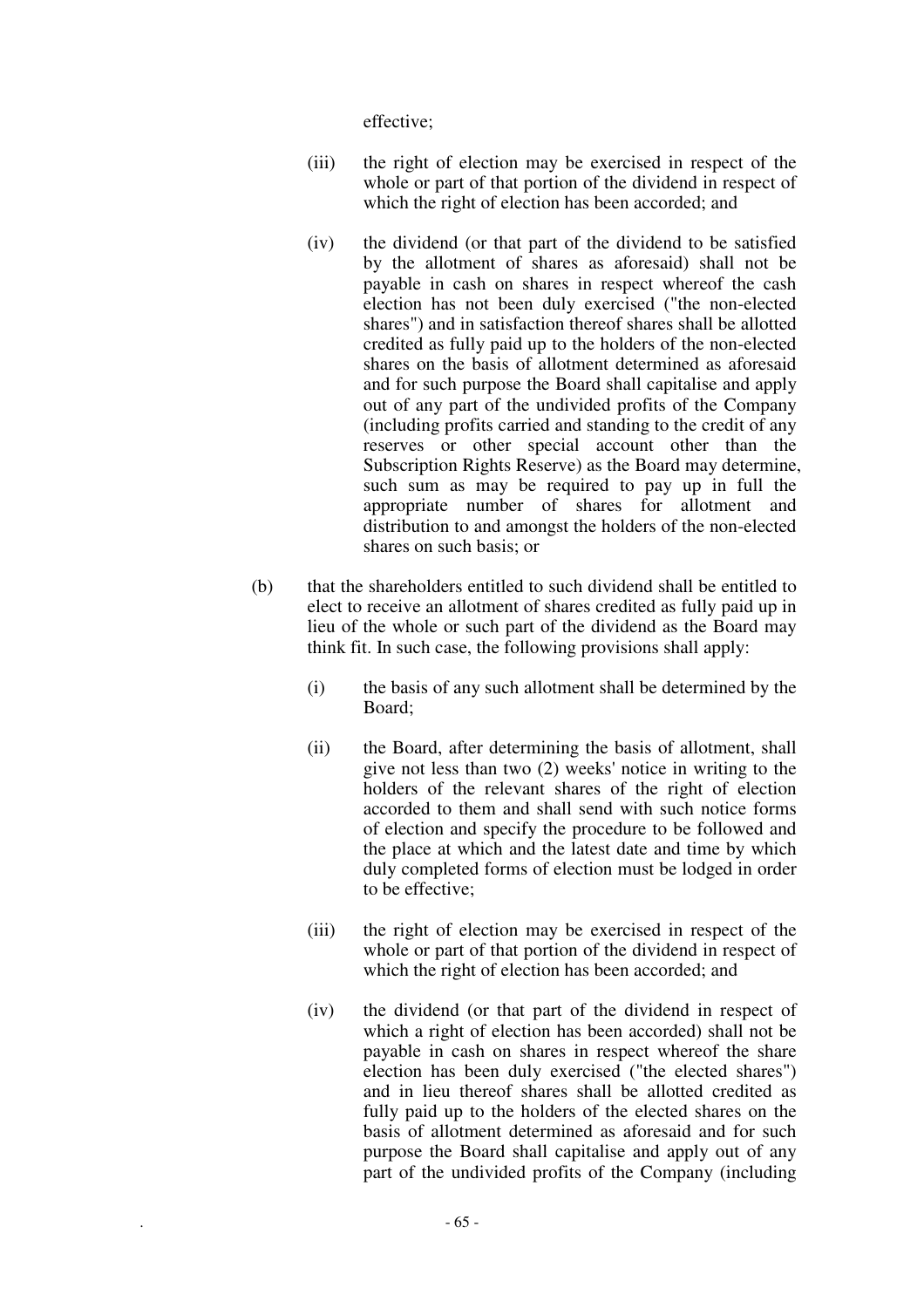profits carried and standing to the credit of any reserves or other special account other than the Subscription Rights Reserve) as the Board may determine, such sum as may be required to pay up in full the appropriate number of shares for allotment and distribution to and amongst the holders of the elected shares on such basis.

- (2) (a) The shares allotted pursuant to the provisions of paragraph (1) of this Bye-law shall rank pari passu in all respects with shares of the same class (if any) then in issue save only as regards participation in the relevant dividend or in any other distributions, bonuses or rights paid, made, declared or announced prior to or contemporaneously with the payment or declaration of the relevant dividend unless, contemporaneously with the relevant dividend unless, contemporaneously with the announcement by the Board of their proposal to apply the provisions of sub-paragraph (a) or (b) of paragraph (2) of this Bye-law in relation to the relevant dividend or contemporaneously with their announcement of the distribution, bonus or rights in question, the Board shall specify that the shares to be allotted pursuant to the provisions of paragraph (1) of this Bye-law shall rank for participation in such distribution, bonus or rights.
	- (b) The Board may do all acts and things considered necessary or expedient to give effect to any capitalisation pursuant to the provisions of paragraph (1) of this Bye-law, with full power to the Board to make such provisions as it thinks fit in the case of shares becoming distributable in fractions (including provisions whereby, in whole or in part, fractional entitlements are aggregated and sold and the net proceeds distributed to those entitled, or are disregarded or rounded up or down or whereby the benefit of fractional entitlements accrues to the Company rather than to the Members concerned). The Board may authorise any person to enter into on behalf of all members interested, an agreement with the Company providing for such capitalisation and matters incidental thereto and any agreement made pursuant to such authority shall be effective and binding on all concerned.

(3) The Company may upon the recommendation of the Board by ordinary resolution resolve in respect of any one particular dividend of the Company that notwithstanding the provisions of paragraph (1) of this Bye-law a dividend may be satisfied wholly in the form of an allotment of shares credited as fully paid up without offering any right to shareholders to elect to receive such dividend in cash in lieu of such allotment.

(4) The Board may on any occasion determine that rights of election and the allotment of shares under paragraph (1) of this Bye-law shall not be made available or made to any shareholders with registered addresses in any territory where in the absence of a registration statement or other special formalities the circulation of an offer of such rights of election or the allotment of shares would or might, in the opinion of the Board, be unlawful or impracticable, and in such event the provisions aforesaid shall be read and construed subject to such determination. Members affected as a result of the foregoing shall not be deemed to be or treated as a separate class of Members for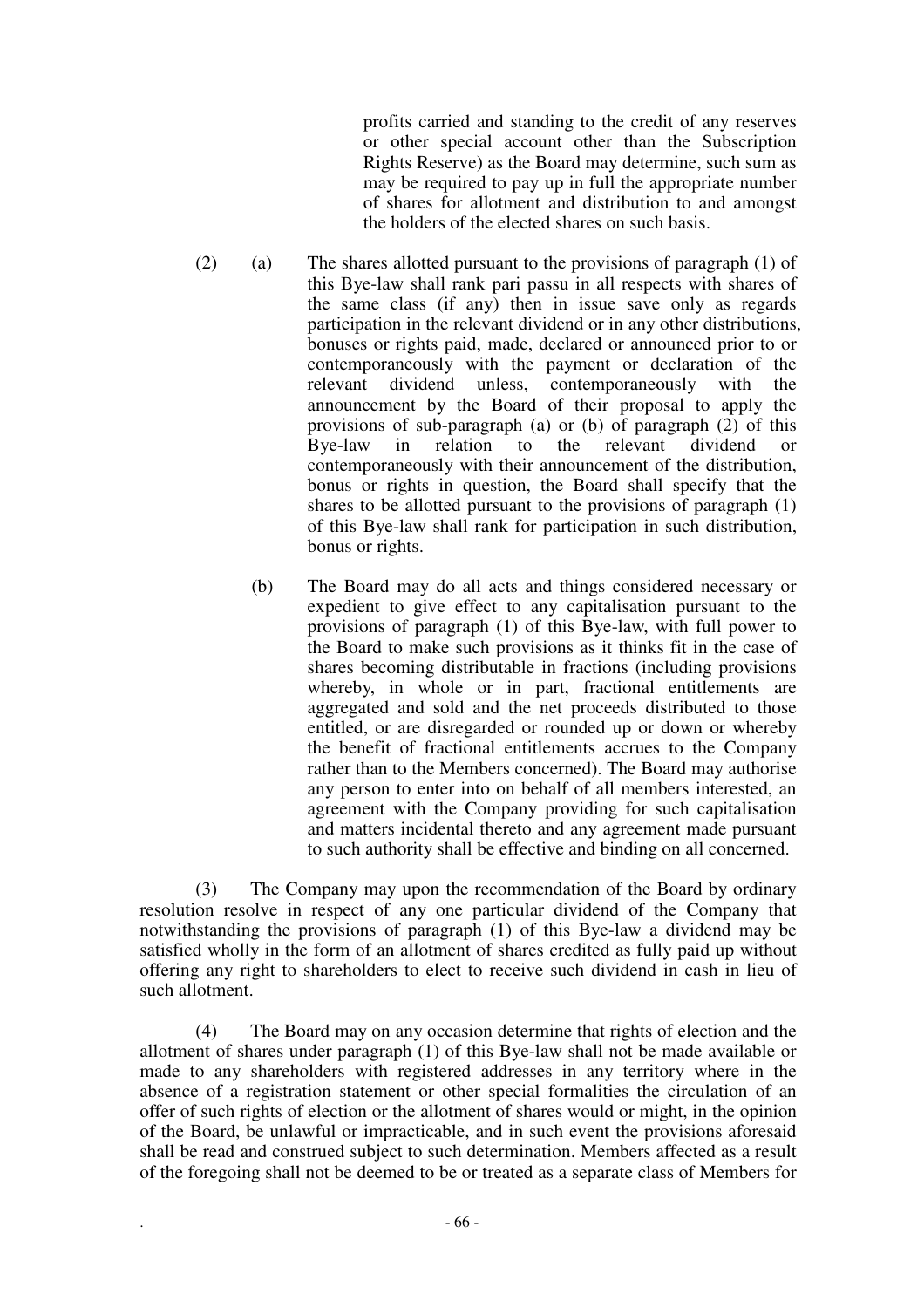any purpose whatsoever.

(5) Any resolution declaring a dividend on shares of any class, whether a resolution of the Company in general meeting or a resolution of the Board, may specify that the same shall be payable or distributable to the persons registered as the holders of such shares at the close of business on a particular date, notwithstanding that it may be a date prior to that on which the resolution is passed, and thereupon the dividend shall be payable or distributable to them in accordance with their respective holdings so registered, but without prejudice to the rights inter se in respect of such dividend of transferors and transferees of any such shares. The provisions of this Bye-law shall mutatis mutandis apply to bonuses, capitalisation issues, distributions of realised capital profits or offers or grants made by the Company to the Members.

#### RESERVES

147. Before recommending any dividend, the Board may set aside out of the profits of the Company such sums as it determines as reserves which shall, at the discretion of the Board, be applicable for any purpose to which the profits of the Company may be properly applied and pending such application may, also at such discretion, either be employed in the business of the Company or be invested in such investments as the Board may from time to time think fit and so that it shall not be necessary to keep any investments constituting the reserve or reserves separate or distinct from any other investments of the Company. The Board may also without placing the same to reserve carry forward any profits which it may think prudent not to distribute.

## CAPITALISATION

148. The Company may in general meeting, upon the recommendation of the Board, at any time and from time to time pass an ordinary resolution to the effect that it is desirable to capitalise all or any part of any amount for the time being standing to the credit of any reserve or fund (including the profit and loss account) whether or not the same is available for distribution and accordingly that such amount be set free for distribution among the Members or any class of Members who would be entitled thereto if it were distributed by way of dividend and in the same proportions, on the footing that the same is not paid in cash but is applied either in or towards paying up the amounts for the time being unpaid on any shares in the Company held by such Members respectively or in paying up in full unissued shares, debentures or other obligations of the Company, to be allotted and distributed credited as fully paid up among such Members, or partly in one way and partly in the other, and the Board shall give effect to such resolution provided that, for the purposes of this Bye-law and subject to Section 40(2A) of the Act, a share premium account and any reserve or fund representing unrealised profits, may be applied only in paying up in full unissued shares of the Company to be allotted to such Members credited as fully paid. In carrying sums to reserve and in applying the same the Board shall comply with the provisions of the Act.

149. The Board may settle, as it considers appropriate, any difficulty arising in regard to any distribution under the last preceding Bye-law and in particular may issue certificates in respect of fractions of shares or authorise any person to sell and transfer any fractions or may resolve that the distribution should be as nearly as may be practicable in the correct proportion but not exactly so or may ignore fractions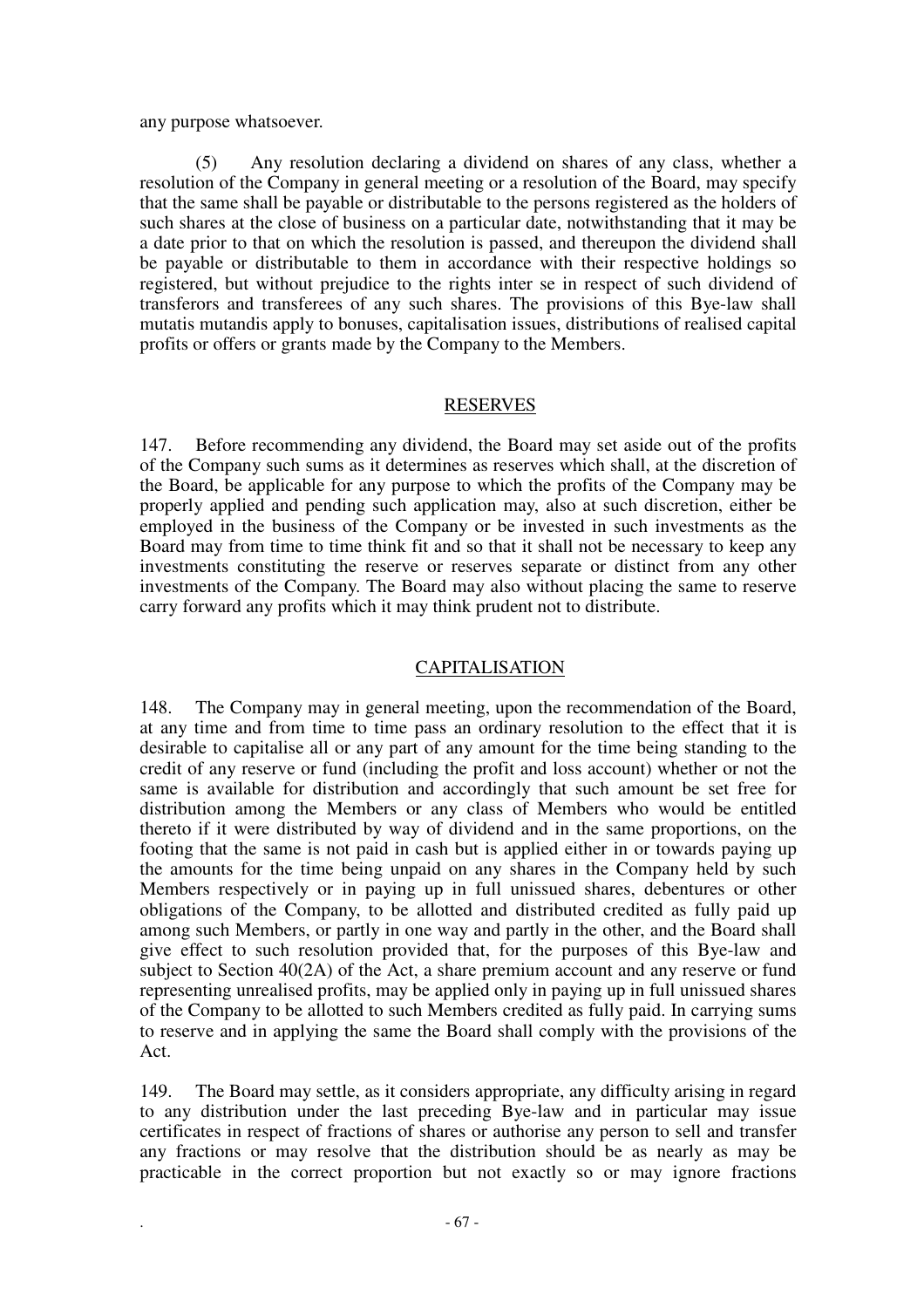altogether, and may determine that cash payments shall be made to any Members in order to adjust the rights of all parties, as may seem expedient to the Board. The Board may appoint any person to sign on behalf of the persons entitled to participate in the distribution any contract necessary or desirable for giving effect thereto and such appointment shall be effective and binding upon the Members.

# SUBSCRIPTION RIGHTS RESERVE

150. The following provisions shall have effect to the extent that they are not prohibited by and are in compliance with the Act:

(1) If, so long as any of the rights attached to any warrants issued by the Company to subscribe for shares of the Company shall remain exercisable, the Company does any act or engages in any transaction which, as a result of any adjustments to the subscription price in accordance with the provisions of the conditions of the warrants, would reduce the subscription price to below the par value of a share, then the following provisions shall apply:

- (a) as from the date of such act or transaction the Company shall establish and thereafter (subject as provided in this Bye-law) maintain in accordance with the provisions of this Bye-law a reserve (the "Subscription Rights Reserve") the amount of which shall at no time be less than the sum which for the time being would be required to be capitalised and applied in paying up in full the nominal amount of the additional shares required to be issued and allotted credited as fully paid pursuant to sub-paragraph (c) below on the exercise in full of all the subscription rights outstanding and shall apply the Subscription Rights Reserve in paying up such additional shares in full as and when the same are allotted;
- (b) the Subscription Rights Reserve shall not be used for any purpose other than that specified above unless all other reserves of the Company (other than share premium account) have been extinguished and will then only be used to make good losses of the Company if and so far as is required by law;
- (c) upon the exercise of all or any of the subscription rights represented by any warrant, the relevant subscription rights shall be exercisable in respect of a nominal amount of shares equal to the amount in cash which the holder of such warrant is required to pay on exercise of the subscription rights represented thereby (or, as the case may be the relevant portion thereof in the event of a partial exercise of the subscription rights) and, in addition, there shall be allotted in respect of such subscription rights to the exercising warrantholder, credited as fully paid, such additional nominal amount of shares as is equal to the difference between:
	- (i) the said amount in cash which the holder of such warrant is required to pay on exercise of the subscription rights represented thereby (or, as the case may be, the relevant portion thereof in the event of a partial exercise of the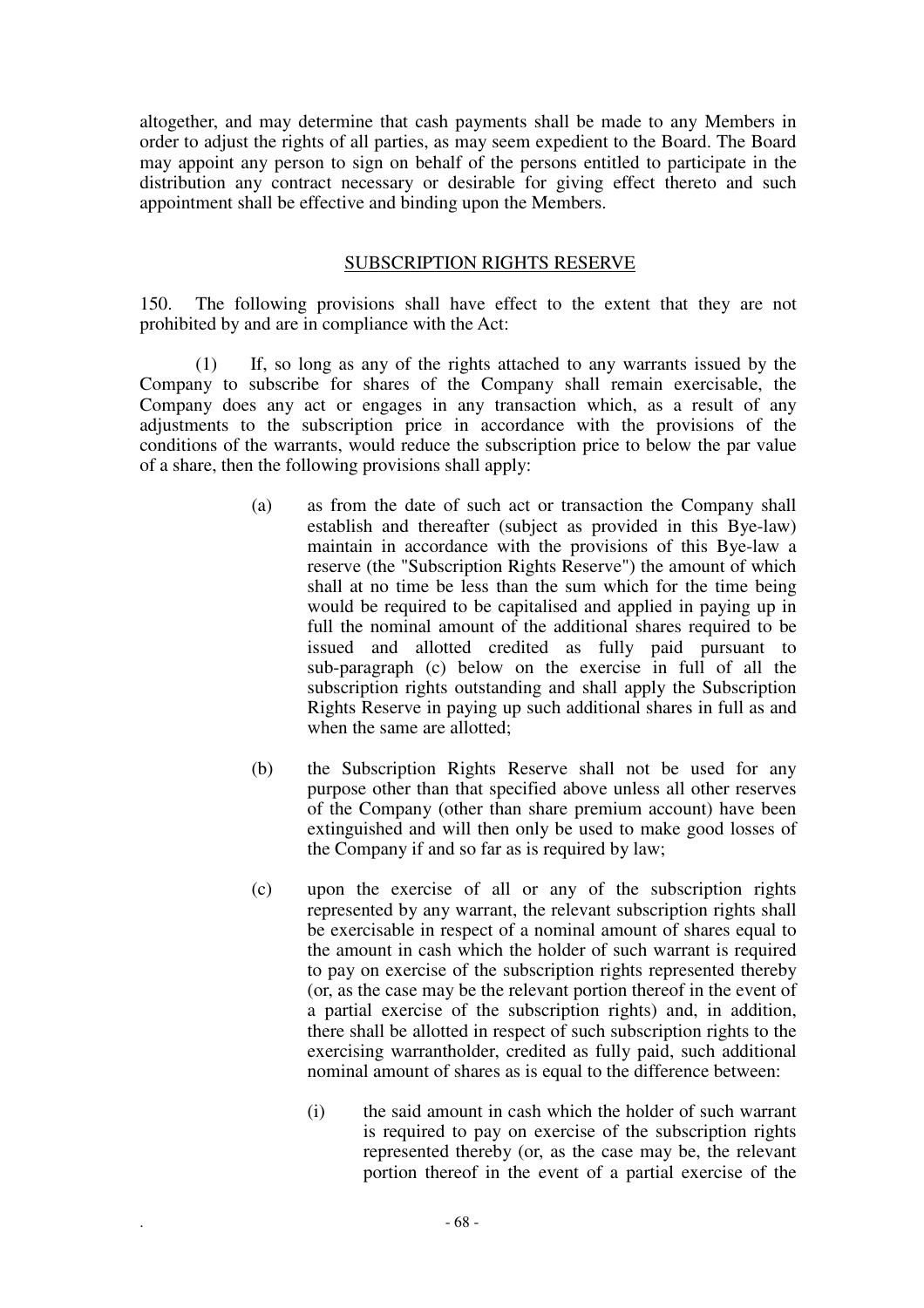subscription rights); and

- (ii) the nominal amount of shares in respect of which such subscription rights would have been exercisable having regard to the provisions of the conditions of the warrants, had it been possible for such subscription rights to represent the right to subscribe for shares at less than par and immediately upon such exercise so much of the sum standing to the credit of the Subscription Rights Reserve as is required to pay up in full such additional nominal amount of shares shall be capitalised and applied in paying up in full such additional nominal amount of shares which shall forthwith be allotted credited as fully paid to the exercising warrantholders; and
- (d) if, upon the exercise of the subscription rights represented by any warrant, the amount standing to the credit of the Subscription Rights Reserve is not sufficient to pay up in full such additional nominal amount of shares equal to such difference as aforesaid to which the exercising warrantholder is entitled, the Board shall apply any profits or reserves then or thereafter becoming available (including, to the extent permitted by law, share premium account) for such purpose until such additional nominal amount of shares is paid up and allotted as aforesaid and until then no dividend or other distribution shall be paid or made on the fully paid shares of the Company then in issue. Pending such payment and allotment, the exercising warrantholder shall be issued by the Company with a certificate evidencing his right to the allotment of such additional nominal amount of shares. The rights represented by any such certificate shall be in registered form and shall be transferable in whole or in part in units of one share in the like manner as the shares for the time being are transferable, and the Company shall make such arrangements in relation to the maintenance of a register therefor and other matters in relation thereto as the Board may think fit and adequate particulars thereof shall be made known to each relevant exercising warrantholder upon the issue of such certificate.

(2) Shares allotted pursuant to the provisions of this Bye-law shall rank pari passu in all respects with the other shares allotted on the relevant exercise of the subscription rights represented by the warrant concerned. Notwithstanding anything contained in paragraph (1) of this Bye-law, no fraction of any share shall be allotted on exercise of the subscription rights.

(3) The provision of this Bye-law as to the establishment and maintenance of the Subscription Rights Reserve shall not be altered or added to in any way which would vary or abrogate, or which would have the effect of varying or abrogating the provisions for the benefit of any warrantholder or class of warrantholders under this Bye-law without the sanction of a special resolution of such warrantholders or class of warrantholders.

(4) A certificate or report by the auditors for the time being of the Company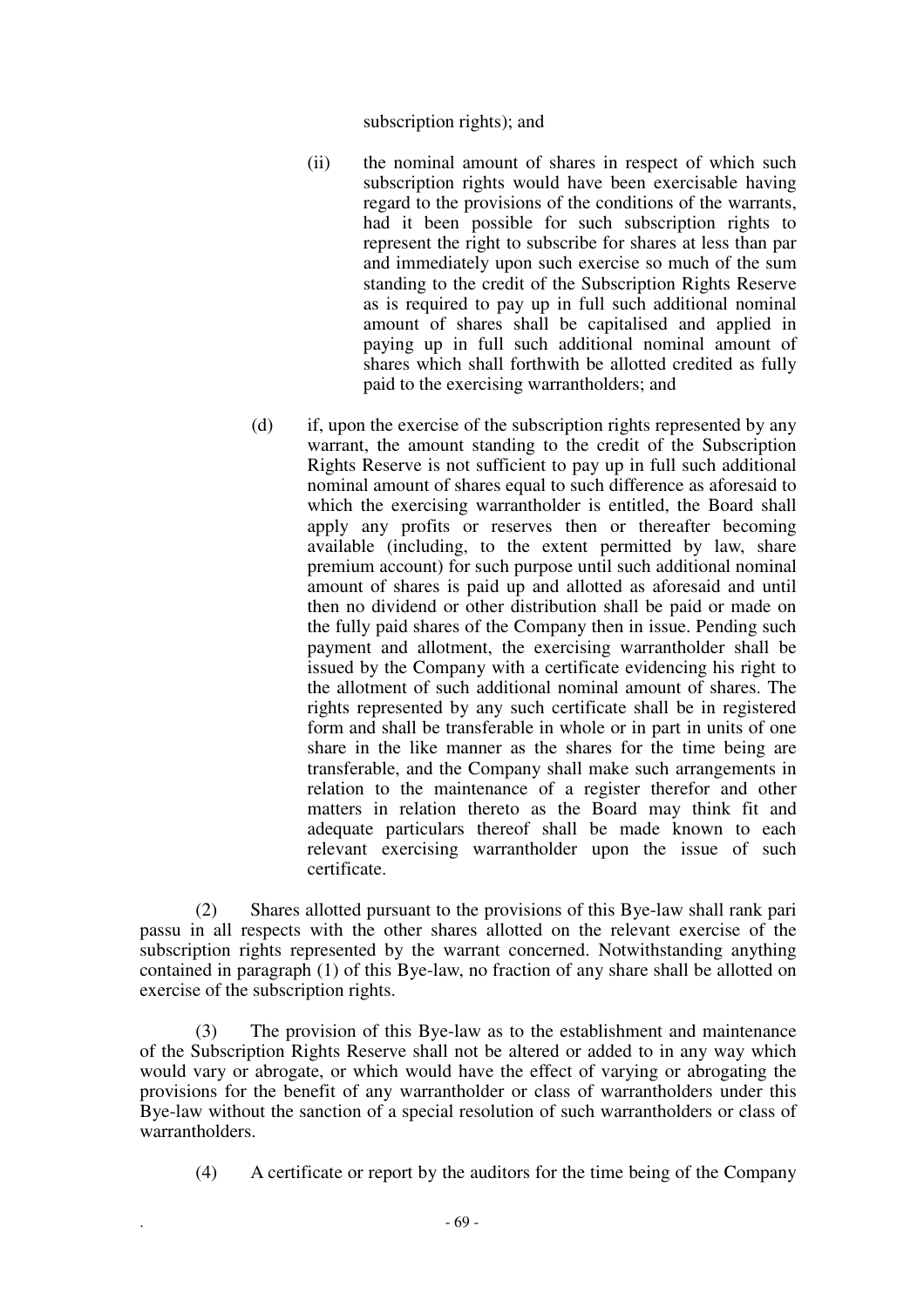as to whether or not the Subscription Rights Reserve is required to be established and maintained and if so the amount thereof so required to be established and maintained, as to the purposes for which the Subscription Rights Reserve has been used, as to the extent to which it has been used to make good losses of the Company, as to the additional nominal amount of shares required to be allotted to exercising warrantholders credited as fully paid, and as to any other matter concerning the Subscription Rights Reserve shall (in the absence of manifest error) be conclusive and binding upon the Company and all warrantholders and shareholders.

# ACCOUNTING RECORDS

151. The Board shall cause true accounts to be kept of the sums of money received and expended by the Company, and the matters in respect of which such receipt and expenditure take place, and of the property, assets, credits and liabilities of the Company and of all other matters required by the Act or necessary to give a true and fair view of the Company's affairs and to explain its transactions.

152. The accounting records shall be kept at the Office or, subject to the Act, at such other place or places as the Board decides and shall always be open to inspection by the Directors. No Member (other than a Director) shall have any right of inspecting any accounting record or book or document of the Company except as conferred by law or authorised by the Board.

153. Subject to Section 88 of the Act, a printed copy of the Directors' report, accompanied by the balance sheet and profit and loss account, including every document required by law to be annexed thereto, made up to the end of the applicable financial year and containing a summary of the assets and liabilities of the Company under convenient heads and a statement of income and expenditure, together with a copy of the Auditors' report, shall be sent to each person entitled to receive notices of general meetings of the Company in accordance with the provisions of the Act and these Bye-laws at least twenty-one (21) days before the date of the general meeting and laid before the Company in general meeting in accordance with the requirements of the Act provided that this Bye-law shall not require a copy of those documents to be sent to any person whose address the Company is not aware or to more than one of the joint holders of any shares or debentures.

# AUDIT

154. (1) Subject to Section 88 of the Act, at the annual general meeting or at a subsequent special general meeting in each year, the Members shall appoint an auditor to audit the accounts of the Company and such auditor shall hold office until the Members appoint another auditor. Such auditor may be a Member but no Director or officer or employee of the Company shall, during his continuance in office, be eligible to act as an auditor of the Company.

(2) Subject to Section 89 of the Act, a person, other than a retiring Auditor, shall not be capable of being appointed Auditor at an annual general meeting unless notice in writing of an intention to nominate that person to the office of Auditor has been given not less than fourteen (14) days before the annual general meeting and furthermore, the Company shall send a copy of any such notice to the retiring Auditor.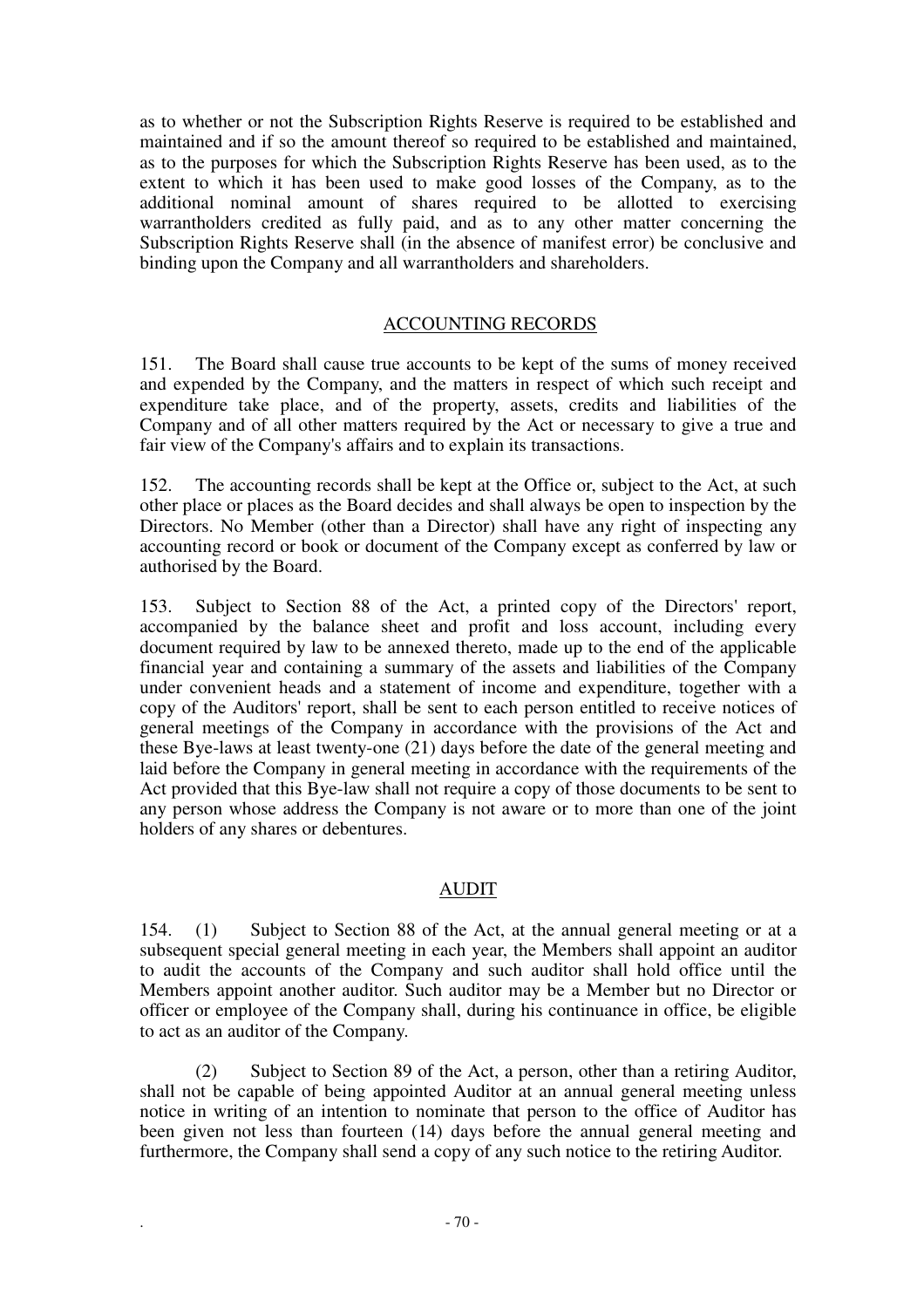(3) The Members may, at any general meeting convened and held in accordance with these Bye-laws, by special resolution remove the Auditor at any time before the expiration of his term of office and shall by ordinary resolution at that meeting appoint another Auditor in his stead for the remainder of his term.

155. Subject to Section 88 of the Act the accounts of the Company shall be audited at least once in every year.

156. The remuneration of the Auditor shall be fixed by the Company in general meeting or in such manner as the Members may determine.

157. If the office of auditor becomes vacant by the resignation or death of the Auditor, or by his becoming incapable of acting by reason of illness or other disability at a time when his services are required, the Directors shall as soon as practicable convene a special general meeting to fill the vacancy.

158. The Auditor shall at all reasonable times have access to all books kept by the Company and to all accounts and vouchers relating thereto; and he may call on the Directors or officers of the Company for any information in their possession relating to the books or affairs of the Company.

159. The statement of income and expenditure and the balance sheet provided for by these Bye-laws shall be examined by the Auditor and compared by him with the books, accounts and vouchers relating thereto; and he shall make a written report thereon stating whether such statement and balance sheet are drawn up so as to present fairly the financial position of the Company and the results of its operations for the period under review and, in case information shall have been called for from Directors or officers of the Company, whether the same has been furnished and has been satisfactory. The financial statements of the Company shall be audited by the Auditor in accordance with generally accepted auditing standards. The Auditor shall make a written report thereon in accordance with generally accepted auditing standards and the report of the Auditor shall be submitted to the Members in general meeting. The generally accepted auditing standards referred to herein may be those of a country or jurisdiction other than Bermuda. If the auditing standards of a country or jurisdiction other than Bermuda are used, the financial statements and the report of the Auditor should disclose this fact and name such country or jurisdiction.

## **NOTICES**

\*160. Any Notice or document (including any "corporate communication" within the meaning ascribed thereto under the rules of the Designated Stock Exchange), whether or not, to be given or issued under these Bye-laws from the Company to a Member shall be in writing or by cable, telex or facsimile transmission message or other form of electronic transmission or communication and any such Notice and document may be served or delivered by the Company on or to any Member either personally or by sending it through the post in a prepaid envelope addressed to such Member at his registered address as appearing in the Register or at any other address supplied by him to the Company for the purpose or, as the case may be, by transmitting it to any such address or transmitting it to any telex or facsimile transmission number or electronic number or address or website supplied by him to the Company for the giving of Notice

 $\overline{a}$ 

<sup>\*</sup> As adopted by the special resolution dated  $17<sup>th</sup>$  May 2012.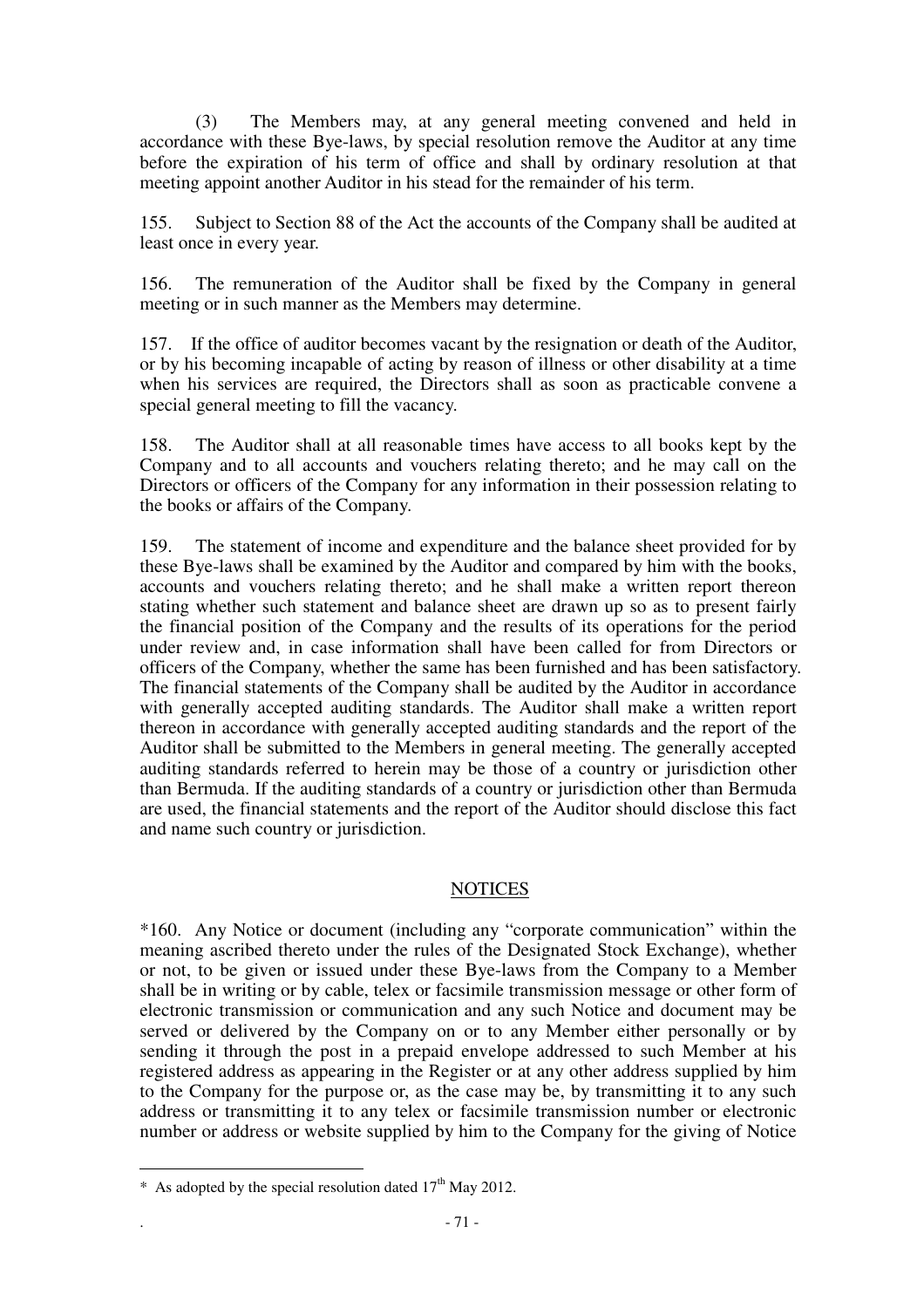or document to him or which the person transmitting the Notice or document reasonably and bona fide believes at the relevant time will result in the Notice or document being duly received by the Member or may also be served by advertisement in appointed newspapers (as defined in the Act) or in newspapers published daily and circulating generally in the territory of and in accordance with the requirements of the Designated Stock Exchange or, to the extent permitted by the applicable laws, by placing it on the Company's website or the website of the Designated Stock Exchange, and giving to the member a notice stating that the notice or other document is available there (a "notice of availability"). The notice of availability may be given to the Member by any of the means set out above other than by posting it on a website. In the case of joint holders of a share all notices shall be given to that one of the joint holders whose name stands first in the Register and notice so given shall be deemed a sufficient service on or delivery to all the joint holders.

\*161. Any Notice or other document:

- (a) if served or delivered by post, shall where appropriate be sent by airmail and shall be deemed to have been served or delivered on the day following that on which the envelope containing the same, properly prepaid and addressed, is put into the post; in proving such service or delivery it shall be sufficient to prove that the envelope or wrapper containing the notice or document was properly addressed and put into the post and a certificate in writing signed by the Secretary or other officer of the Company or other person appointed by the Board that the envelope or wrapper containing the Notice or other document was so addressed and put into the post shall be conclusive evidence thereof;
- (b) if sent by electronic communication, shall be deemed to be given on the day on which it is transmitted from the server of the Company or its agent. A Notice or document placed on the Company's website or the website of the Designated Stock Exchange, is deemed given by the Company to a Member on the day following that on which a notice of availability is deemed served on the Member;
- (c) if served or delivered in any other manner contemplated by these Bye-laws, shall be deemed to have been served or delivered at the time of personal service or delivery or, as the case may be, at the time of the relevant despatch, transmission or publication; and in proving such service or delivery a certificate in writing signed by the Secretary or other officer of the Company or other person appointed by the Board as to the fact and time of such service, delivery, despatch, transmission or publication shall be conclusive evidence thereof; and
- (d) may be given to a Member either in the English language or the Chinese language, subject to due compliance with all applicable Statutes, rules and regulations."

162. (1) Any Notice or other document delivered or sent by post to or left at the registered address of any Member in pursuance of these Bye-laws shall, notwithstanding that such Member is then dead or bankrupt or that any other event has occurred, and whether or not the Company has notice of the death or bankruptcy or other event, be deemed to have been duly served or delivered in respect of any share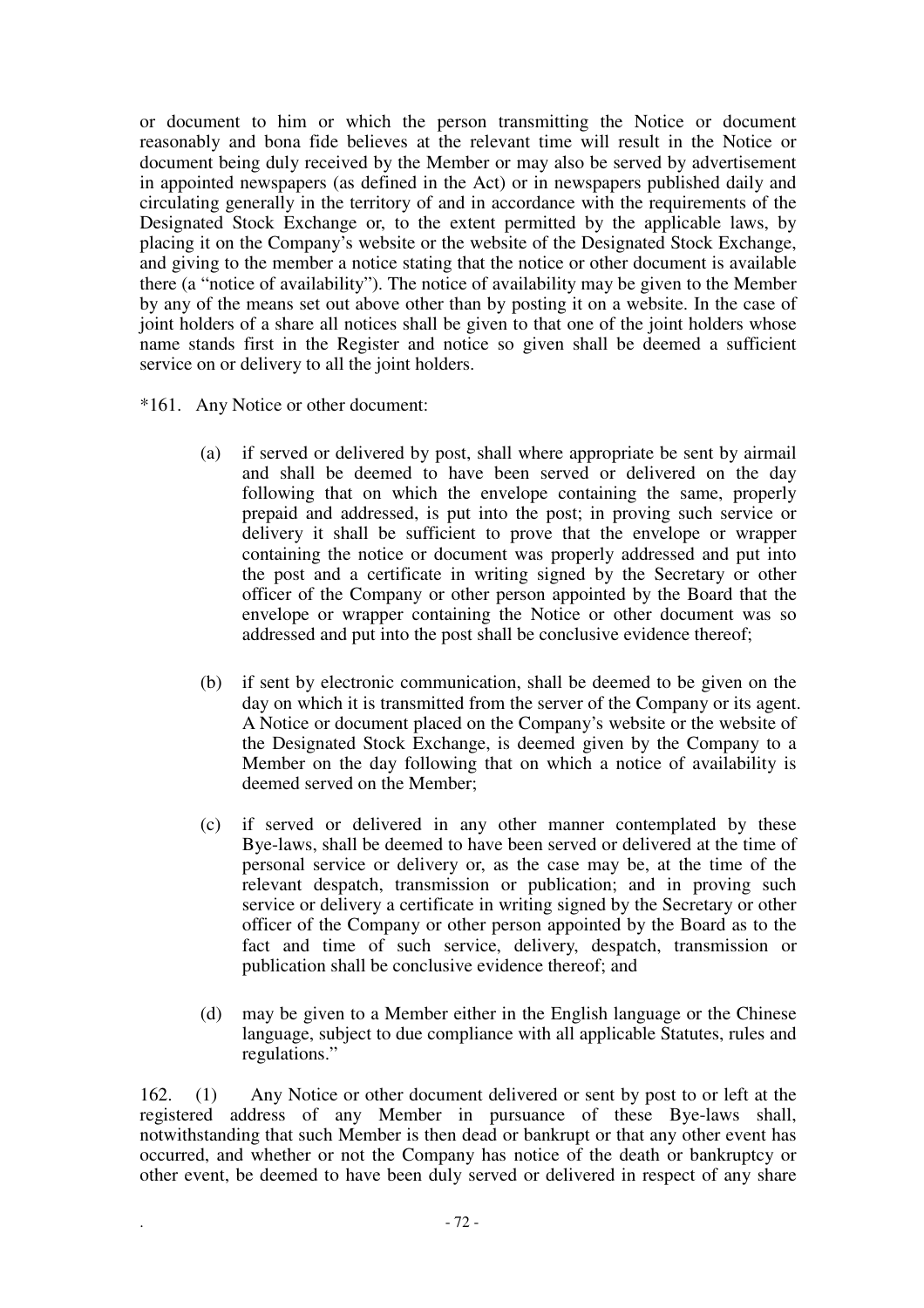registered in the name of such Member as sole or joint holder unless his name shall, at the time of the service or delivery of the notice or document, have been removed from the Register as the holder of the share, and such service or delivery shall for all purposes be deemed a sufficient service or delivery of such Notice or document on all persons interested (whether jointly with or as claiming through or under him) in the share.

(2) A notice may be given by the Company to the person entitled to a share in consequence of the death, mental disorder or bankruptcy of a Member by sending it through the post in a prepaid letter, envelope or wrapper addressed to him by name, or by the title of representative of the deceased, or trustee of the bankrupt, or by any like description, at the address, if any, supplied for the purpose by the person claiming to be so entitled, or (until such an address has been so supplied) by giving the notice in any manner in which the same might have been given if the death, mental disorder or bankruptcy had not occurred.

(3) Any person who by operation of law, transfer or other means whatsoever shall become entitled to any share shall be bound by every notice in respect of such share which prior to his name and address being entered on the Register shall have been duly given to the person from whom he derives his title to such share.

### SIGNATURES

163. For the purposes of these Bye-laws, a cable or telex or facsimile transmission message purporting to come from a holder of shares or, as the case may be, a Director or alternate Director, or, in the case of a corporation which is a holder of shares from a director or the secretary thereof or a duly appointed attorney or duly authorised representative thereof for it and on its behalf, shall in the absence of express evidence to the contrary available to the person relying thereon at the relevant time be deemed to be a document or instrument in writing signed by such holder or Director or alternate Director in the terms in which it is received.

# WINDING UP

164. (1) The Board shall have power in the name and on behalf of the Company to present a petition to the court for the Company to be wound up.

(2) A resolution that the Company be wound up by the court or be wound up voluntarily shall be a special resolution.

165. If the Company shall be wound up (whether the liquidation is voluntary or by the court) the liquidator may, with the authority of a special resolution and any other sanction required by the Act, divide among the Members in specie or kind the whole or any part of the assets of the Company and whether or not the assets shall consist of properties of one kind or shall consist of properties to be divided as aforesaid of different kinds, and may for such purpose set such value as he deems fair upon any one or more class or classes of property and may determine how such division shall be carried out as between the Members or different classes of Members. The liquidator may, with the like authority, vest any part of the assets in trustees upon such trusts for the benefit of the Members as the liquidator with the like authority shall think fit, and the liquidation of the Company may be closed and the Company dissolved, but so that